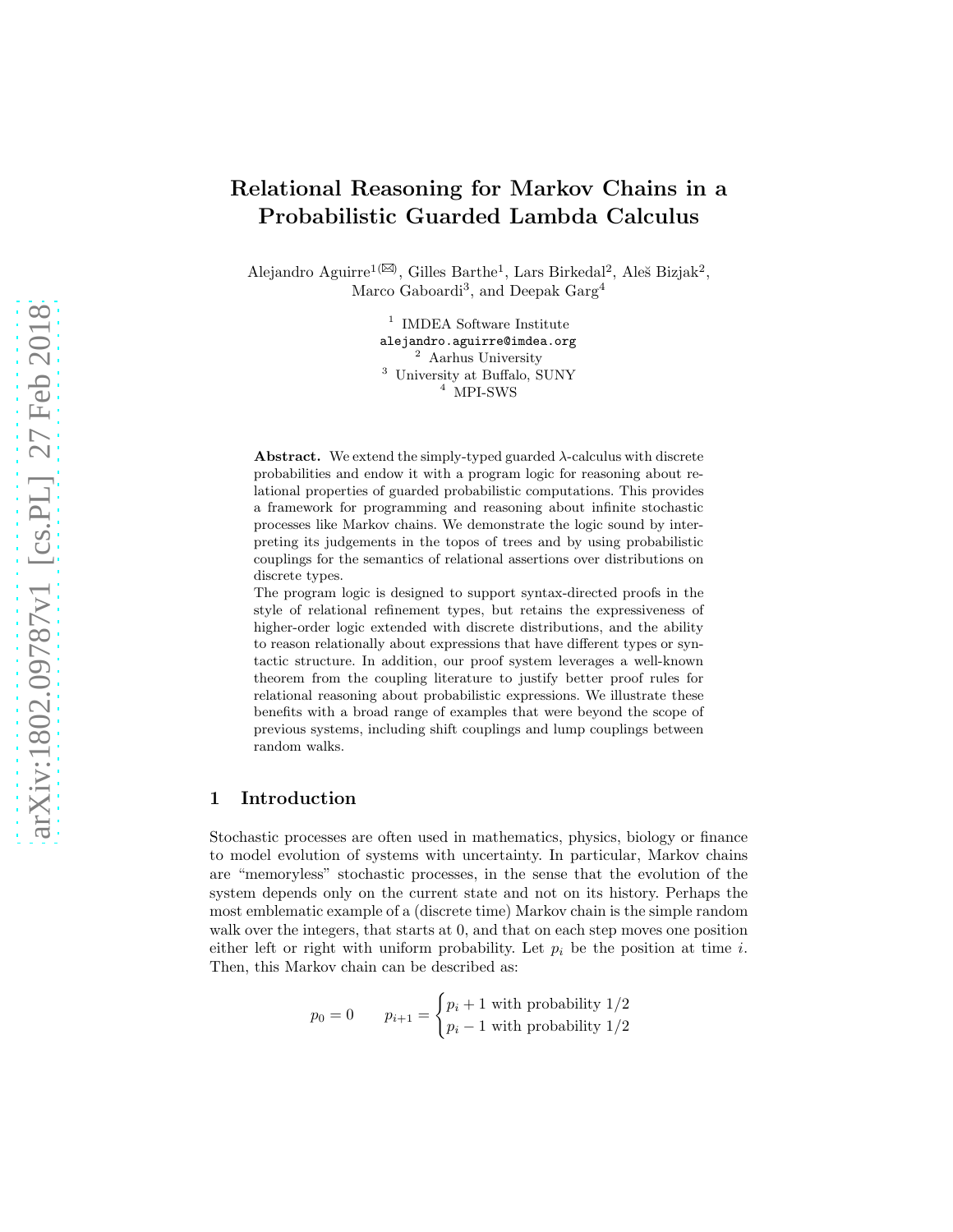The goal of this paper is to develop a programming and reasoning framework for probabilistic computations over infinite objects, such as Markov chains. Although programming and reasoning frameworks for infinite objects and probabilistic computations are well-understood in isolation, their combination is challenging. In particular, one must develop a proof system that is powerful enough for proving interesting properties of probabilistic computations over infinite objects, and practical enough to support effective verification of these properties.

Modelling probabilistic infinite objects A first challenge is to model probabilistic infinite objects. We focus on the case of Markov chains, due to its importance. A (discrete-time) Markov chain is a sequence of random variables  $\{X_i\}$  over some fixed type T satisfying some independence property. Thus, the straightforward way of modelling a Markov chain is as a stream of distributions over T . Going back to the simple example outlined above, it is natural to think about this kind of discrete-time Markov chain as characterized by the sequence of positions  ${p_i}_{i\in\mathbb{N}}$ , which in turn can be described as an infinite set indexed by the natural numbers. This suggests that a natural way to model such a Markov chain is to use *streams* in which each element is produced *probabilistically* from the previous one. However, there are some downsides to this representation. First of all, it requires explicit reasoning about probabilistic dependency, since  $X_{i+1}$  depends on  $X_i$ . Also, we might be interested in global properties of the executions of the Markov chain, such as "The probability of passing through the initial state infinitely many times is 1". These properties are naturally expressed as properties of the whole stream. For these reasons, we want to represent Markov chains as distributions over streams. Seemingly, one downside of this representation is that the set of streams is not countable, which suggests the need for introducing heavy measure-theoretic machinery in the semantics of the programming language, even when the underlying type is discrete or finite.

Fortunately, measure-theoretic machinery can be avoided (for discrete distributions) by developing a probabilistic extension of the simply-typed guarded  $\lambda$ -calculus and giving a semantic interpretation in the topos of trees [\[1\]](#page-24-0). Informally, the simply-typed guarded λ-calculus [\[1\]](#page-24-0) extends the simply-typed lambda calculus with a *later* modality, denoted by ⊳. The type ⊳A ascribes expressions that are available one unit of logical time in the future. The  $\triangleright$  modality allows one to model infinite types by using "finite" approximations. For example, a stream of natural numbers is represented by the sequence of its (increasing) prefixes in the topos of trees. The prefix containing the first  $i$  elements has the type  $S_i \triangleq \mathbb{N} \times \mathbb{N} \times \ldots \times \mathbb{N}^{(i-1)}\mathbb{N}$ , representing that the first element is available now, the second element a unit time in the future, and so on. This is the key to representing probability distributions over infinite objects without measure-theoretic semantics: We model probability distributions over non-discrete sets as discrete distributions over their (the sets') approximations. For example, a distribution over streams of natural numbers (which a priori would be non-discrete since the set of streams is uncountable) would be modelled by a sequence of distributions over the finite approximations  $S_1, S_2, \ldots$  of streams. Importantly, since each  $S_i$ is countable, each of these distributions can be discrete.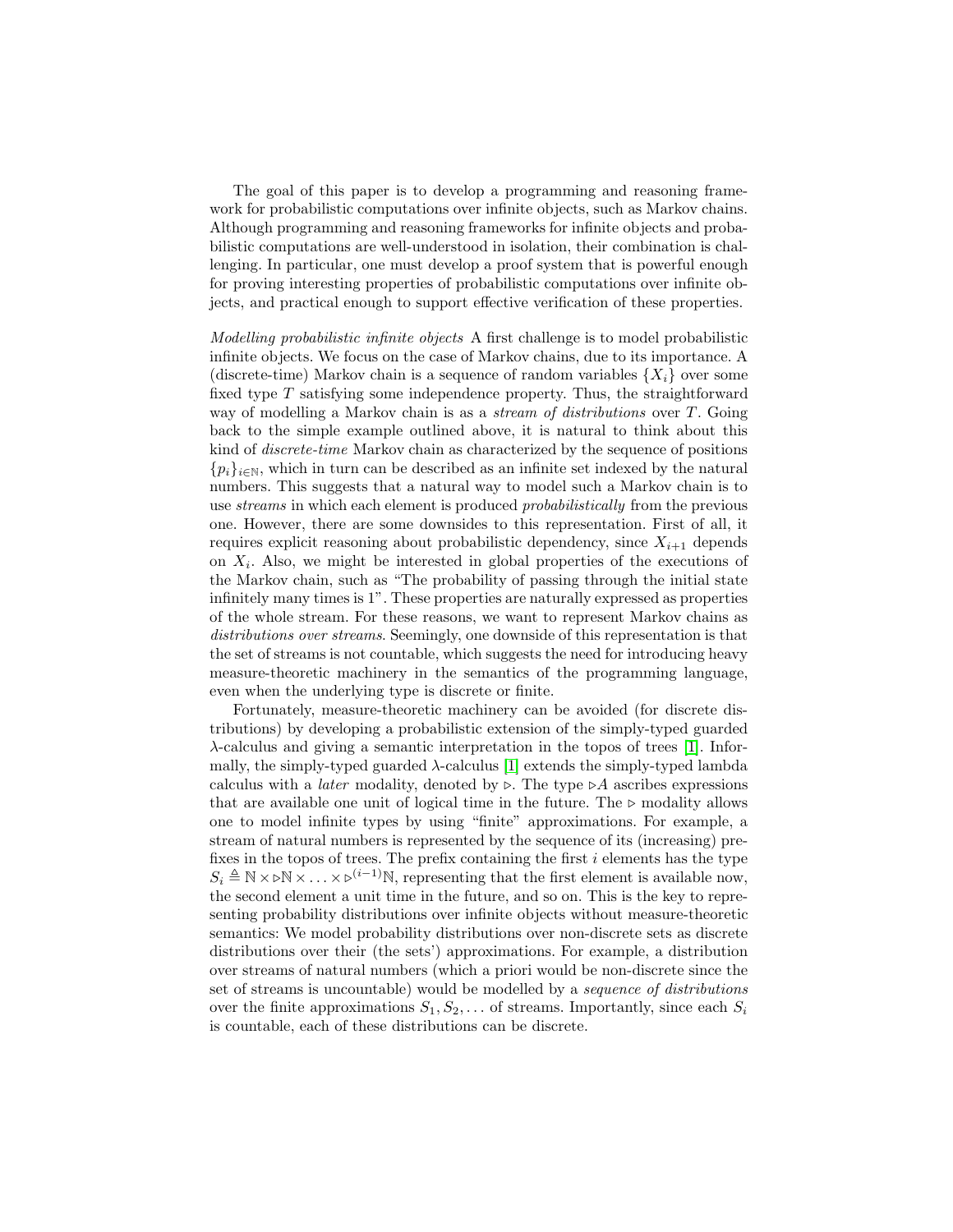Reasoning about probabilistic computations Probabilistic computations exhibit a rich set of properties. One natural class of properties is related to probabilities of events, saying, for instance, that the probability of some event  $E$  (or of an indexed family of events) increases at every iteration. However, several interesting properties of probabilistic computation, such as stochastic dominance or convergence (defined below) are relational, in the sense that they refer to two runs of two processes. In principle, both classes of properties can be proved using a higher-order logic for probabilistic expressions, e.g. the internal logic of the topos of trees, suitably extended with an axiomatization of finite distributions. However, we contend that an alternative approach inspired from refinement types is desirable and provides better support for effective verification. More specifically, reasoning in a higher-order logic, e.g. in the internal logic of the topos of trees, does not exploit the structure of programs for non-relational reasoning, nor the *structural similarities* between programs for relational reasoning. As a consequence, reasoning is more involved. To address this issue, we define a relational proof system that exploits the structure of the expressions and supports syntax-directed proofs, with necessary provisions for escaping the syntax-directed discipline when the expressions do not have the same structure. The proof system manipulates judgements of the form:

$$
\Delta | \Sigma | \Gamma | \Psi \vdash t_1 : A_1 \sim t_2 : A_2 | \phi
$$

where  $\Delta$  and  $\Gamma$  are two typing contexts,  $\Sigma$  and  $\Psi$  respectively denote sets of assertions over variables in these two contexts,  $t_1$  and  $t_2$  are well-typed expressions of type  $A_1$  and  $A_2$ , and  $\phi$  is an assertion that may contain the special variables  $\mathbf{r}_1$  and  $\mathbf{r}_2$  that respectively correspond to the values of  $t_1$  and  $t_2$ . The context  $\Delta$ and  $\Gamma$ , the terms  $t_1$  and  $t_2$  and the types  $A_1$  and  $A_2$  provide a specification, while  $\Sigma, \Psi$ , and  $\phi$  are useful for reasoning about relational properties over  $t_1, t_2$ , their inputs and their outputs. This form of judgement is similar to that of Relational Higher-Order Logic [\[2\]](#page-25-0), from which our system draws inspiration.

In more detail, our relational logic comes with typing rules that allow one to reason about relational properties by exploiting as much as possible the syntactic similarities between  $t_1$  and  $t_2$ , and to fall back on pure logical reasoning when these are not available. In order to apply relational reasoning to guarded computations the logic provides relational rules for the later modality  $\triangleright$  and for a related modality  $\Box$ , called "constant". These rules allow the relational verification of general relational properties that go beyond the traditional notion of program equivalence and, moreover, they allow the verification of properties of guarded computations over different types. The ability to reason about computations of different types provides significant benefits over alternative formalisms for relational reasoning. For example, it enables reasoning about relations between programs working on different data structures, e.g. a relation between a program working on a stream of natural numbers, and a program working on a stream of pairs of natural numbers, or having different structures, e.g. a relation between an application and a case expression.

Importantly, our approach for reasoning formally about probabilistic computations is based on probabilistic couplings, a standard tool from the analysis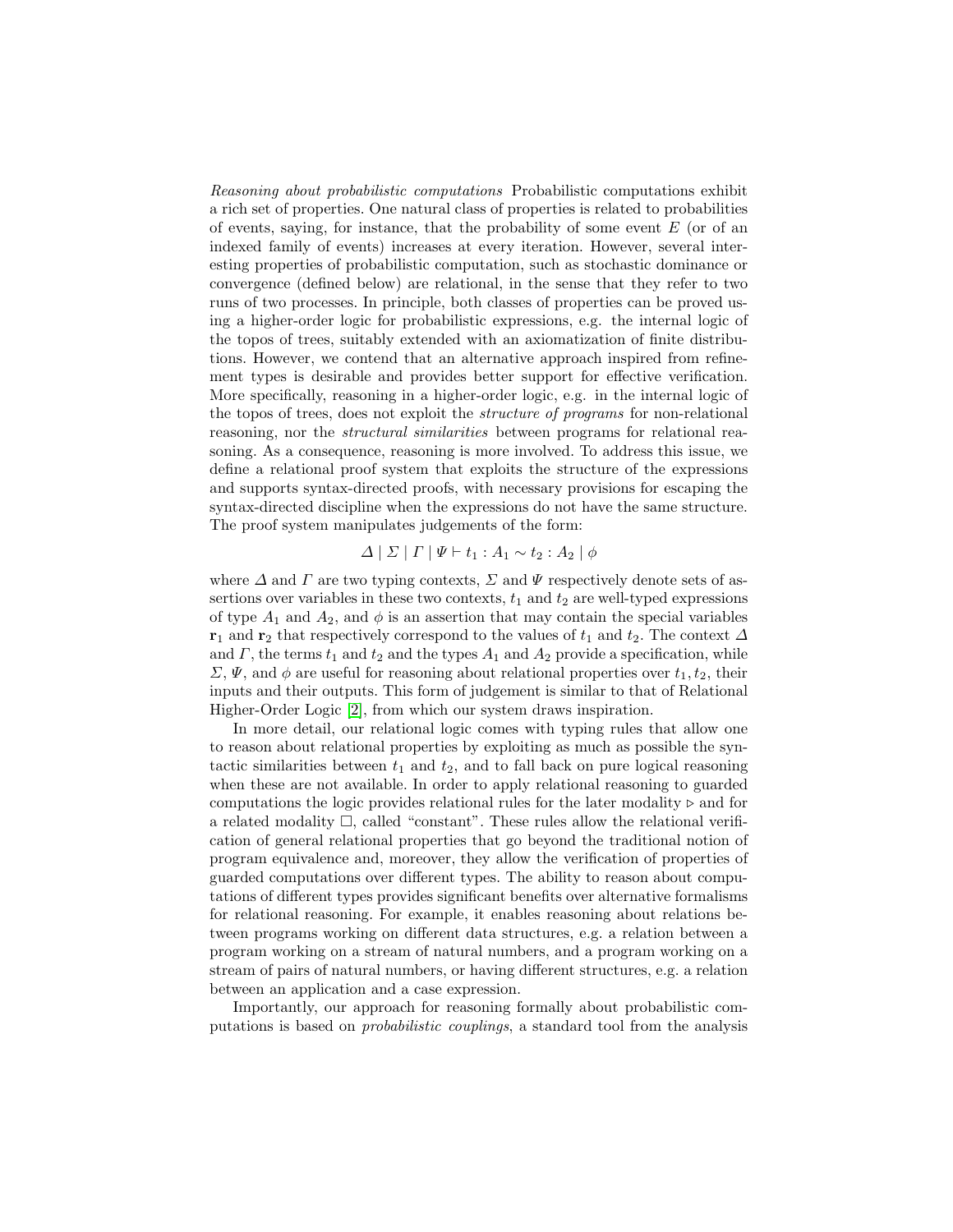of Markov chains [\[3,](#page-25-1)[4\]](#page-25-2). From a verification perspective, probabilistic couplings go beyond equivalence properties of probabilistic programs, which have been studied extensively in the verification literature, and yet support compositional reasoning [\[5,](#page-25-3)[6\]](#page-25-4). The main attractive feature of coupling-based reasoning is that it limits the need of explicitly reasoning about the probabilities—this avoids complex verification conditions. We provide sound proof rules for reasoning about probabilistic couplings. Our rules make several improvements over prior relational verification logics based on couplings. First, we support reasoning over probabilistic processes of different types. Second, we use Strassen's theorem [\[7\]](#page-25-5) a remarkable result about probabilistic couplings, to achieve greater expressivity. Previous systems required to prove a bijection between the sampling spaces to show the existence of a coupling [\[5](#page-25-3)[,6\]](#page-25-4), Strassen's theorem gives a way to show their existence which is applicable in settings where the bijection-based approach cannot be applied. And third, we support reasoning with what are called shift couplings, coupling which permits to relate the states of two Markov chains at possibly different times (more explanations below).

Case studies We show the flexibility of our formalism by verifying several examples of relational properties of probabilistic computations, and Markov chains in particular. These examples cannot be verified with existing approaches.

First, we verify a classic example of probabilistic non-interference which requires the reasoning about computations at different types. Second, in the context of Markov chains, we verify an example about stochastic dominance which exercises our more general rule for proving the existence of couplings modelled by expressions of different types. Finally, we verify an example involving shift relations in an infinite computation. This style of reasoning is motivated by "shift" couplings in Markov chains. In contrast to a standard coupling, which relates the states of two Markov chains at the same time  $t$ , a shift coupling relates the states of two Markov chains at possibly different times. Our specific example relates a standard random walk (described earlier) to a variant called a lazy random walk; the verification requires relating the state of standard random walk at time  $t$  to the state of the lazy random walk at time  $2t$ . We note that this kind of reasoning is impossible with conventional relational proof rules even in a non-probabilistic setting. Therefore, we provide a novel family of proof rules for reasoning about shift relations. At a high level, the rules combine a careful treatment of the later and constant modalities with a refined treatment of fixpoint operators, allowing us to relate different iterates of function bodies.

#### Summary of contributions

With the aim of providing a general framework for programming and reasoning about Markov chains, the three main contributions of this work are:

1. A probabilistic extension of the guarded  $\lambda$ -calculus, that enables the definition of Markov chains as discrete probability distributions over streams.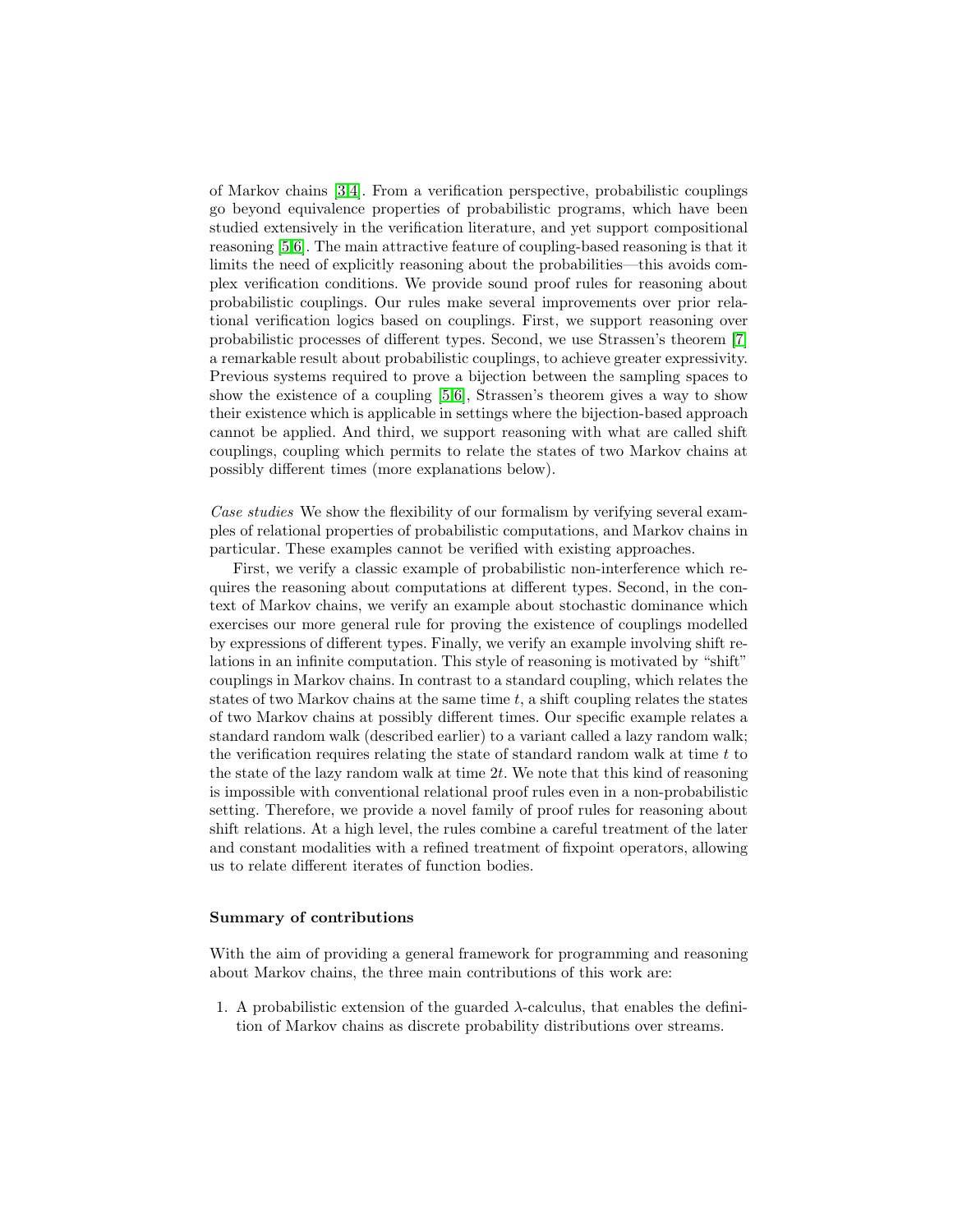- 2. A relational logic based on coupling to reason in a syntax-directed manner about (relational) properties of Markov chains. This logic supports reasoning about programs that have different types and structures. Additionally, this logic uses results from the coupling literature to achieve greater expressivity than previous systems.
- 3. An extension of the relational logic that allows to relate the states of two streams at possibly different times. This extension supports reasoning principles, such as shift couplings, that escape conventional relational logics.

### 2 Mathematical preliminaries

This section reviews the definition of discrete probability sub-distributions and introduces mathematical couplings.

Definition 1 (Discrete probability distribution). Let C be a discrete (i.e., finite or countable) set. A (total) distribution over C is a function  $\mu : C \to [0,1]$ such that  $\sum_{x \in C} \mu(x) = 1$ . The support of a distribution  $\mu$  is the set of points with non-zero probability, supp  $\mu \triangleq \{x \in C \mid \mu(x) > 0\}$ . We denote the set of distributions over C as  $D(C)$ . Given a subset  $E \subseteq C$ , the probability of sampling from  $\mu$  a point in E is denoted  $\Pr_{x \leftarrow \mu}[x \in E]$ , and is equal to  $\sum_{x \in E} \mu(x)$ .

**Definition 2** (Marginals). Let  $\mu$  be a distribution over a product space  $C_1 \times$  $C_2$ . The first (second) marginal of  $\mu$  is another distribution  $D(\pi_1)(\mu)$  ( $D(\pi_2)(\mu)$ ) over  $C_1$  ( $C_2$ ) defined as:

$$
D(\pi_1)(\mu)(x) = \sum_{y \in C_2} \mu(x, y) \qquad \left( D(\pi_2)(\mu)(y) = \sum_{x \in C_1} \mu(x, y) \right)
$$

Probabilistic couplings Probabilistic couplings are a fundamental tool in the analysis of Markov chains. When analyzing a relation between two probability distributions it is sometimes useful to consider instead a distribution over the product space that somehow "couples" the randomness in a convenient manner.

Consider for instance the case of the following Markov chain, which counts the total amount of tails observed when tossing repeatedly a biased coin with probability of tails p:

$$
n_0 = 0 \qquad n_{i+1} = \begin{cases} n_i + 1 \text{ with probability } p \\ n_i \text{ with probability } (1 - p) \end{cases}
$$

If we have two biased coins with probabilities of tails p and q with  $p \leq q$  and we respectively observe  $\{n_i\}$  and  $\{m_i\}$  we would expect that, in some sense,  $n_i \leq m_i$  should hold for all i (this property is known as stochastic dominance). A formal proof of this fact using elementary tools from probability theory would require to compute the cumulative distribution functions for  $n_i$  and  $m_i$  and then to compare them. The coupling method reduces this proof to showing a way to pair the coin flips so that if the first coin shows tails, so does the second coin.

We now review the definition of couplings and state relevant properties.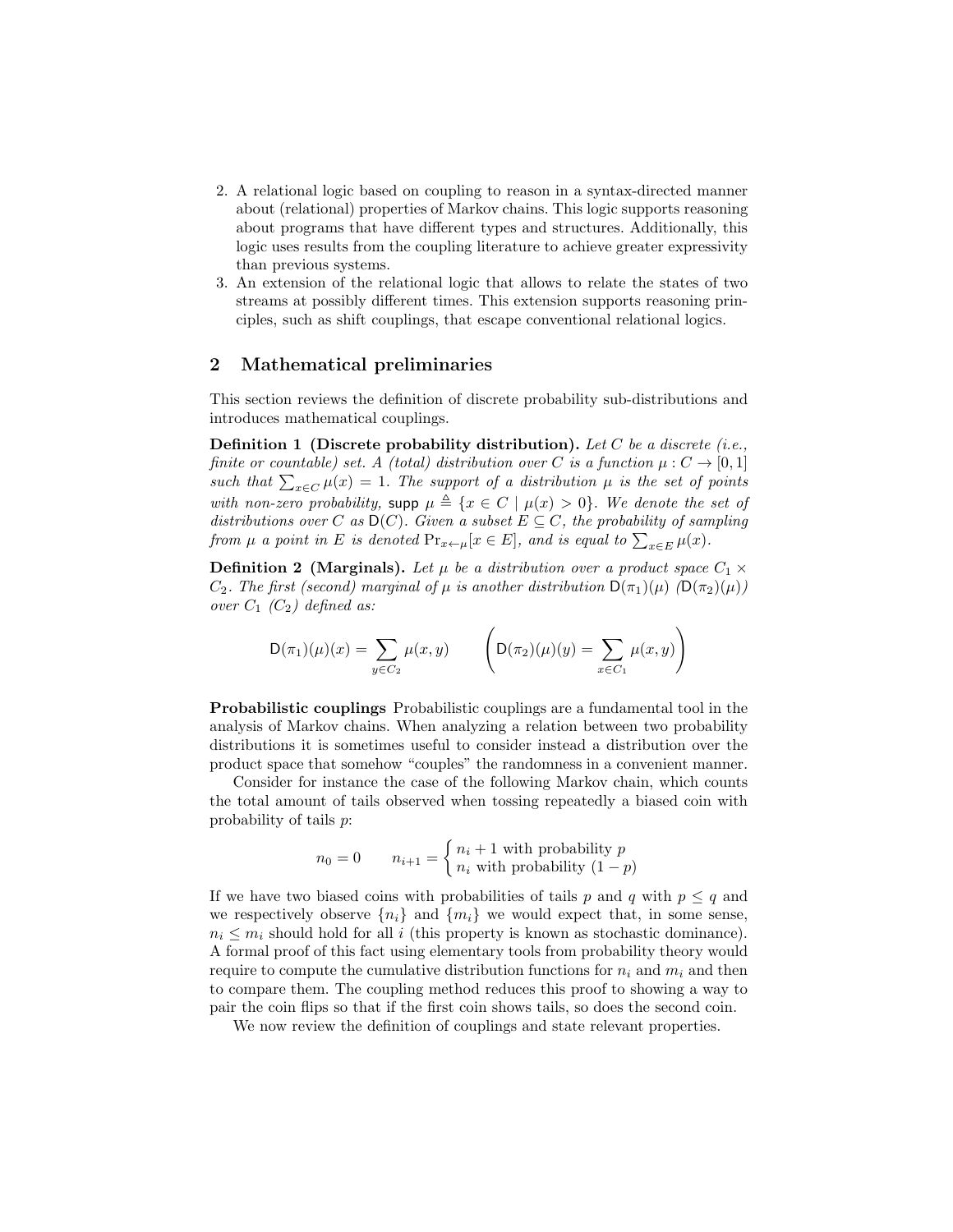**Definition 3 (Couplings).** Let  $\mu_1 \in D(C_1)$  and  $\mu_2 \in D(C_2)$ , and  $R \subseteq C_1 \times C_2$ .

- $A$  distribution  $\mu \in D(C_1 \times C_2)$  is a coupling for  $\mu_1$  and  $\mu_2$  iff its first and second marginals coincide with  $\mu_1$  and  $\mu_2$  respectively, i.e.  $D(\pi_1)(\mu) = \mu_1$ and  $D(\pi_2)(\mu) = \mu_2$ .
- $A$  distribution  $\mu \in D(C_1 \times C_2)$  is a R-coupling for  $\mu_1$  and  $\mu_2$  if it is a coupling for  $\mu_1$  and  $\mu_2$  and, moreover,  $\Pr_{(x_1,x_2)\leftarrow \mu}[R \ x_1 \ x_2] = 1$ , i.e., if the support of the distribution  $\mu$  is included in R.

Moreover, we write  $\diamond_{\mu_1,\mu_2}$ . R iff there exists a R-coupling for  $\mu_1$  and  $\mu_2$ .

Couplings always exist. For instance, the product distribution of two distributions is always a coupling. Going back to the example about the two coins, it can be proven by computation that the following is a coupling that lifts the less-or-equal relation (0 indicating heads and 1 indicating tails):

| $(0,0)$ w/ prob $(1-q)$ | $(0,1)$ w/ prob $(q-p)$ |
|-------------------------|-------------------------|
| $(1,0)$ w/ prob 0       | $(1,1)$ w/ prob p       |

The following theorem in [\[7\]](#page-25-5) gives a necessary and sufficient condition for the existence of R-couplings between two distributions. The theorem is remarkable in the sense that it proves an equivalence between an existential property (namely the existence of a particular coupling) and a universal property (checking, for each event, an inequality between probabilities).

**Theorem 1 (Strassen's theorem).** Consider  $\mu_1 \in D(C_1)$  and  $\mu_2 \in D(C_2)$ , and  $R \subseteq C_1 \times C_2$ . Then  $\diamond_{\mu_1,\mu_2}.R$  iff for every  $X \subseteq C_1$ ,  $\Pr_{x_1 \leftarrow \mu_1}[x_1 \in X] \leq$  $\Pr_{x_2 \leftarrow \mu_2}[x_2 \in R(X)]$ , where  $R(X)$  is the image of X under R, i.e.  $R(X) = \{y \in R(X) | y_2 \}$  $C_2 \mid \exists x \in X$ . R x y}.

<span id="page-5-0"></span>An important property of couplings is closure under sequential composition.

Lemma 1 (Sequential composition couplings). Let  $\mu_1 \in D(C_1)$ ,  $\mu_2 \in$  $D(C_2)$ ,  $M_1: C_1 \to D(D_1)$  and  $M_2: C_2 \to D(D_2)$ . Moreover, let  $R \subseteq C_1 \times C_2$ and  $S \subseteq D_1 \times D_2$ . Assume: (1)  $\diamond_{\mu_1,\mu_2}.R$ ; and (2) for every  $x_1 \in C_1$  and  $x_2 \in C_2$ such that R  $x_1$   $x_2$ , we have  $\diamond_{M_1(x_1),M_2(x_2)} S$ . Then  $\diamond_{(\text{bind } \mu_1 M_1),(\text{bind } \mu_2 M_2)} S$ , where bind  $\mu$  M is defined as

$$
(\text{bind } \mu \ M)(y) = \sum_{x} \mu(x) \cdot M(x)(y)
$$

We conclude this section with the following lemma, which follows from Strassen's theorem:

Lemma 2 (Fundamental lemma of couplings). Let  $R \subseteq C_1 \times C_2$ ,  $E_1 \subseteq C_1$ and  $E_2 \subseteq C_2$  such that for every  $x_1 \in E_1$  and  $x_2 \in C_2$ , R  $x_1$   $x_2$  implies  $x_2 \in E_2$ , *i.e.*  $R(E_1) \subseteq E_2$ . Moreover, let  $\mu_1 \in D(C_1)$  and  $\mu_2 \in D(C_2)$  such that  $\diamond_{\mu_1,\mu_2} R$ . Then

$$
\Pr_{x_1 \leftarrow \mu_1} [x_1 \in E_1] \le \Pr_{x_2 \leftarrow \mu_2} [x_2 \in E_2]
$$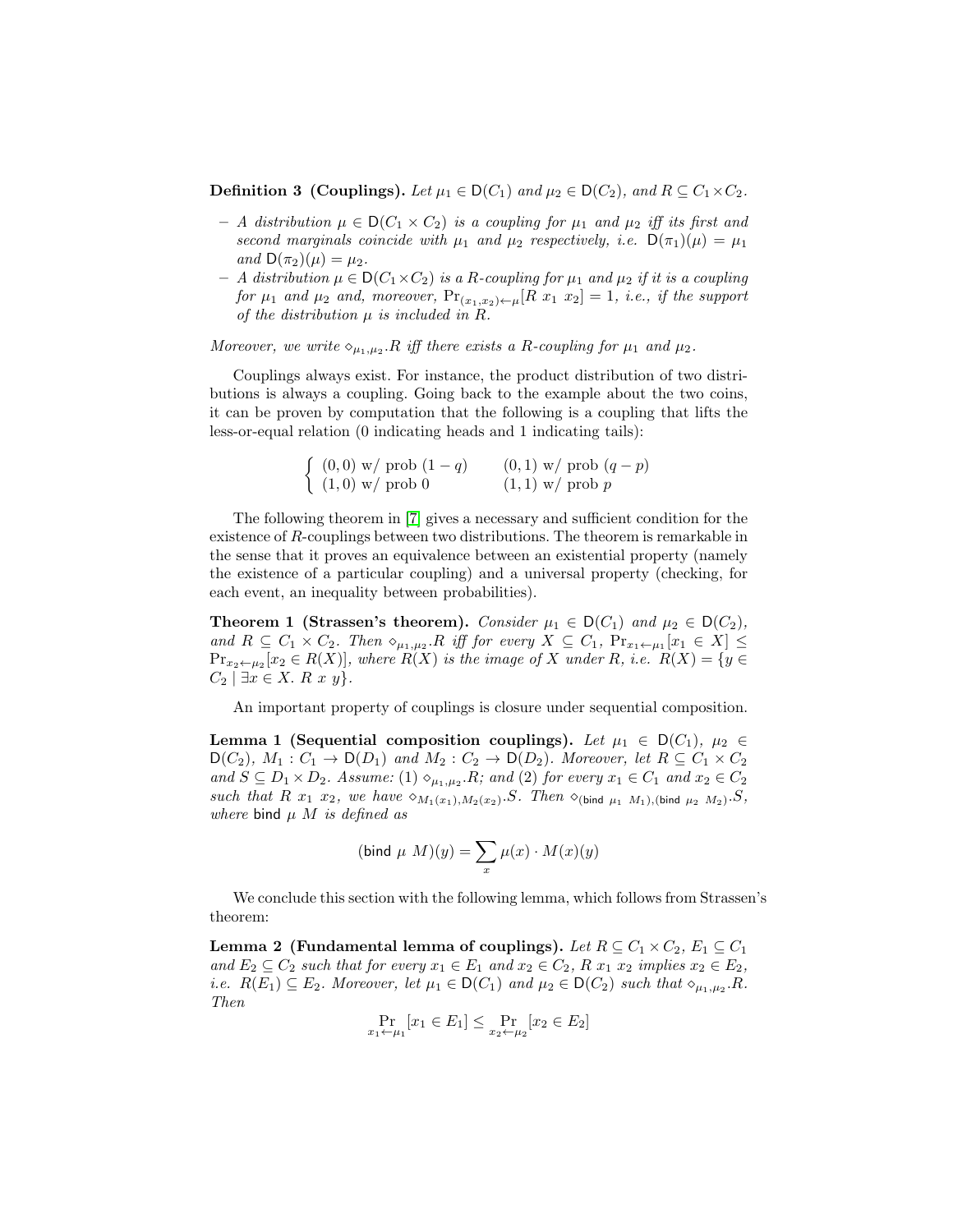<span id="page-6-0"></span>This lemma can be used to prove probabilistic inequalities from the existence of suitable couplings:

Corollary 1. Let  $\mu_1, \mu_2 \in D(C)$ :

\n- 1. If 
$$
\Diamond_{\mu_1,\mu_2}.
$$
 (=), then for all  $x \in C$ ,  $\mu_1(x) = \mu_2(x)$ .
\n- 2. If  $C = \mathbb{N}$  and  $\Diamond_{\mu_1,\mu_2}.$  ( $\geq$ ), then for all  $n \in \mathbb{N}$ ,  $\Pr_{x \leftarrow \mu_1}[x \geq n] \geq \Pr_{x \leftarrow \mu_2}[x \geq n]$
\n

In the example at the beginning of the section, the property we want to prove is precisely that, for every  $k$  and  $i$ , the following holds:

$$
\Pr_{x_1 \leftarrow n_i} [x_1 \ge k] \le \Pr_{x_2 \leftarrow m_i} [x_2 \ge k]
$$

Since we have a ≤-coupling, this proof is immediate. This example is formalized in [subsection 3.3.](#page-8-0)

### 3 Overview of the system

In this section we give a high-level overview of our system, with the details on sections [4,](#page-14-0) [5](#page-17-0) and [6.](#page-18-0) We start by presenting the base logic, and then we show how to extend it with probabilities and how to build a relational reasoning system on top of it.

#### 3.1 Base logic: Guarded Higher-Order Logic

Our starting point is the Guarded Higher-Order Logic [\[1\]](#page-24-0) (Guarded HOL) inspired by the topos of trees. In addition to the usual constructs of HOL to reason about lambda terms, this logic features the ⊳ and  $\Box$  modalities to reason about infinite terms, in particular streams. The ⊳ modality is used to reason about objects that will be available in the future, such as tails of streams. For instance, suppose we want to define an  $\text{All}(s, \phi)$  predicate, expressing that all elements of a stream  $s \equiv n::xs$  satisfy a property  $\phi$ . This can be axiomatized as follows:

 $\forall (xs : \triangleright \text{Str}_{\mathbb{N}})(n : \mathbb{N}).\phi\ n \Rightarrow \triangleright [s \leftarrow xs]$ . All $(s, x.\phi) \Rightarrow$  All $(n::xs, x.\phi)$ 

We use  $x.\phi$  to denote that the formula  $\phi$  depends on a free variable x, which will get replaced by the first argument of All. We have two antecedents. The first one states that the head n satisfies  $\phi$ . The second one,  $\triangleright$  [ $s \leftarrow xs$ ]. All $(s, x, \phi)$ , states that all elements of xs satisfy  $\phi$ . Formally, xs is the tail of the stream and will be available in the future, so it has type ⊳  $Str_N$ . The *delayed substitution*  $\triangleright$ [s ← xs] replaces s of type Str<sub>N</sub> with xs of type  $\triangleright$  Str<sub>N</sub> inside All and shifts the whole formula one step into the future. In other words,  $\triangleright$   $[s \leftarrow xs]$ . All $(s, x, \phi)$ states that  $All(-, x.\phi)$  will be satisfied by xs in the future, once it is available.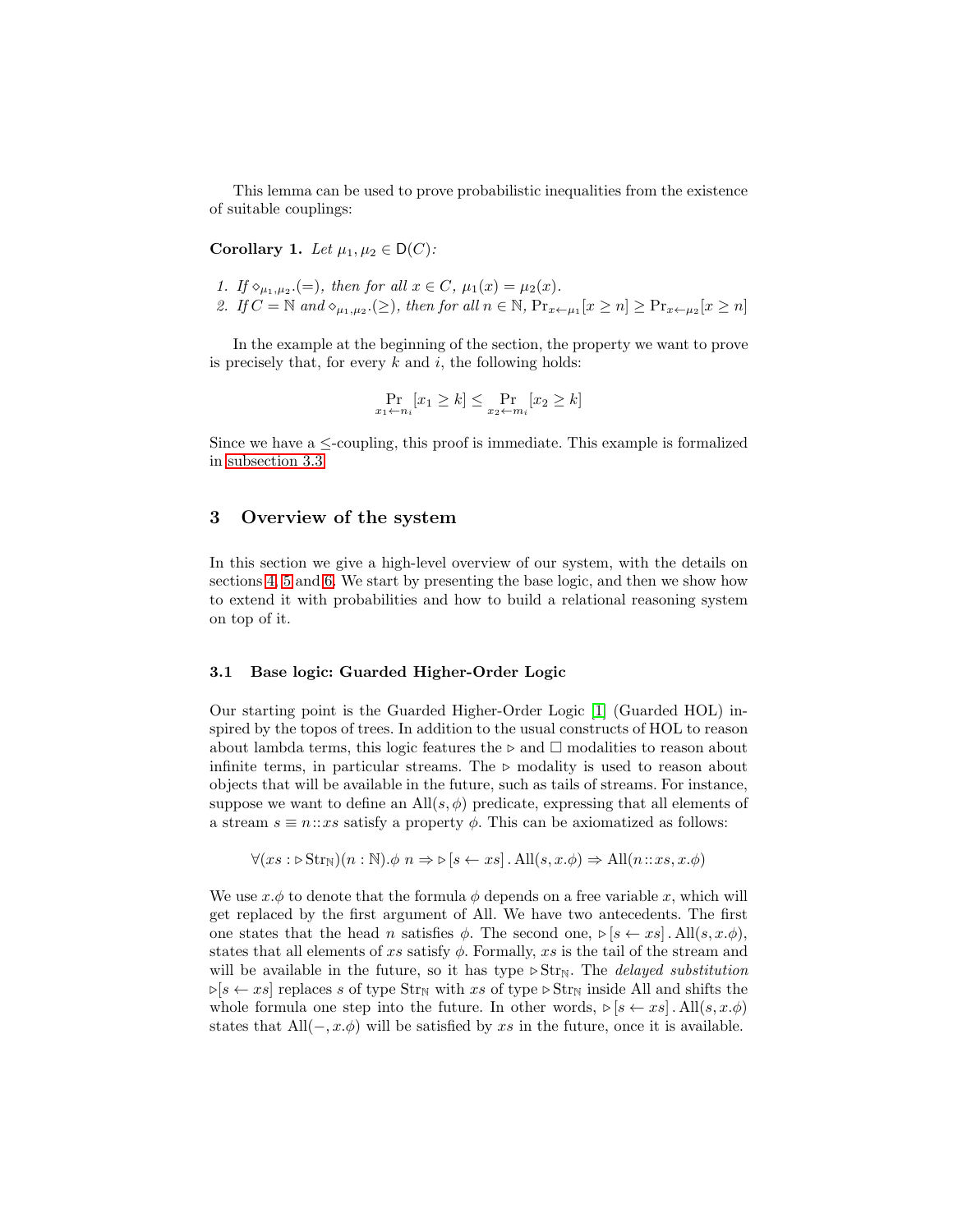#### <span id="page-7-0"></span>3.2 A system for relational reasoning

When proving relational properties it is often convenient to build proofs guided by the syntactic structure of the two expressions to be related. This style of reasoning is particularly appealing when the two expressions have the same structure and control-flow, and is appealingly close to the traditional style of reasoning supported by refinement types. At the same time, a strict adherence to the syntax-directed discipline is detrimental to the expressiveness of the system; for instance, it makes it difficult or even impossible to reason about structurally dissimilar terms. To achieve the best of both worlds, we present a relational proof system built on top of Guarded HOL, which we call Guarded RHOL. Judgements have the shape:

$$
\Delta | \Sigma | \Gamma | \Psi \vdash t_1 : A_1 \sim t_2 : A_2 | \phi
$$

where  $\phi$  is a logical formula that may contain two distinguished variables  $\mathbf{r}_1$ and  $r_2$  that respectively represent the expressions  $t_1$  and  $t_2$ . This judgement subsumes two typing judgements on  $t_1$  and  $t_2$  and a relation  $\phi$  on these two expressions. However, this form of judgement does not tie the logical property to the type of the expressions, and is key to achieving flexibility while supporting syntax-directed proofs whenever needed. The proof system combines rules of two different flavours: two-sided rules, which relate expressions with the same toplevel constructs, and one-sided rules, which operate on a single expression.

We then extend Guarded HOL with a modality  $\diamond$  that lifts assertions over discrete types  $C_1$  and  $C_2$  to assertions over  $\mathsf{D}(C_1)$  and  $\mathsf{D}(C_2)$ . Concretely, we define for every assertion  $\phi$ , variables  $x_1$  and  $x_2$  of type  $C_1$  and  $C_2$  respectively, and expressions  $t_1$  and  $t_2$  of type  $\mathsf{D}(C_1)$  and  $\mathsf{D}(C_2)$  respectively, the modal assertion  $\Diamond_{[x_1 \leftarrow t_1,x_2 \leftarrow t_2]} \phi$  which holds iff the interpretations of  $t_1$  and  $t_2$  are related by the probabilistic lifting of the interpretation of  $\phi$ . We call this new logic Probabilistic Guarded HOL.

We accordingly extend the relational proof system to support reasoning about probabilistic expressions by adding judgements of the form:

$$
\Delta | \Sigma | \Gamma | \Psi \vdash t_1 : \mathsf{D}(C_1) \sim t_2 : \mathsf{D}(C_2) | \diamond_{[x_1 \leftarrow \mathbf{r}_1, x_2 \leftarrow \mathbf{r}_2]} \phi
$$

expressing that  $t_1$  and  $t_2$  are distributions related by a  $\phi$ -coupling. We call this proof system Probabilistic Guarded RHOL. These judgements can be built by using the following rule, that lifts relational judgements over discrete types  $C_1$  and  $C_2$  to judgements over distribution types  $D(C_1)$  and  $D(C_2)$  when the premises of Strassen's theorem are satisfied.

$$
\frac{\Delta \mid \Sigma \mid \Gamma \mid \Psi \vdash \forall X_1 \subseteq C_1.\Pr_{y_1 \leftarrow t_1} [y_1 \in X_1] \le \Pr_{y_2 \leftarrow t_2} [\exists y_1 \in X_1. \phi]}{\Delta \mid \Sigma \mid \Gamma \mid \Psi \vdash t_1 : \mathsf{D}(C_1) \sim t_2 : \mathsf{D}(C_2) \mid \Diamond_{[y_1 \leftarrow \mathbf{r}_1, y_2 \leftarrow \mathbf{r}_2]} \phi} \text{COURLING}
$$

Recall that (discrete time) Markov chains are "memoryless" probabilistic processes, whose specification is given by a (discrete) set  $C$  of states, an initial state  $s_0$  and a probabilistic transition function step :  $C \rightarrow D(C)$ , where  $D(S)$ represents the set of discrete distributions over C. As explained in the introduction, a convenient modelling of Markov chains is by means of probabilistic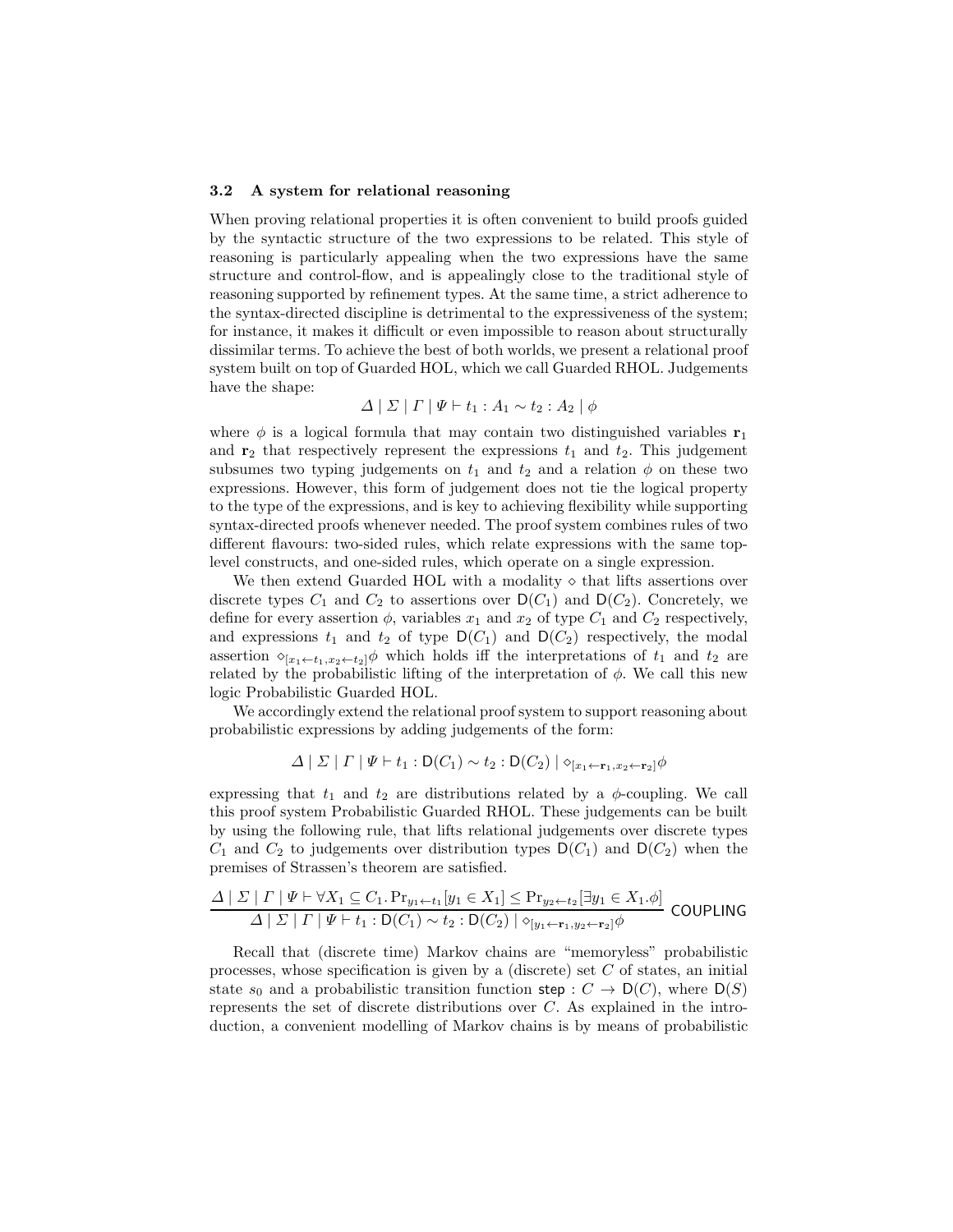streams, i.e. to model a Markov chain as an element of  $D(\text{Str}_S)$ , where S is its underlying state space. To model Markov chains, we introduce a markov operator with type  $C \to (C \to D(C)) \to D(\text{Str}_C)$  that, given an initial state and a transition function, returns a Markov chain. We can reason about Markov chains by the [Markov] rule (the context, omitted, does not change):

$$
\vdash t_1 : C_1 \sim t_2 : C_2 \mid \phi
$$
\n
$$
\vdash h_1 : C_1 \to \mathsf{D}(C_1) \sim h_2 : C_2 \to \mathsf{D}(C_2) \mid \psi_3
$$
\n
$$
\vdash \psi_4
$$
\n
$$
\vdash \text{markov}(t_1, h_1) : \mathsf{D}(\text{Str}_{D_1}) \sim \text{markov}(t_2, h_2) : \mathsf{D}(\text{Str}_{D_2}) \mid \diamond_{\left[\begin{matrix} y_1 \leftarrow \mathbf{r}_1 \end{matrix}\right]} \phi'} \text{Markov}
$$
\n
$$
\text{where }\begin{cases} \psi_3 \equiv \forall x_1 x_2 \ldots \phi[x_1/\mathbf{r}_1][x_2/\mathbf{r}_2] \Rightarrow \diamond_{\left[y_1 \leftarrow \mathbf{r}_1 \end{matrix}, x_1, y_2 \leftarrow x_2 \end{cases} x_2 \mid \phi[y_1/\mathbf{r}_1][y_2/\mathbf{r}_2] \Rightarrow \phi[y_1 \leftarrow xs_1, y_2 \leftarrow xs_2] \ldots \phi'[x_1 \ldots xs_1/y_1][x_2 \ldots xs_2/y_2] \end{cases}
$$

Informally, the rule stipulates the existence of an invariant  $\phi$  over states. The first premise insists that the invariant hold on the initial states, the condition  $\psi_3$  states that the transition functions preserve the invariant, and  $\psi_4$  states that the invariant  $\phi$  over pairs of states can be lifted to a stream property  $\phi'$ .

 $\phi'[x_1::xs_1/y_1][x_2::xs_2/y_2]$ 

Other rules of the logic are given in Figure [1.](#page-9-0) The language construct munit creates a point distribution whose entire mass is at its argument. Accordingly, the [UNIT] rule creates a straightforward coupling. The [MLET] rule internalizes sequential composition of couplings (Lemma [1\)](#page-5-0) into the proof system. The construct let  $x = t$  in  $t'$  composes a distribution  $t$  with a probabilistic computation  $t'$  with one free variable x by sampling x from t and running  $t'$ . The [MLET-L] rule supports one-sided reasoning about let  $x = t$  in  $t'$  and relies on the fact that couplings are closed under convex combinations. Note that one premise of the rule uses a unary judgement, with a non-relational modality  $\diamond_{[x \leftarrow \mathbf{r}]} \phi$  whose informal meaning is that  $\phi$  holds with probability 1 in the distribution **r**.

The following table summarizes the different base logics we consider,the relational systems we build on top of them, including the ones presented in [\[2\]](#page-25-0), and the equivalences between both sides:

| Relational logic                                                                                                                                                    |                                                          | Base logic                                                                                                                     |  |  |
|---------------------------------------------------------------------------------------------------------------------------------------------------------------------|----------------------------------------------------------|--------------------------------------------------------------------------------------------------------------------------------|--|--|
| RHOL <sup>[2]</sup><br>$\Gamma   \Psi \vdash t_1 \sim t_2   \phi$                                                                                                   | $\stackrel{[2]}{\longleftrightarrow}$                    | $HOL$ [2]<br>$\Gamma \mid \Psi \vdash \phi[t_1/\mathbf{r}_1][t_2/\mathbf{r}_2]$                                                |  |  |
| Guarded RHOL §6<br>$\Delta  \Sigma  \Gamma  \Psi \vdash t_1 \sim t_2  \phi$                                                                                         | $T_{\underleftarrow{\text{lim}}}^{\text{lim}}$           | Guarded HOL [1]<br>$\Delta  \Sigma  \Gamma  \Psi \vdash \phi[t_1/\mathbf{r}_1][t_2/\mathbf{r}_2]$                              |  |  |
| Probabilistic Guarded RHOL §6<br>$\Delta   \Sigma   \Gamma   \Psi \vdash t_1 \sim t_2   \diamond_{[y_1 \leftarrow \mathbf{r}_1, y_2 \leftarrow \mathbf{r}_2]} \phi$ | $\overset{\text{Thm}}{\Longleftrightarrow}$ <sup>3</sup> | Probabilistic Guarded HOL §5<br>$\Delta  \Sigma  \Gamma  \Psi \vdash \diamond_{[y_1 \leftarrow t_1, y_2 \leftarrow t_2]} \phi$ |  |  |

#### <span id="page-8-0"></span>3.3 Examples

We formalize elementary examples from the literature on security and Markov chains. None of these examples can be verified in prior systems. Uniformity of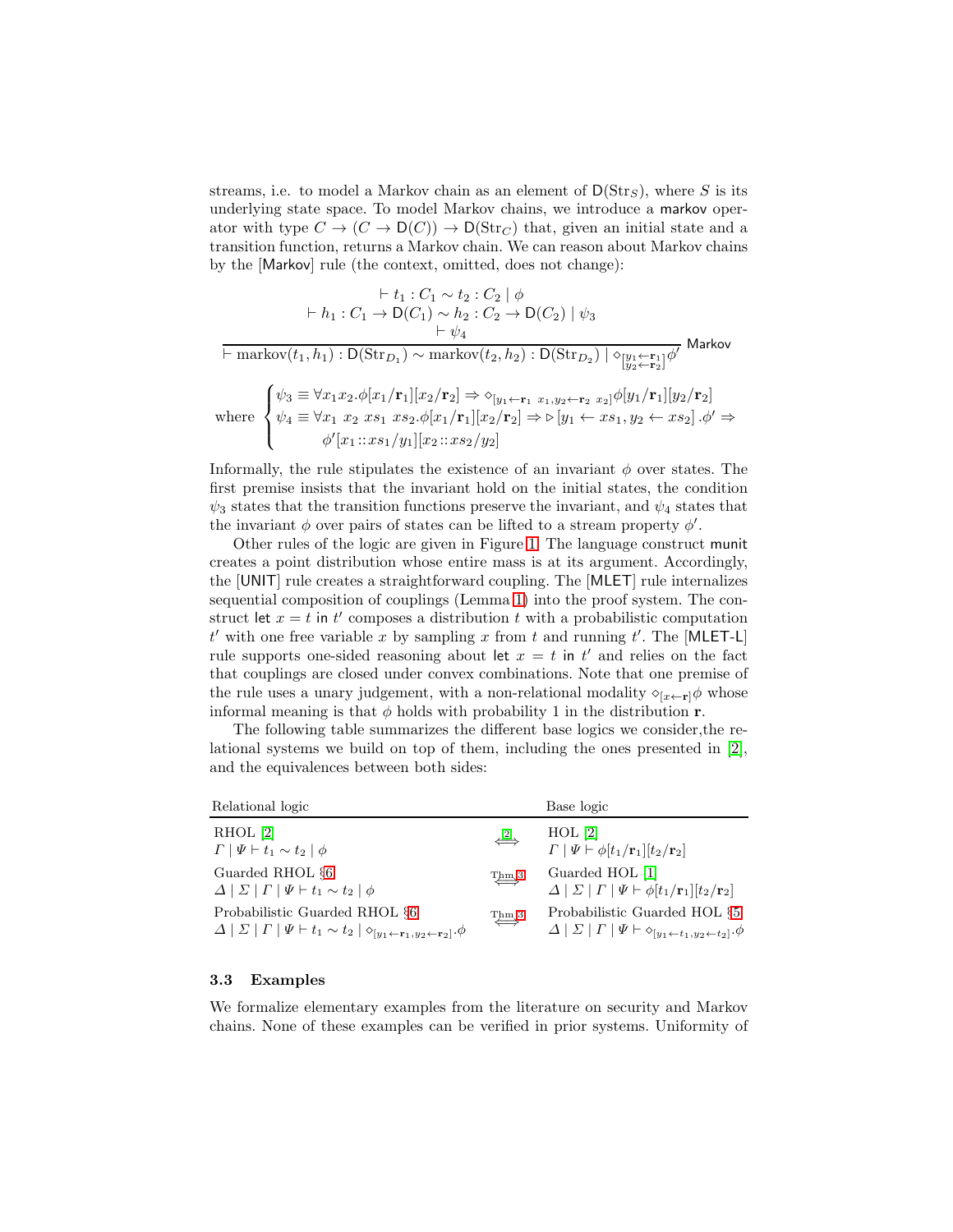$$
\frac{\Delta | \Sigma | \Gamma | \Psi \vdash t_{1} : C_{1} \sim t_{2} : C_{2} | \phi[\mathbf{r}_{1}/x_{1}, \mathbf{r}_{2}/x_{2}]}{\Delta | \Sigma | \Gamma | \Psi \vdash \text{munit}(t_{1}) : D(C_{1}) \sim \text{munit}(t_{2}) : D(C_{2}) | \diamond_{[x_{1} \leftarrow \mathbf{r}_{1}, x_{2} \leftarrow \mathbf{r}_{2}]} \phi} \text{ UNIT}
$$
\n
$$
\frac{\Delta | \Sigma | \Gamma | \Psi \vdash t_{1} : D(C_{1}) \sim t_{2} : D(C_{2}) | \diamond_{[x_{1} \leftarrow \mathbf{r}_{1}, x_{2} \leftarrow \mathbf{r}_{2}]} \phi}{\Delta | \Sigma | \Gamma, x_{1} : C_{1}, x_{2} : C_{2} | \Psi, \phi \vdash t_{1}' : D(D_{1}) \sim t_{2}' : D(D_{2}) | \diamond_{[y_{1} \leftarrow \mathbf{r}_{1}, y_{2} \leftarrow \mathbf{r}_{2}]} \psi}
$$
\n
$$
\frac{\Delta | \Sigma | \Gamma | \Psi \vdash \text{let } x_{1} = t_{1} \text{ in } t_{1}' : D(D_{1}) \sim \text{let } x_{2} = t_{2} \text{ in } t_{2}' : D(D_{2}) | \diamond_{[y_{1} \leftarrow \mathbf{r}_{1}]} \psi} \text{ MLET}
$$
\n
$$
\frac{\Delta | \Sigma | \Gamma | \Psi \vdash \text{let } x_{1} : D(C_{1}) | \diamond_{[x \leftarrow \mathbf{r}]} \phi}{\Delta | \Sigma | \Gamma, x_{1} : C_{1} | \Psi, \phi \vdash t_{1}' : D(D_{1}) \sim t_{2}' : D(D_{2}) | \diamond_{[y_{1} \leftarrow \mathbf{r}_{1}, y_{2} \leftarrow \mathbf{r}_{2}]} \psi} \text{ MLET} - \text{L}
$$

<span id="page-9-0"></span>Fig. 1. Proof rules for probabilistic constructs

one-time pad and lumping of random walks cannot even be stated in prior systems because the two related expressions in these examples have different types. The random walk vs lazy random walk (shift coupling) cannot be proved in prior systems because it requires either asynchronous reasoning or code rewriting. Finally, the *biased coin example* (stochastic dominance) cannot be proved in prior work because it requires Strassen's formulation of the existence of coupling (rather than a bijection-based formulation) or code rewriting. We give additional details below.

One-time pad/probabilistic non-interference Non-interference [\[8\]](#page-25-6) is a baseline information flow policy that is often used to model confidentiality of computations. In its simplest form, non-interference distinguishes between public (or low) and private (or high) variables and expressions, and requires that the result of a public expression not depend on the value of its private parameters. This definition naturally extends to probabilistic expressions, except that in this case the evaluation of an expression yields a distribution rather than a value. There are deep connections between probabilistic non-interference and several notions of (information-theoretic) security from cryptography. In this paragraph, we illustrate different flavours of security properties for one-time pad encryption. Similar reasoning can be carried out for proving (passive) security of secure multiparty computation algorithms in the 3-party or multi-party setting [\[9](#page-25-7)[,10\]](#page-25-8).

One-time pad is a perfectly secure symmetric encryption scheme. Its space of plaintexts, ciphertexts and keys is the set  $\{0,1\}^{\ell}$ —fixed-length bitstrings of size  $\ell$ . The encryption algorithm is parametrized by a key  $k$ —sampled uniformly over the set of bitstrings  $\{0,1\}^{\ell}$ —and maps every plaintext m to the ciphertext  $c = k \oplus m$ , where the operator  $\oplus$  denotes bitwise exclusive-or on bitstrings. We let otp denote the expression  $\lambda m$  let  $k = U_{\{0,1\}^{\ell}}$  in munit $(k \oplus m)$ , where  $U_X$  is the uniform distribution over a finite set  $X$ .

One-time pad achieves perfect security, i.e. the distributions of ciphertexts is independent of the plaintext. Perfect security can be captured as a probabilistic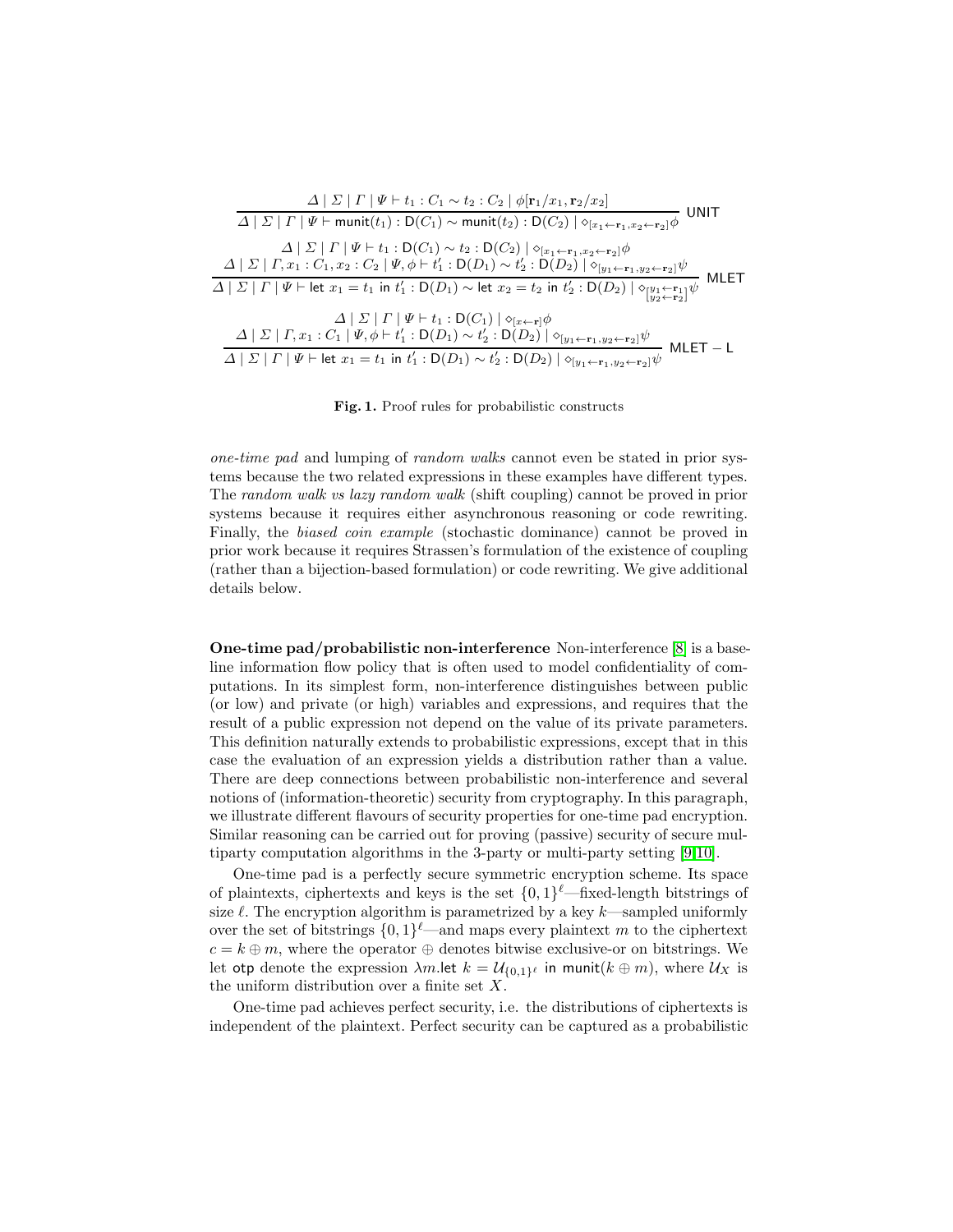non-interference property:

$$
\vdash \textsf{otp}: \{0,1\}^\ell \to \mathsf{D}(\{0,1\}^\ell) \sim \textsf{otp}: \{0,1\}^\ell \to \mathsf{D}(\{0,1\}^\ell) \mid \forall m_1 m_2 . \mathbf{r}_1 \ m_1 \stackrel{\circ}{=} \mathbf{r}_2 \ m_2
$$

where  $e_1 \stackrel{\circ}{=} e_2$  is used as a shorthand for  $\diamond_{[y_1 \leftarrow e_1, y_2 \leftarrow e_2]} y_1 = y_2$ . The crux of the proof is to establish

$$
m_1,m_2:\{0,1\}^\ell\vdash \mathcal{U}_{\{0,1\}^\ell}:\mathsf{D}(\{0,1\}^\ell)\sim \mathcal{U}_{\{0,1\}^\ell}:\mathsf{D}(\{0,1\}^\ell)\mid \mathbf{r}_1\oplus m_2\stackrel{\diamond}{=} \mathbf{r}_2\oplus m_1
$$

using the [COUPLING] rule. It suffices to observe that the assertion induces a bijection, so the image of an arbitrary set  $X$  under the relation has the same cardinality as  $X$ , and hence their probabilities w.r.t. the uniform distributions are equal. One can then conclude the proof by applying the rules for monadic sequenciation ([MLET]) and abstraction (rule [ABS] in appendix), using algebraic properties of ⊕.

Interestingly, one can prove a stronger property: rather than proving that the ciphertext is independent of the plaintext, one can prove that the distribution of ciphertexts is uniform. This is captured by the following judgement:

$$
c_1, c_2: \{0,1\}^{\ell} \vdash \textsf{otp}: \{0,1\}^{\ell} \to D(\{0,1\}^{\ell}) \sim \textsf{otp}: \{0,1\}^{\ell} \to D(\{0,1\}^{\ell}) \mid \psi
$$

where  $\psi \triangleq \forall m_1 m_2.m_1 = m_2 \Rightarrow \Diamond_{[y_1 \leftarrow \mathbf{r}_1 \ m_1, y_2 \leftarrow \mathbf{r}_2 \ m_2]} y_1 = c_1 \Leftrightarrow y_2 = c_2$ . This style of modelling uniformity as a relational property is inspired from [\[11\]](#page-25-9). The proof is similar to the previous one and omitted. However, it is arguably more natural to model uniformity of the distribution of ciphertexts by the judgement:

$$
\vdash \textsf{otp} : \{ 0, 1 \}^\ell \rightarrow \textsf{D}(\{ 0, 1 \}^\ell) \sim \mathcal{U}_{\{ 0, 1 \}^\ell} : \textsf{D}(\{ 0, 1 \}^\ell) \mid \forall m. \ \mathbf{r}_1 \ m \stackrel{\diamond}{=} \mathbf{r}_2
$$

This judgement is closer to the simulation-based notion of security that is used pervasively in cryptography, and notably in Universal Composability [\[12\]](#page-25-10). Specifically, the statement captures the fact that the one-time pad algorithm can be simulated without access to the message. It is interesting to note that the judgement above (and more generally simulation-based security) could not be expressed in prior works, since the two expressions of the judgement have different types—note that in this specific case, the right expression is a distribution but in the general case the right expression will also be a function, and its domain will be a projection of the domain of the left expression.

The proof proceeds as follows. First, we prove

$$
\vdash \mathcal{U}_{\{0,1\}^\ell} \sim \mathcal{U}_{\{0,1\}^\ell} \mid \forall m. \ \ \diamond_{[y_1 \leftarrow \mathbf{r}_1, y_2 \leftarrow \mathbf{r}_2]} y_1 \oplus m = y_2
$$

using the [COUPLING] rule. Then, we apply the [MLET] rule to obtain

$$
\vdash \frac{\text{let } k = \mathcal{U}_{\{0,1\}^{\ell}} \text{ in } \sim \text{let } k = \mathcal{U}_{\{0,1\}^{\ell}} \text{ in } \mid \Diamond_{[y_1 \leftarrow \mathbf{r}_1, y_2 \leftarrow \mathbf{r}_2]} y_1 = y_2
$$
  
munit( $k \oplus m$ )

We have let  $k = U_{\{0,1\}^{\ell}}$  in munit $(k) \equiv U_{\{0,1\}^{\ell}}$ ; hence by equivalence (rule [Equiv] in appendix), this entails

$$
\vdash \mathsf{let}\; k = \mathcal{U}_{\{0,1\}^\ell}\; \mathsf{in}\; \mathsf{munit}(k\oplus m) \sim \mathcal{U}_{\{0,1\}^\ell}\; |\diamond_{[y_1 \leftarrow \mathbf{r}_1, y_2 \leftarrow \mathbf{r}_2]} y_1 = y_2
$$

We conclude by applying the one-sided rule for abstraction.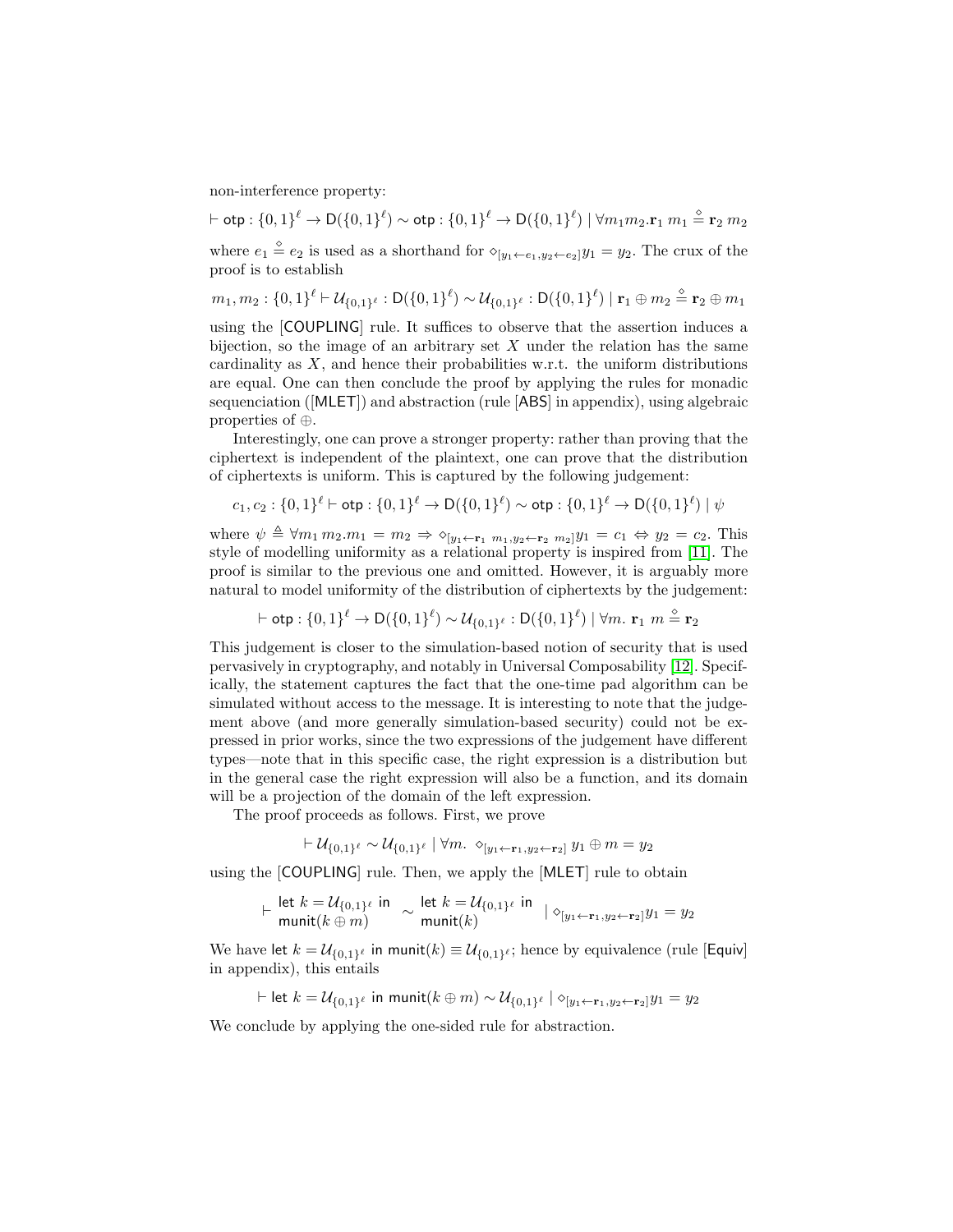Stochastic dominance Stochastic dominance defines a partial order between random variables whose underlying set is itself a partial order; it has many different applications in statistical biology (e.g. in the analysis of the birth-anddeath processes), statistical physics (e.g. in percolation theory), and economics. First-order stochastic dominance, which we define below, is also an important application of probabilistic couplings. We demonstrate how to use our proof system for proving (first-order) stochastic dominance for a simple Markov process which samples biased coins. While the example is elementary, the proof method extends to more complex examples of stochastic dominance, and illustrates the benefits of Strassen's formulation of the coupling rule over alternative formulations stipulating the existence of bijections (explained later).

We start by recalling the definition of (first-order) stochastic dominance for the N-valued case. The definition extends to arbitrary partial orders.

**Definition 4 (Stochastic dominance).** Let  $\mu_1, \mu_2 \in D(\mathbb{N})$ . We say that  $\mu_2$ stochastically dominates  $\mu_1$ , written  $\mu_1 \leq_{SD} \mu_2$ , iff for every  $n \in \mathbb{N}$ ,

$$
\Pr_{x \leftarrow \mu_1} [x \ge n] \le \Pr_{x \leftarrow \mu_2} [x \ge n]
$$

The following result, equivalent to [Corollary 1,](#page-6-0) characterizes stochastic dominance using probabilistic couplings.

**Proposition 1.** Let  $\mu_1, \mu_2 \in D(\mathbb{N})$ . Then  $\mu_1 \leq_{SD} \mu_2$  iff  $\diamond_{\mu_1, \mu_2} \cdot (\leq)$ .

We now turn to the definition of the Markov chain. For  $p \in [0, 1]$ , we consider the parametric N-valued Markov chain coins  $\triangleq$  markov $(0, h)$ , with initial state 0 and (parametric) step function:

$$
h \triangleq \lambda x.\mathsf{let}\ b = \mathcal{B}(p)\ \mathsf{in}\ \mathsf{munit}(x+b)
$$

where, for  $p \in [0, 1]$ ,  $\mathcal{B}(p)$  is the Bernoulli distribution on  $\{0, 1\}$  with probability p for 1 and  $1 - p$  for 0. Our goal is to establish that coins is monotonic, i.e. for every  $p_1, p_2 \in [0, 1], p_1 \leq p_2$  implies coins  $p_1 \leq_{SD}$  coins  $p_2$ . We formalize this statement as

$$
\vdash \mathsf{coins} : [0,1] \to \mathsf{D}(\mathrm{Str}_{\mathbb{N}}) \sim \mathsf{coins} : [0,1] \to \mathsf{D}(\mathrm{Str}_{\mathbb{N}}) \mid \psi
$$

where  $\psi \triangleq \forall p_1, p_2. p_1 \leq p_2 \Rightarrow \Diamond_{[y_1 \leftarrow \mathbf{r}_1, y_2 \leftarrow \mathbf{r}_2]}$  All $(y_1, y_2, z_1. z_2. z_1 \leq z_2)$ . The crux of the proof is to establish stochastic dominance for the Bernoulli distribution:

$$
p_1 : [0, 1], p_2 : [0, 1] | p_1 \leq p_2 \vdash B(p_1) : D(\mathbb{N}) \sim B(p_2) : D(\mathbb{N}) | \mathbf{r}_1 \leq \mathbf{r}_2
$$

where we use  $e_1 \leq e_2$  as shorthand for  $\diamond_{[y_1 \leftarrow e_1, y_2 \leftarrow e_2]} y_1 \leq y_2$ . This is proved directly by the [COUPLING] rule and checking by simple calculations that the premise of the rule is valid.

We briefly explain how to conclude the proof. Let  $h_1$  and  $h_2$  be the step functions for  $p_1$  and  $p_2$  respectively. It is clear from the above that (context omitted):

$$
x_1 \leq x_2 \vdash h_1 \ x_1 : \mathsf{D}(\mathbb{B}) \sim h_2 \ x_2 : \mathsf{D}(\mathbb{B}) \mid \diamond_{[y_1 \leftarrow \mathbf{r}_1, y_2 \leftarrow \mathbf{r}_2]} y_1 \leq y_2
$$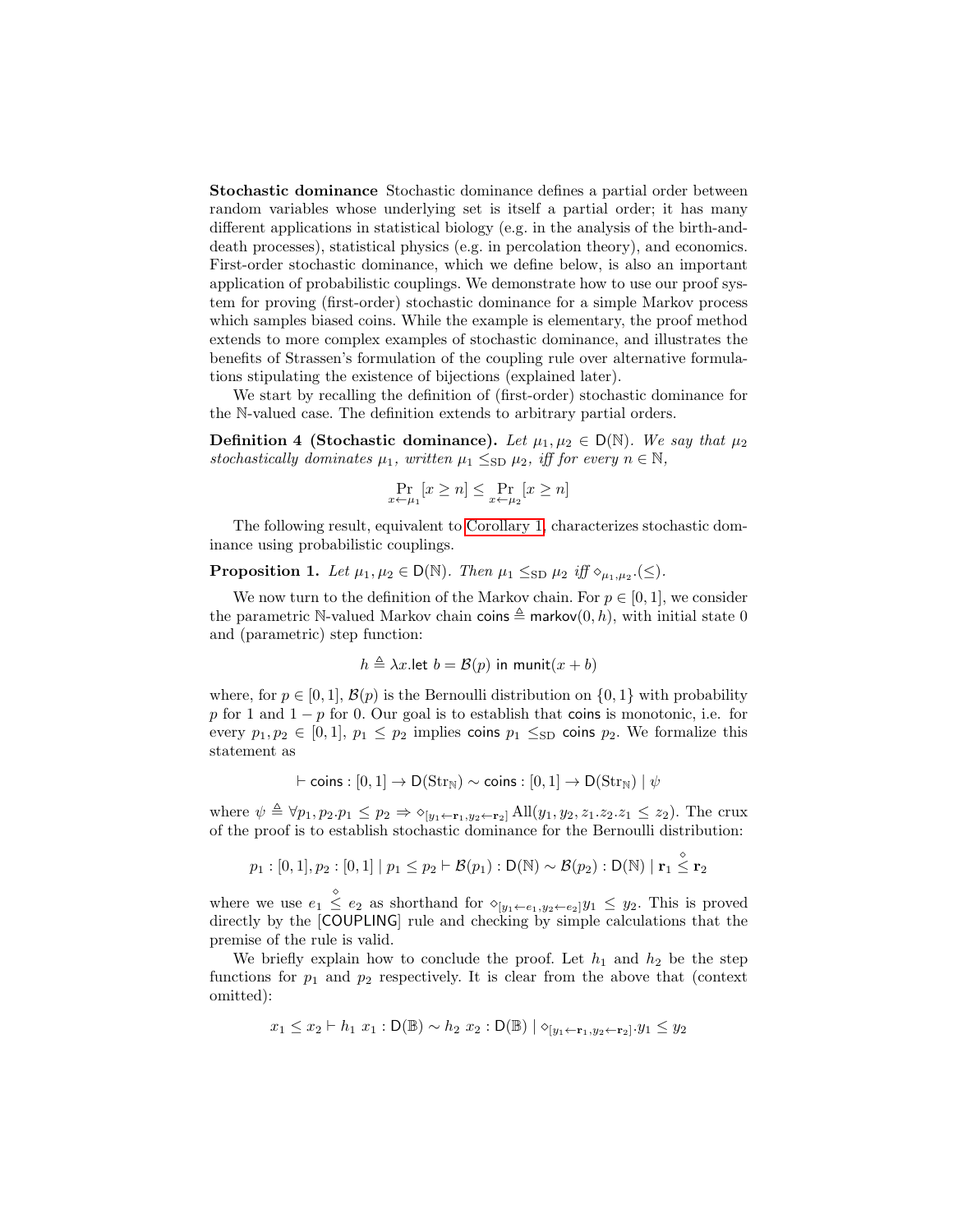and by the definition of All:

 $x_1 \leq x_2 \Rightarrow \text{All}(xs_1, xs_2, z_1.z_2.z_1 \leq z_2) \Rightarrow \text{All}(x_1::\triangleright xs_1, x_2::\triangleright xs_2, z_1.z_2.z_1 \leq z_2)$ 

So, we can conclude by applying the [Markov] rule.

It is instructive to compare our proof with prior formalizations, and in particular with the proof in [\[5\]](#page-25-3). Their proof is carried out in the pRHL logic, whose [COUPLING] rule is based on the existence of a bijection that satisfies some property, rather than on our formalization based on Strassen's Theorem. Their rule is motivated by applications in cryptography, and works well for many examples, but is inconvenient for our example at hand, which involves non-uniform probabilities. Indeed, their proof is based on code rewriting, and is done in two steps. First, they prove equivalence between sampling and returning  $x_1$  from  $\mathcal{B}(p_1)$ ; and sampling  $z_1$  from  $\mathcal{B}(p_2)$ ,  $z_2$  from  $\mathcal{B}(p_1/p_2)$  and returning  $z = z_1 \wedge z_2$ . Then, they find a coupling between z and  $\mathcal{B}(p_2)$ .

Shift coupling: random walk vs lazy random walk The previous example is an instance of a lockstep coupling, in that it relates the k-th element of the first chain with the k-th element of the second chain. Many examples from the literature follow this lockstep pattern; however, it is not always possible to establish lockstep couplings. Shift couplings are a relaxation of lockstep couplings where we relate elements of the first and second chains without the requirement that their positions coincide.

We consider a simple example that motivates the use of shift couplings. Consider the random walk and lazy random walk (which, at each time step, either chooses to move or stay put), both defined as Markov chains over  $\mathbb{Z}$ . For simplicity, assume that both walks start at position 0. It is not immediate to find a coupling between the two walks, since the two walks necessarily get desynchronized whenever the lazy walk stays put. Instead, the trick is to consider a lazy random walk that moves two steps instead of one. The random walk and the lazy random walk of step 2 are defined by the step functions:

$$
\begin{array}{l}\n\text{step} \triangleq \lambda x.\text{let } z = \mathcal{U}_{\{-1,1\}} \text{ in } \text{munit}(z+x) \\
\text{lstep2} \triangleq \lambda x.\text{let } z = \mathcal{U}_{\{-1,1\}} \text{ in } \text{let } b = \mathcal{U}_{\{0,1\}} \text{ in } \text{munit}(x+2*z*b)\n\end{array}
$$

After 2 iterations of step, the position has either changed two steps to the left or to the right, or has returned to the initial position, which is the same behaviour lstep2 has on every iteration. Therefore, the coupling we want to find should equate the elements at position  $2i$  in step with the elements at position  $i$  in lstep2. The details on how to prove the existence of this coupling are in [section 6.](#page-18-0)

Lumped coupling: random walks on 3 and 4 dimensions A Markov chain is recurrent if it has probability 1 of returning to its initial state, and transient otherwise. It is relatively easy to show that the random walk over  $\mathbb Z$  is recurrent. One can also show that the random walk over  $\mathbb{Z}^2$  is recurrent. However, the random walk over  $\mathbb{Z}^3$  is transient.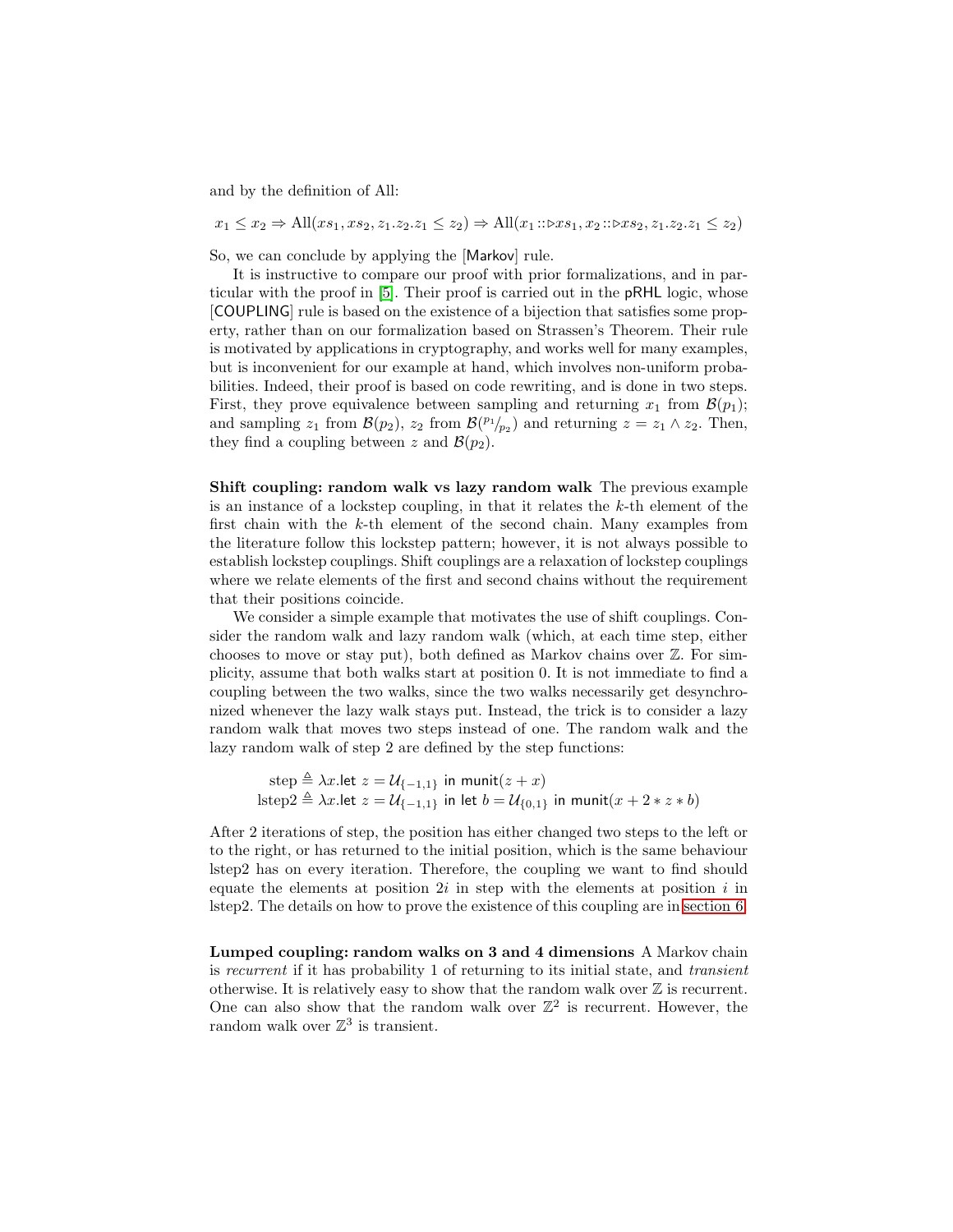For higher dimensions, we can use a coupling argument to prove transience. Specifically, we can define a coupling between a lazy random walk in  $n$  dimensions and a random walk in  $n+m$  dimensions, and derive transience of the latter from transience of the former. We define the (lazy) random walks below, and sketch the coupling arguments.

Specifically, we show here the particular case of the transience of the 4 dimensional random walk from the transience of the 3-dimensional lazy random walk. We start by defining the stepping functions:

$$
\begin{array}{l}\text{step}_4: \mathbb{Z}^4 \to \mathsf{D}(\mathbb{Z}^4) \triangleq \lambda z_1.\text{let } x_1 = \mathcal{U}_{U_4} \text{ in } \text{munit}(z_1 +_4 x_1) \\ \text{lstep}_3: \mathbb{Z}^3 \to \mathsf{D}(\mathbb{Z}^3) \triangleq \lambda z_2.\text{let } x_2 = \mathcal{U}_{U_3} \text{ in } \text{let } b_2 = \mathcal{B}(\frac{3}{4}) \text{ in } \text{munit}(z_2 +_3 b_2 * x_2)\end{array}
$$

where  $U_i = \{(\pm 1, 0, \ldots, 0), \ldots, (0, \ldots, 0, \pm 1)\}$  are the vectors of the basis of  $\mathbb{Z}^i$ and their opposites. Then, the random walk of dimension 4 is modelled by rwalk4  $\triangleq$  markov(0, step<sub>4</sub>), and the lazy walk of dimension 3 is modelled by lwalk3  $\triangleq$  markov(0, step<sub>3</sub>). We want to prove:

$$
\vdash \text{rwalk4}: D(\text{Str}_{\mathbb{Z}^4}) \sim \text{lwalk3}: D(\text{Str}_{\mathbb{Z}^3}) \mid \diamond_{\substack{[y_1 \leftarrow \mathbf{r}_1] \\ y_2 \leftarrow \mathbf{r}_2}} All(y_1, y_2, z_1. z_2. pr_3^4(z_1) = z_2)
$$

where  $\operatorname{pr}_{n_1}^{n_2}$  denotes the standard projection from  $\mathbb{Z}^{n_2}$  to  $\mathbb{Z}^{n_1}$ .

We apply the [Markov] rule. The only interesting premise requires proving that the transition function preserves the coupling:

$$
p_2 = \text{pr}_3^4(p_1) \vdash \text{step}_4 \sim \text{lstep}_3 \mid \forall x_1 x_2 . x_2 = \text{pr}_3^4(x_1) \Rightarrow \Diamond_{\substack{[y_1 \leftarrow \mathbf{r}_1 \\ y_2 \leftarrow \mathbf{r}_2}} x_2]} \text{pr}_3^4(y_1) = y_2
$$

To prove this, we need to find the appropriate coupling, i.e., one that preserves the equality. The idea is that the step in  $\mathbb{Z}^3$  must be the projection of the step in  $\mathbb{Z}^4$ . This corresponds to the following judgement:

$$
\lambda z_1 \text{. let } x_1 = \mathcal{U}_{U_4} \text{ in } \newline \text{mult}(z_1 +_4 x_1) \sim \begin{cases} \lambda z_2 \text{. let } x_2 = \mathcal{U}_{U_3} \text{ in } \\ \text{let } b_2 = \mathcal{B}(\frac{3}{4}) \text{ in } \\ \text{mult}(z_2 +_3 b_2 * x_2) \end{cases} \begin{cases} \forall z_1 z_2 \text{.} \text{pr}_3^4(z_1) = z_2 \Rightarrow \\ \text{pr}_3^4(\mathbf{r}_1 \ z_1) \stackrel{\circ}{=} \mathbf{r}_2 \ z_2 \end{cases}
$$

which by simple equational reasoning is the same as

$$
\lambda z_1. \text{ let } x_1 = \mathcal{U}_{U_4} \text{ in } \sim \lambda z_2. \text{ let } p_2 = \mathcal{U}_{U_3} \times \mathcal{B}(3/4) \text{ in } \forall z_1 z_2. \text{ pr}_3^4(z_1) = z_2 \Rightarrow \text{minit}(z_1 +_4 x_1) \sim \text{minit}(z_2 +_3 \pi_1(p_2) * \pi_2(p_2)) \Big| \quad \forall z_1 z_2. \text{ pr}_3^4(z_1) = z_2 \Rightarrow \text{minit}(z_1 +_4 x_1) \sim \text{minit}(z_2 +_3 \pi_1(p_2) * \pi_2(p_2)) \Big| \quad \forall z_1 z_2. \text{ pr}_3^4(z_1) = z_2 \Rightarrow \text{minit}(z_1 +_4 x_1) \sim \text{minit}(z_2 +_3 \pi_1(p_2) * \pi_2(p_2)) \Big| \quad \forall z_1 z_2. \text{ pr}_3^4(z_1) = z_2 \Rightarrow \text{minit}(z_1 +_4 x_1) \sim \text{minit}(z_2 +_3 \pi_1(p_2) * \pi_2(p_2)) \Big| \quad \forall z_1 z_2. \text{ pr}_3^4(z_1) = z_2 \Rightarrow \text{minit}(z_1 +_4 x_1) \sim \text{minit}(z_2 +_3 \pi_1(p_2) * \pi_2(p_2)) \Big| \quad \forall z_1 z_2. \text{ pr}_3^4(z_1) = z_2 \Rightarrow \text{minit}(z_1 +_4 x_1) \sim \text{minit}(z_2 +_3 \pi_1(p_2) * \pi_2(p_2)) \Big| \quad \forall z_1 z_2. \text{ pr}_3^4(z_1) = z_2 \Rightarrow \text{minit}(z_2 +_4 x_1) \sim \text{minit}(z_2 +_3 \pi_1(p_2) * \pi_2(p_2)) \Big| \quad \forall z_1 z_2. \text{ pr}_3^4(z_1) = z_2 \Rightarrow \text{minit}(z_1 +_4 x_1) \sim \text{minit}(z_2 +_3 \pi_1(p_2) * \pi_2(p_2)) \Big| \quad \forall z_1 z_2. \text{ pr}_3^4(z_1) = z_2 \Rightarrow \text{minit}(z_1 +_4 x_1) \sim \text{minit}(z_2
$$

We want to build a coupling such that if we sample  $(0, 0, 0, 1)$  or  $(0, 0, 0, -1)$ from  $\mathcal{U}_{U_3}$ , then we sample 0 from  $\mathcal{B}(\frac{3}{4})$ , and otherwise if we sample  $(x_1, x_2, x_3, 0)$ from  $\mathcal{U}_{U_4}$ , we sample  $(x_1, x_2, x_3)$  from  $U_3$ . Formally, we prove this with the [Coupling] rule. Given  $X: U_4 \to \mathbb{B}$ , by simple computation we show that:

$$
\Pr_{z_1 \sim \mathcal{U}_{U_4}}[z_1 \in X] \le \Pr_{z_2 \sim \mathcal{U}_{U_3} \times \mathcal{B}(3/4)}[z_2 \in \{y \mid \exists x \in X.\text{pr}_3^4(x) = \pi_1(y) * \pi_2(y)\}]
$$

This concludes the proof. From the previous example, it follows that the lazy walk in 3 dimensions is transient, since the random walk in 3 dimensions is transient. By simple reasoning, we now conclude that the random walk in 4 dimensions is also transient.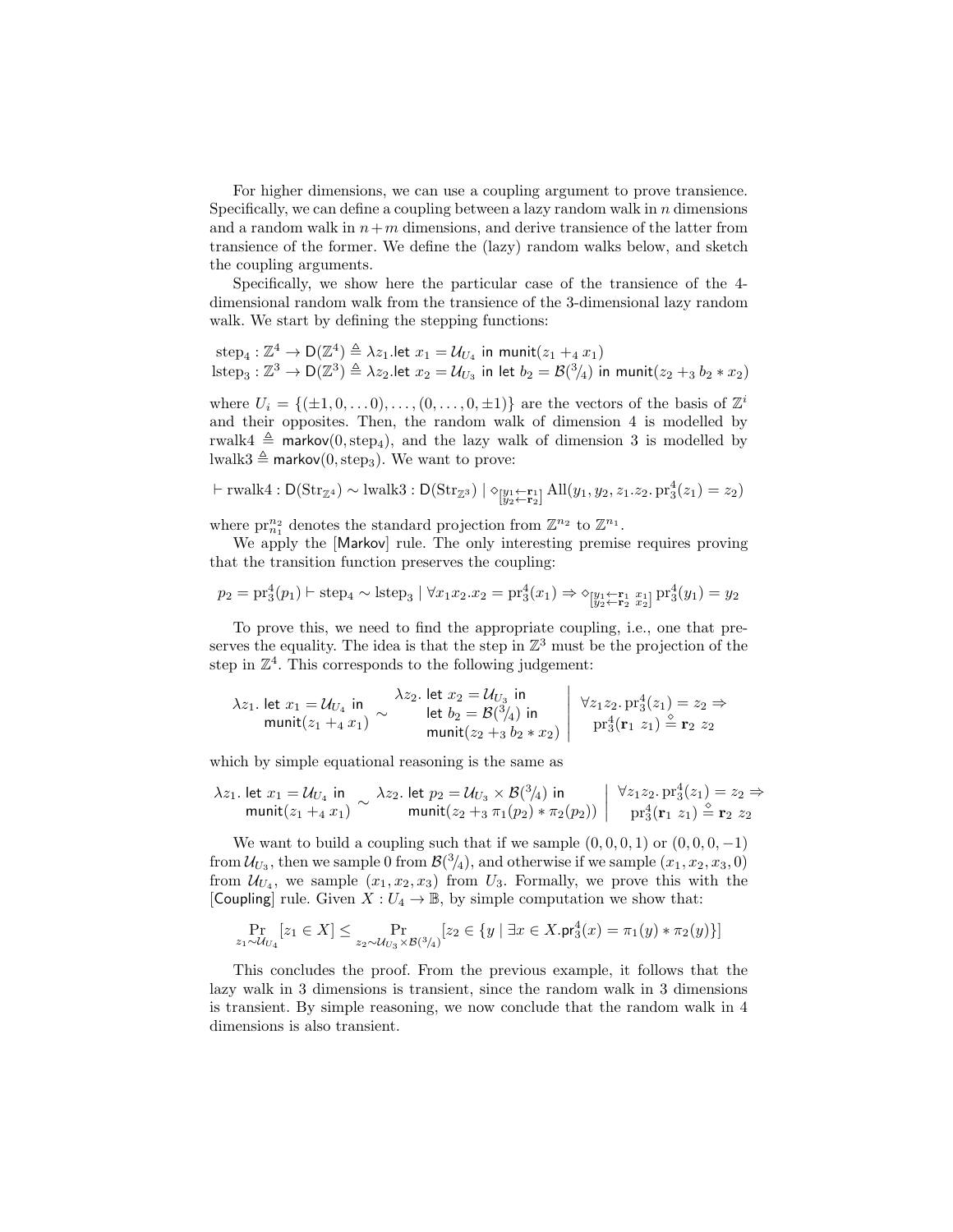### <span id="page-14-0"></span>4 Probabilistic Guarded Lambda Calculus

To ensure that a function on infinite datatypes is well-defined, one must check that it is productive. This means that any finite prefix of the output can be computed in finite time. For instance, consider the following function on streams:

letrec bad  $(x : xs) = x : tail(bad xs)$ 

This function is not productive since only the first element can be computed. We can argue this as follows: Suppose that the tail of a stream is available one unit of time after its head, and that that  $x:xs$  is available at time 0. How much time does it take for bad to start outputting its tail? Assume it takes  $k$  units of time. This means that tail(bad xs) will be available at time  $k + 1$ , since xs is only available at time 1. But tail(bad  $xs$ ) is exactly the tail of bad( $x:xs$ ), and this is a contradiction, since x:xs is available at time 0 and therefore the tail of  $bad(x:xs)$  should be available at time k. Therefore, the tail of bad will never be available.

The guarded lambda calculus solves the productivity problem by distinguishing at type level between data that is available now and data that will be available in the future, and restricting when fixpoints can be defined. Specifically, the guarded lambda calculus extends the usual simply typed lambda calculus with two modalities: ⊳ (pronounced *later*) and  $\Box$  (*constant*). The later modality represents data that will be available one step in the future, and is introduced and removed by the term formers  $\triangleright$  and prev respectively. This modality is used to guard recursive occurrences, so for the calculus to remain productive, we must restrict when it can be eliminated. This is achieved via the constant modality, which expresses that all the data is available at all times. In the remainder of this section we present a probabilistic extension of this calculus.

Syntax Types of the calculus are defined by the grammar

$$
A,B::=b\mid \mathbb{N}\mid A\times B\mid A+B\mid A\rightarrow B\mid\mathrm{Str}_A\mid\Box\ A\mid\triangleright A\mid\mathsf{D}(C)
$$

where b ranges over a collection of base types.  $Str_A$  is the type of guarded streams of elements of type A. Formally, the type  $\text{Str}_A$  is isomorphic to  $A \times \text{Str}_A$ . This isomorphism gives a way to introduce streams with the function (::) :  $A \rightarrow$  $\triangleright$ Str<sub>A</sub>  $\rightarrow$  Str<sub>A</sub> and to eliminate them with the functions hd : Str<sub>A</sub>  $\rightarrow$  A and tl :  $\text{Str}_A \to \text{Str}_A$ . D(C) is the type of distributions over *discrete types* C. Discrete types are defined by the following grammar, where  $b_0$  are discrete base types, e.g.,  $\mathbb{Z}$ .

$$
C,D::=b_0\mid \mathbb{N}\mid C\times D\mid C+D\mid \textnormal{Str}_C\mid \triangleright C.
$$

Note that, in particular, arrow types are not discrete but streams are. This is due to the semantics of streams as sets of finite approximations, which we describe in the next subsection. Also note that  $\Box$  Str<sub>A</sub> is not discrete since it makes the full infinite streams available.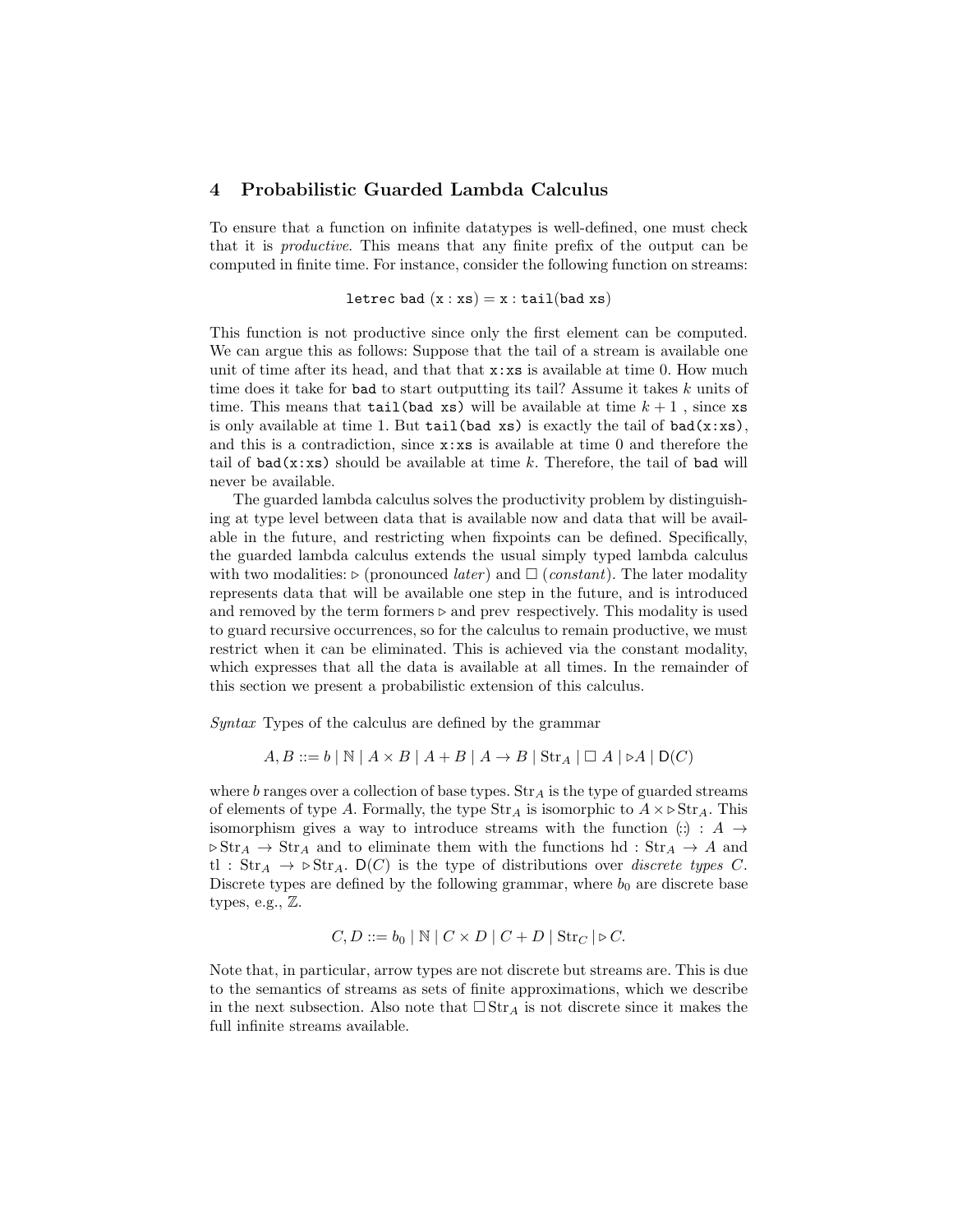We also need to distinguish between arbitrary types  $A, B$  and constant types  $S, T$ , which are defined by the following grammar

$$
S,T::=b_C\mid \mathbb{N}\mid S\times T\mid S+T\mid S\rightarrow T\mid \Box\ A
$$

where  $b<sub>C</sub>$  is a collection of constant base types. Note in particular that for any type A the type  $\Box$  A is constant.

The terms of the language t are defined by the following grammar

t ::=  $x | c | 0 | St | \cose t$  of  $0 \mapsto t; S \mapsto t | \mu | \text{munit}(t) | \text{let } x = t \text{ in } t$  $|\langle t,t\rangle| \pi_1 t | \pi_2 t | \text{inj}_1 t | \text{inj}_2 t | \text{case } t \text{ of } \text{inj}_1 x.t; \text{inj}_2 y.t | \lambda x.t | t t | \text{fix } x. t$ | t::ts | hd t | tl t | box t | letb  $x \leftarrow t$  in t | letc  $x \leftarrow t$  in  $t \mid \in \mathcal{E}.t$  | prev t

where  $\xi$  is a delayed substitution, a sequence of bindings  $[x_1 \leftarrow t_1, \ldots, x_n \leftarrow t_n].$ The terms c are constants corresponding to the base types used and munit(t) and let  $x = t$  in t are the introduction and sequencing construct for probability distributions. The meta-variable  $\mu$  stands for base distributions like  $\mathcal{U}_C$  and  $\mathcal{B}(p)$ .

Delayed substitutions were introduced in [\[13\]](#page-25-11) in a dependent type theory to be able to work with types dependent on terms of type ⊳A. In the setting of a simple type theory, such as the one considered in this paper, delayed substitu-tions are equivalent to having the applicative structure [\[14\]](#page-25-12)  $\circledast$  for the ⊳ modality. However, delayed substitutions extend uniformly to the level of propositions, and thus we choose to use them in this paper in place of the applicative structure.

Denotational semantics The meaning of terms is given by a denotational model in the category  $S$  of presheaves over  $\omega$ , the first infinite ordinal. This category S is also known as the *topos of trees* [\[15\]](#page-25-13). In previous work [\[1\]](#page-24-0), it was shown how to model most of the constructions of the guarded lambda calculus and its internal logic, with the notable exception of the probabilistic features. Below we give an elementary presentation of the semantics.

Informally, the idea behind the topos of trees is to represent (infinite) objects from their finite approximations, which we observe incrementally as time passes. Given an object x, we can consider a sequence  $\{x_i\}$  of its finite approximations observable at time  $i$ . These are trivial for finite objects, such as a natural number, since for any number n,  $n_i = n$  at every i. But for infinite objects such as streams, the *i*th approximation is the prefix of length  $i + 1$ .

Concretely, the category  $\mathcal S$  consists of:

- Objects X: families of sets  $\{X_i\}_{i \in \mathbb{N}}$  together with restriction functions  $r_n^X$ :  $X_{n+1} \rightarrow X_n.$  We will write simply  $r_n$  if  $X$  is clear from the context.
- Morphisms  $X \to Y$ : families of functions  $\alpha_n : X_n \to Y_n$  commuting with restriction functions in the sense of  $r_n^Y \circ \alpha_{n+1} = \alpha_n \circ r_n^X$ .

The full interpretation of types of the calculus can be found in [Figure 8](#page-28-0) in the appendix. The main points we want to highlight are:

 $-$  Streams over a type A are interpreted as sequences of finite prefixes of elements of A with the restriction functions of A:

 $\llbracket \text{Str}_A \rrbracket \triangleq \llbracket A \rrbracket_0 \times \{ * \} \xleftarrow{r_0 \times !} \llbracket A \rrbracket_1 \times \llbracket \text{Str}_A \rrbracket_0 \xleftarrow{r_1 \times r_0 \times !} \llbracket A \rrbracket_2 \times \llbracket \text{Str}_A \rrbracket_1 \leftarrow \cdots$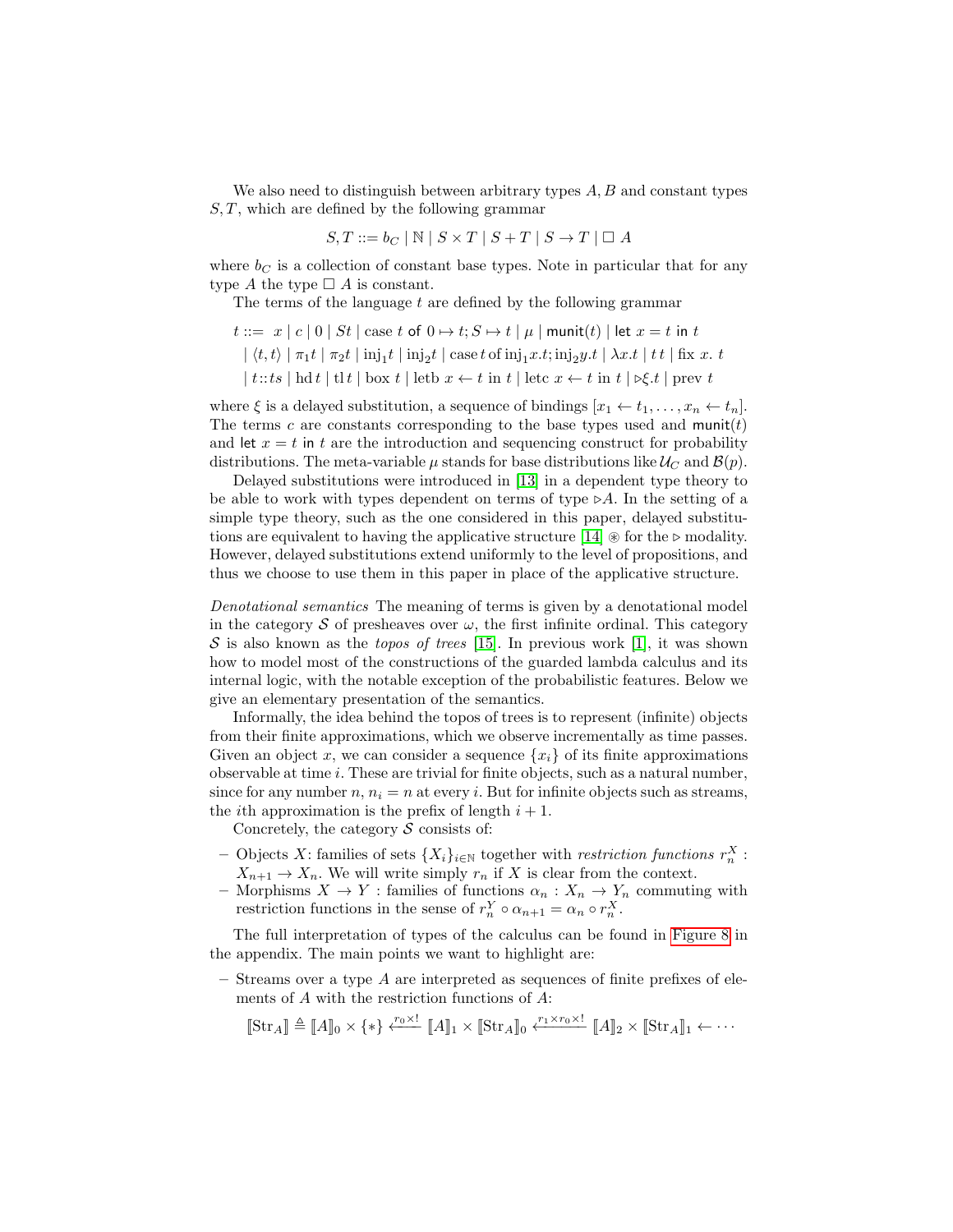– Distributions over a discrete object C are defined as a sequence of distributions over each  $\llbracket C \rrbracket_i$ :

$$
[\![D(C)]\!] \triangleq D([\![C]\!]_0) \stackrel{\mathsf{D}(r_0)}{\longleftarrow} D([\![C]\!]_1) \stackrel{\mathsf{D}(r_1)}{\longleftarrow} D([\![C]\!]_2) \stackrel{\mathsf{D}(r_2)}{\longleftarrow} \ldots,
$$

where  $\mathsf{D}(\llbracket C \rrbracket_i)$  is the set of (probability density) functions  $\mu : \llbracket C \rrbracket_i \to [0,1]$ such that  $\sum_{x \in X} \mu x = 1$ , and  $\mathsf{D}(r_i)$  adds the probability density of all the points in  $\llbracket C \rrbracket_{i+1}$  that are sent by  $r_i$  to the same point in the  $\llbracket C \rrbracket_i$ . In other words,  $D(r_i)(\mu)(x) = Pr_{y \leftarrow \mu}[r_i(y) = x]$ 

An important property of the interpretation is that discrete types are interpreted as objects X such that  $X_i$  is finite or countably infinite for every i. This allows us to define distributions on these objects without the need for measure theory. In particular, the type of guarded streams  $\text{Str}_A$  is discrete provided A is, which is clear from the interpretation of the type  $\text{Str}_A$ . Conceptually this holds because  $[\![\text{Str}_A]\!]_i$  is an approximation of real streams, consisting of only the first  $i+1$  elements.

An object X of S is *constant* if all its restriction functions are bijections. Constant types are interpreted as constant objects of  $S$  and for a constant type A the objects  $\llbracket \Box A \rrbracket$  and  $\llbracket A \rrbracket$  are isomorphic in S.

Typing rules Terms are typed under a dual context  $\Delta | \Gamma$ , where  $\Gamma$  is a usual context that binds variables to a type, and  $\Delta$  is a constant context containing variables bound to types that are *constant*. The term letc  $x \leftarrow u$  in t allows us to shift variables between constant and non-constant contexts. The typing rules can be found in [Figure 2.](#page-17-1)

The semantics of such a dual context  $\Delta | \Gamma$  is given as the product of types in  $\Delta$  and  $\Gamma$ , except that we implicitly add  $\Box$  in front of every type in  $\Delta$ . In the particular case when both contexts are empty, the semantics of the dual context correspond to the terminal object 1, which is the singleton set  $\{*\}$  at each time.

The interpretation of the well-typed term  $\Delta | \Gamma \vdash t : A$  is defined by induction on the typing derivation, and can be found in [Figure 9](#page-29-0) in the appendix.

Applicative structure of the later modality As in previous work we can define the operator ⊛ satisfying the typing rule

$$
\frac{\Delta | \Gamma \vdash t : \triangleright (A \to B) \qquad \Delta | \Gamma \vdash u : \triangleright A}{\Delta | \Gamma \vdash t \circledast u : \triangleright B}
$$

and the equation  $(\triangleright t) \circledast (\triangleright u) \equiv \triangleright (t \ u)$  as the term  $t \circledast u \triangleq \triangleright [f \leftarrow t, x \leftarrow u]$ .  $f x$ .

Example: Modelling Markov chains As an application of ⊛ and an example of how to use guardedness and probabilities together, we now give the precise definition of the markov construct that we used to model Markov chains earlier:

$$
\begin{aligned}\n\text{markov}: C &\rightarrow (C \to \mathsf{D}(C)) \to \mathsf{D}(\text{Str}_C) \\
\text{markov} &\triangleq \text{fix } f. \ \lambda x. \lambda h. \\
\text{let } z &= h \ x \text{ in let } t = \text{swap}_{\text{bD}}^{\text{Str}_C}(f \circledast \triangleright z \circledast \triangleright h) \text{ in } \text{munit}(x::t)\n\end{aligned}
$$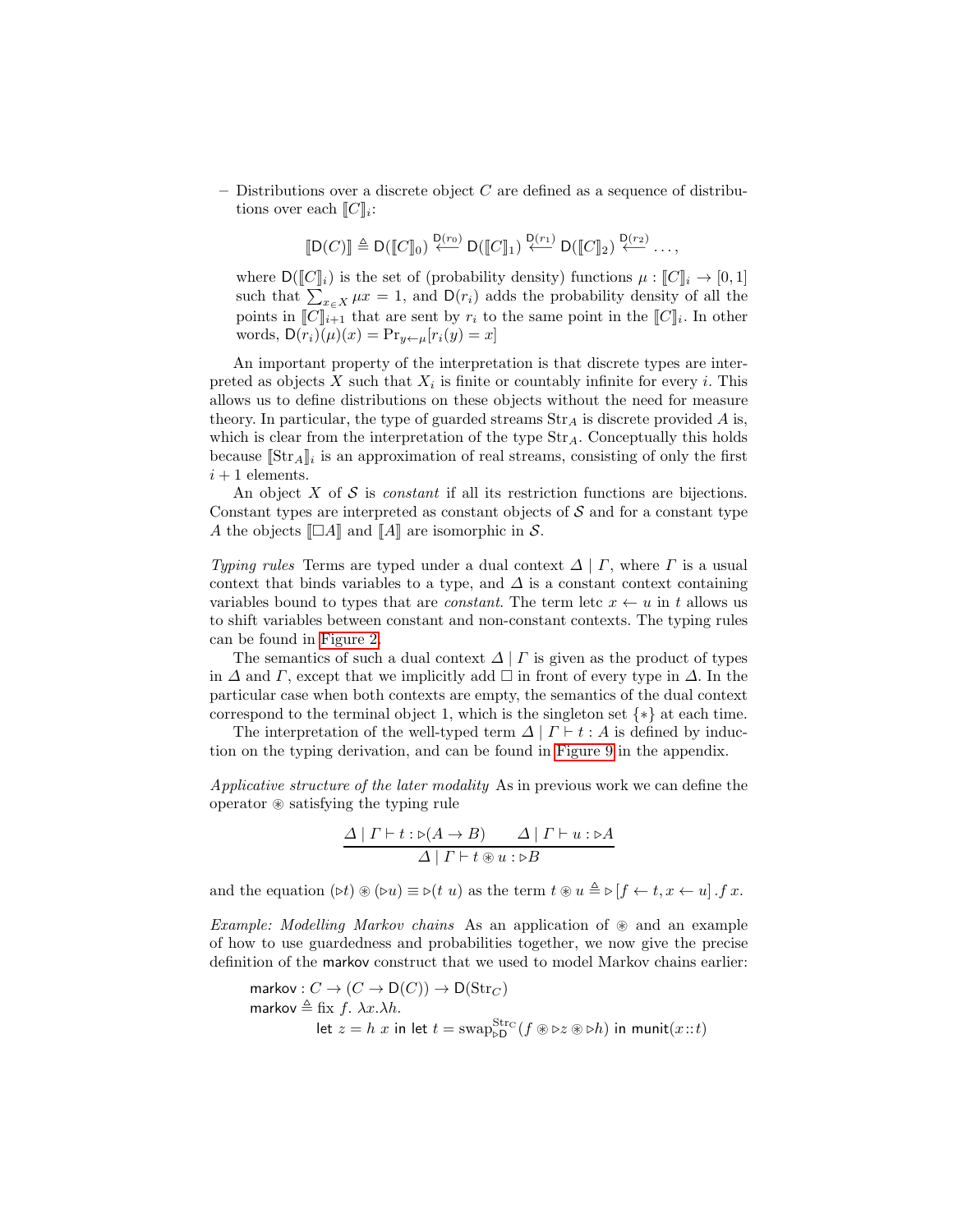|                                                                                                                                                                                               | $x:A\in\Gamma$ $x:A\in\Delta$ $\Delta\mid\Gamma,x:A\vdash t:B$                            |                                        |                                       |  |  |  |
|-----------------------------------------------------------------------------------------------------------------------------------------------------------------------------------------------|-------------------------------------------------------------------------------------------|----------------------------------------|---------------------------------------|--|--|--|
| $\Delta   \Gamma \vdash x : A$ $\Delta   \Gamma \vdash x : A$ $\Delta   \Gamma \vdash \lambda x.t : A \rightarrow B$                                                                          |                                                                                           |                                        |                                       |  |  |  |
| $\Delta  \Gamma \vdash t : A \rightarrow B$ $\Delta  \Gamma \vdash u : A$ $\Delta  \Gamma, f : \triangleright A \vdash t : A$ $\Delta  \cdot \vdash t : \triangleright A$                     |                                                                                           |                                        |                                       |  |  |  |
| $\Delta$   $\Gamma$ + $t u$ : $B$                                                                                                                                                             | $\Delta   \Gamma \vdash$ fix f. t: A $\Delta   \Gamma \vdash$ prev t: A                   |                                        |                                       |  |  |  |
| $\Delta \mid \cdot \vdash t : A$ $\Delta \mid \Gamma \vdash u : \Box B$ $\Delta, x : B \mid \Gamma \vdash t : A$                                                                              |                                                                                           |                                        |                                       |  |  |  |
| $\Delta   \Gamma \vdash$ box $t : \Box A$ $\Delta   \Gamma \vdash$ letb $x \leftarrow u$ in $t : A$                                                                                           |                                                                                           |                                        |                                       |  |  |  |
|                                                                                                                                                                                               | $\Delta   \Gamma \vdash u : B \quad \Delta, x : B   \Gamma \vdash t : A \quad B$ constant |                                        |                                       |  |  |  |
| $\Delta   \Gamma \vdash \text{letc } x \leftarrow u \text{ in } t : A$                                                                                                                        |                                                                                           |                                        |                                       |  |  |  |
| $\Delta   \Gamma, x_1 : A_1, \cdots x_n : A_n \vdash t : A \quad \Delta   \Gamma \vdash t_i : \triangleright A_i \quad \Delta   \Gamma \vdash t : A \quad A$ discrete                         |                                                                                           |                                        |                                       |  |  |  |
| $\Delta \mid \Gamma \vdash \triangleright [\pi_1 \leftarrow t_1, \ldots, \pi_n \leftarrow t_n] \cdot t : \triangleright A \qquad \Delta \mid \Gamma \vdash \mathsf{munit}(t) : \mathsf{D}(A)$ |                                                                                           |                                        |                                       |  |  |  |
| $\Delta   \Gamma \vdash t : D(A) \quad \Delta   \Gamma, x : A \vdash u : D(B)$                                                                                                                |                                                                                           | $\mu$ primitive distribution on type A |                                       |  |  |  |
| $\Delta   \Gamma \vdash$ let $x = t$ in $u : D(B)$                                                                                                                                            |                                                                                           |                                        | $\Delta$   $\Gamma \vdash \mu : D(A)$ |  |  |  |

<span id="page-17-1"></span>Fig. 2. A selection of the typing rules of the guarded lambda calculus. The rules for products, sums, and natural numbers are standard.

The guardedness condition gives f the type  $\triangleright (C \rightarrow (C \rightarrow D(C)) \rightarrow D(\text{Str}_C))$ in the body of the fixpoint. Therefore, it needs to be applied functorially (via ⊛) to ⊳z and ⊳h, which gives us a term of type ⊳D(Str<sub>C</sub>). To complete the definition we need to build a term of type  $D(\triangleright Str_C)$  and then sequence it with :: to build a term of type  $D(\text{Str}_C)$ . To achieve this, we use the primitive operator  $\sup_{\geq D}^{\mathcal{C}} : \mathsf{D}(C) \to \mathsf{D}(\mathsf{C})$ , which witnesses the isomorphism between ⊳D(C) and  $D(\triangleright C)$ . For this isomorphism to exist, it is crucial that distributions be total (i.e., we cannot use subdistributions). Indeed, the denotation for  $\rhd(D(C))$  is the sequence  $\{*\} \leftarrow D(C_1) \leftarrow D(C_2) \leftarrow \ldots$ , while the denotation for  $D(\triangleright C)$  is the sequence  $D({*}) \leftarrow D(C_1) \leftarrow D(C_2) \leftarrow \dots$ , and  ${*}$  is isomorphic to  $D({*})$  in Set only if D considers only total distributions.

### <span id="page-17-0"></span>5 Guarded higher-order logic

We now introduce Guarded HOL (GHOL), which is a higher-order logic to reason about terms of the guarded lambda calculus. The logic is essentially that of [\[1\]](#page-24-0), but presented with the dual context formulation analogous to the dual-context typing judgement of the guarded lambda calculus. Compared to standard intuitionistic higher-order logic, the logic GHOL has two additional constructs, corresponding to additional constructs in the guarded lambda calculus. These are the later modality (⊳) on propositions, with delayed substitutions, which expresses that a proposition holds one time unit into the future, and the "always" modality  $\Box$ , which expresses that a proposition holds at all times. Formulas are defined by the grammar:

$$
\phi, \psi ::= \top \mid \phi \land \psi \mid \phi \lor \psi \mid \neg \psi \mid \forall x. \phi \mid \exists x. \phi \mid \phi \mid [x_1 \leftarrow t_1 \dots x_n \leftarrow t_n]. \phi \mid \Box \phi
$$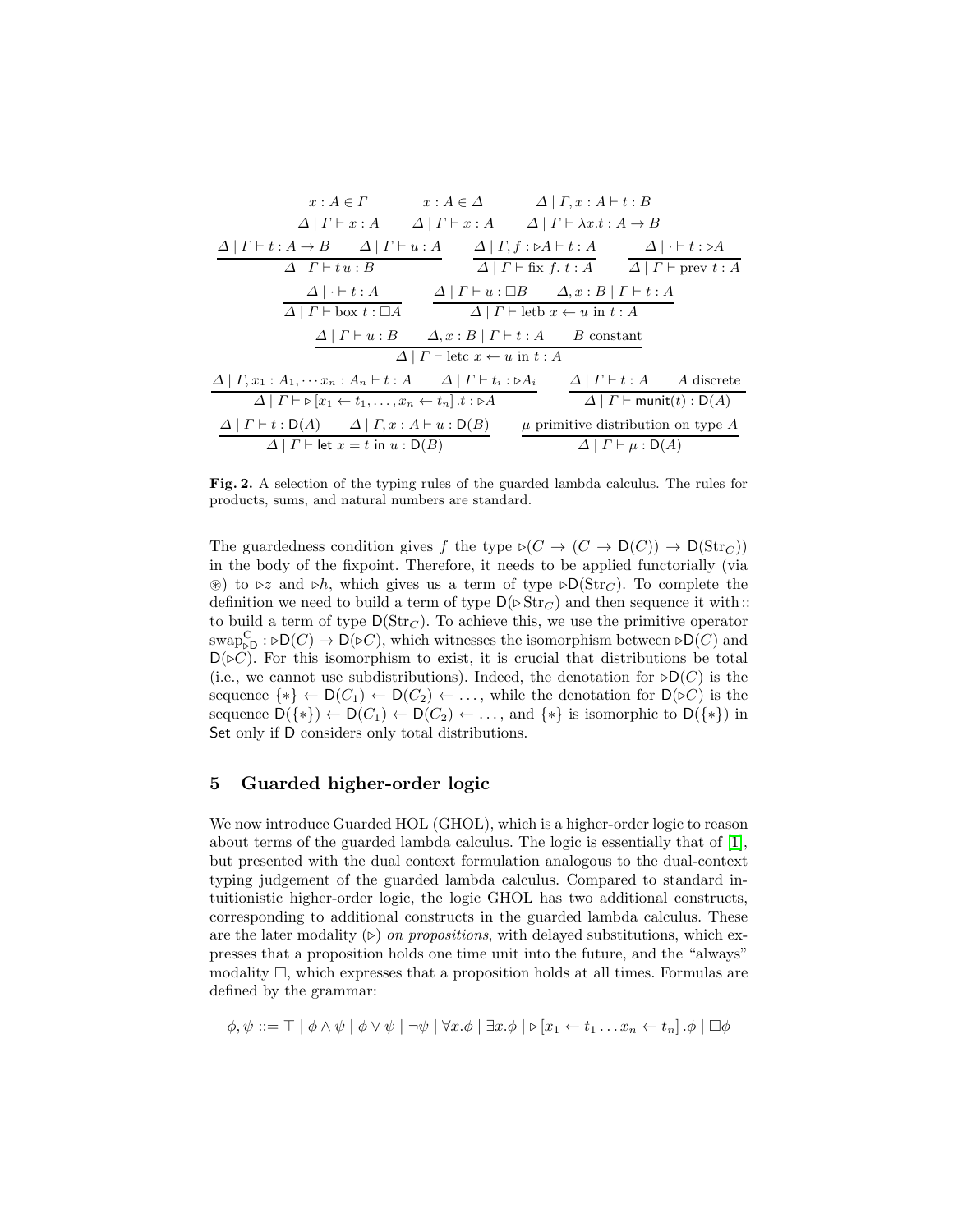The basic judgement of the logic is  $\Delta | \Sigma | \Gamma | \Psi \vdash \phi$  where  $\Sigma$  is a logical context for  $\Delta$  (that is, a list of formulas well-formed in  $\Delta$ ) and  $\Psi$  is another logical context for the dual context  $\Delta | \Gamma$ . The formulas in context  $\Sigma$  must be constant propositions. We say that a proposition  $\phi$  is constant if it is well-typed in context  $\Delta$  |  $\cdot$  and moreover if every occurrence of the later modality in  $\phi$ is under the  $\Box$  modality. Selected rules are displayed in Figure [3](#page-19-0) on page [20.](#page-19-0) We highlight [Loeb] induction, which is the key to reasoning about fixpoints: to prove that  $\phi$  holds now, one can assume that it holds in the future. The interpretation of the formula  $\Delta | \Gamma \vdash \phi$  is a subobject of the interpretation  $[\![\Delta\mid\varGamma]\!]$ . Concretely the interpretation A of  $\Delta\mid\varGamma\vdash\phi$  is a family  $\{A_i\}_{i=0}^\infty$  of sets such that  $A_i \subseteq \llbracket \Delta \mid \Gamma \rrbracket_i$ . This family must satisfy the property that if  $x \in A_{i+1}$  then  $r_i(x) \in A_i$  where  $r_i$  are the restriction functions of  $\llbracket \Delta \mid \Gamma \rrbracket$ . The interpretation of formulas is defined by induction on the typing derivation. In the interpretation of the context  $\Delta | \Sigma | \Gamma | \Psi$  the formulas in  $\Sigma$  are interpreted with the added  $\Box$  modality. Moreover all formulas  $\phi$  in  $\Sigma$  are typeable in the context  $\Delta \mid \cdot \vdash \phi$  and thus their interpretations are subsets of  $\llbracket \Box \Delta \rrbracket$ . We treat these subsets of  $\Delta | \Gamma |$  in the obvious way.

The cases for the semantics of the judgement  $\Delta | \Gamma \vdash \phi$  can be found in the appendix. It can be shown that this logic is sound with respect to its model in the topos of trees.

<span id="page-18-1"></span>Theorem 2 (Soundness of the semantics). The semantics of guarded higherorder logic is sound: if  $\Delta \mid \Sigma \mid \Gamma \mid \Psi \vdash \phi$  is derivable then for all  $n \in \mathbb{N}$ ,  $[\Box \Sigma]_n \cap [\![\Psi]\!]_n \subseteq [\![\phi]\!]$ .

In addition, Guarded HOL is expressive enough to axiomatize standard probabilities over discrete sets. This axiomatization can be used to define the  $\diamond$  modality directly in Guarded HOL (as opposed to our relational proof system, were we use it as a primitive). Furthermore, we can derive from this axiomatization additional rules to reason about couplings, which can be seen in Figure [4.](#page-19-1) These rules will be the key to proving the soundness of the probabilistic fragment of the relational proof system, and can be shown to be sound themselves.

Proposition 2 (Soundness of derived rules). The additional rules are sound.

### <span id="page-18-0"></span>6 Relational proof system

We complete the formal description of the system by describing the proof rules for the non-probabilistic fragment of the relational proof system (the rules of the probabilistic fragment were described in Section [3.2\)](#page-7-0).

#### 6.1 Proof rules

The rules for core  $\lambda$ -calculus constructs are identical to those of [\[2\]](#page-25-0); for convenience, we present a selection of the main rules in Figure [7](#page-27-0) in the appendix.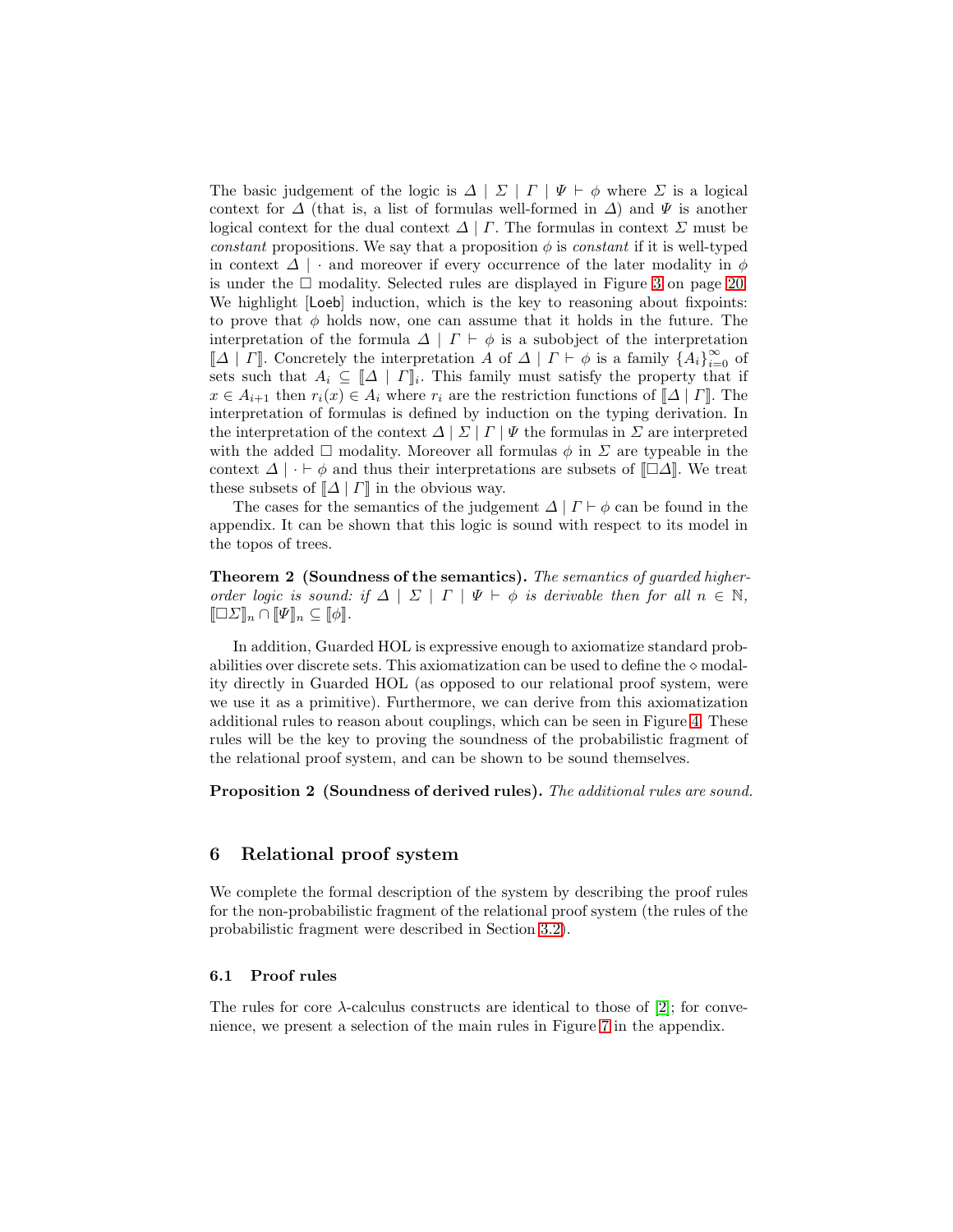| $\frac{\phi \in \Psi}{\Delta  \Sigma  \Gamma  \Psi \vdash \phi}$ AX <sub>U</sub> $\frac{\phi \in \Sigma}{\Delta  \Sigma  \Gamma  \Psi \vdash \phi}$ AX <sub>G</sub> $\frac{\Gamma \vdash t : \tau \Gamma \vdash t' : \tau \ t \equiv t'}{\Delta  \Sigma  \Gamma  \Psi \vdash t \equiv t'}$ CONV                                              |
|----------------------------------------------------------------------------------------------------------------------------------------------------------------------------------------------------------------------------------------------------------------------------------------------------------------------------------------------|
| $\frac{\Delta  \Sigma \Gamma \Psi\vdash\phi[t/x]\quad\Delta  \Sigma \Gamma \Psi\vdash t=u}{\Delta  \Sigma \Gamma \Psi\vdash\phi[u/x]} \text{ SUBST}\qquad \frac{\Delta  \Sigma \Gamma \Psi,\triangleright\phi\vdash\phi}{\Delta  \Sigma \Gamma \Psi\vdash\phi} \text{ Loeb}$                                                                 |
| $\Delta   \Sigma   \Gamma, x_1 : A_1, \ldots, x_n : A_n   \Psi \vdash \phi \quad \Delta   \Gamma \vdash t_1 : \triangleright A_1 \quad \ldots \quad \Delta   \Gamma \vdash t_n : \triangleright A_n$                                                                                                                                         |
| $\Delta \mid \Sigma \mid \Gamma \mid \Psi \vdash \triangleright [x_1 \leftarrow t_1, \ldots, x_n \leftarrow t_n] . \phi$                                                                                                                                                                                                                     |
| $\frac{\Delta  \Sigma  \cdot  \cdot \vdash \triangleright [x_1 \leftarrow t_1  x_n \leftarrow t_n] . \phi \quad \Delta   \bullet \vdash t_1 : \triangleright A_1 \quad  \quad \Delta   \bullet \vdash t_n : \triangleright A_n}{\Delta  \Sigma  \Gamma   \Psi \vdash \phi[\text{prev } t_1/x_1]  [\text{prev } t_n/x_n]} \triangleright_{E}$ |
|                                                                                                                                                                                                                                                                                                                                              |
| $\Delta  \Sigma  \Gamma  \Psi \vdash \triangleright [x_1 \leftarrow t_1, \ldots, x_n \leftarrow t_n] \psi$ $\Delta  \Gamma \vdash t_1 : \triangleright A_1 \ldots \Delta  \Gamma \vdash t_n : \triangleright A_n$<br>$\Delta \mid \Sigma \mid \Gamma, x_1 : A_1, \ldots, x_n : A_n \mid \Psi, \psi \vdash \phi$                              |
| =⊳ <sub>App</sub><br>$\Delta \mid \Sigma \mid \Gamma \mid \Psi \vdash \triangleright [x_1 \leftarrow t_1, \ldots, x_n \leftarrow t_n] . \phi$                                                                                                                                                                                                |
| $\frac{\Delta  \Sigma  \Gamma  \Psi \vdash \Box \psi \quad \Delta  \Sigma, \psi   \Gamma  \Psi \vdash \phi}{\Delta  \Sigma  \Gamma  \Psi \vdash \phi} \Box_{\mathsf{E}}$<br>$\frac{\Delta  \Sigma  \cdot   \cdot \vdash \phi}{\Delta  \Sigma  \Gamma  \Psi \vdash \Box \phi} \Box$                                                           |

<span id="page-19-0"></span>

$$
\frac{\Delta | \Sigma | \Gamma | \Psi \vdash \diamond_{[x_1 \leftarrow t_1, x_2 \leftarrow t_2]} \phi \quad \Delta | \Sigma | \Gamma, x_1 : C_1, x_2 : C_2 | \Psi, \phi \vdash \psi \quad \text{MONO2}
$$
\n
$$
\frac{\Delta | \Sigma | \Gamma | \Psi \vdash \diamond_{[x_1 \leftarrow t_1, x_2 \leftarrow t_2]} \psi}{\Delta | \Sigma | \Gamma | \Psi \vdash \phi[t_1/x_1][t_2/x_2]} \quad \text{UNIT2}
$$
\n
$$
\frac{\Delta | \Sigma | \Gamma | \Psi \vdash \diamond_{[x_1 \leftarrow \text{min}(t_1), x_2 \leftarrow \text{min}(t_2)]} \phi}{\Delta | \Sigma | \Gamma | \Psi \vdash \diamond_{[x_1 \leftarrow t_1, x_2 \leftarrow t_2]} \phi}
$$
\n
$$
\frac{\Delta | \Sigma | \Gamma | \Psi \vdash \diamond_{[x_1 \leftarrow t_1, x_2 \leftarrow t_2]} \psi}{\Delta | \Sigma | \Gamma | \Psi \vdash \diamond_{[y_1 \leftarrow \text{let } x_1 = t_1 \text{ in } t_1', y_2 \leftarrow \text{let } x_2 = t_2 \text{ in } t_2']} \psi} \quad \text{MLET2}
$$
\n
$$
\frac{\Delta | \Sigma | \Gamma | \Psi \vdash \diamond_{[x_1 \leftarrow t_1]} \phi \quad \Delta | \Sigma | \Gamma, x_1 : C_1 | \Psi, \phi \vdash \diamond_{[y_1 \leftarrow t_1', y_2 \leftarrow t_2']} \psi}{\Delta | \Sigma | \Gamma | \Psi \vdash \diamond_{[y_1 \leftarrow \text{let } x_1 = t_1 \text{ in } t_1', y_2 \leftarrow t_2']} \psi} \quad \text{MLET-L}
$$

<span id="page-19-1"></span>Fig. 4. Derived rules for probabilistic constructs

We briefly comment on the two-sided rules for the new constructs (Figure [5\)](#page-21-0). The notation  $\Omega$  abbreviates a context  $\Delta | \Sigma | \Gamma | \Psi$ . The rule [Next] relates two terms that have a  $\triangleright$  term constructor at the top level. We require that both have one term in the delayed substitutions and that they are related pairwise. Then this relation is used to prove another relation between the main terms. This rule can be generalized to terms with more than one term in the delayed substitution. The rule [Prev] proves a relation between terms from the same delayed relation by applying prev to both terms. The rule [Box] proves a relation between two boxed terms if the same relation can be proven in a constant context. Dually, [LetBox] uses a relation between two boxed terms to prove a relation between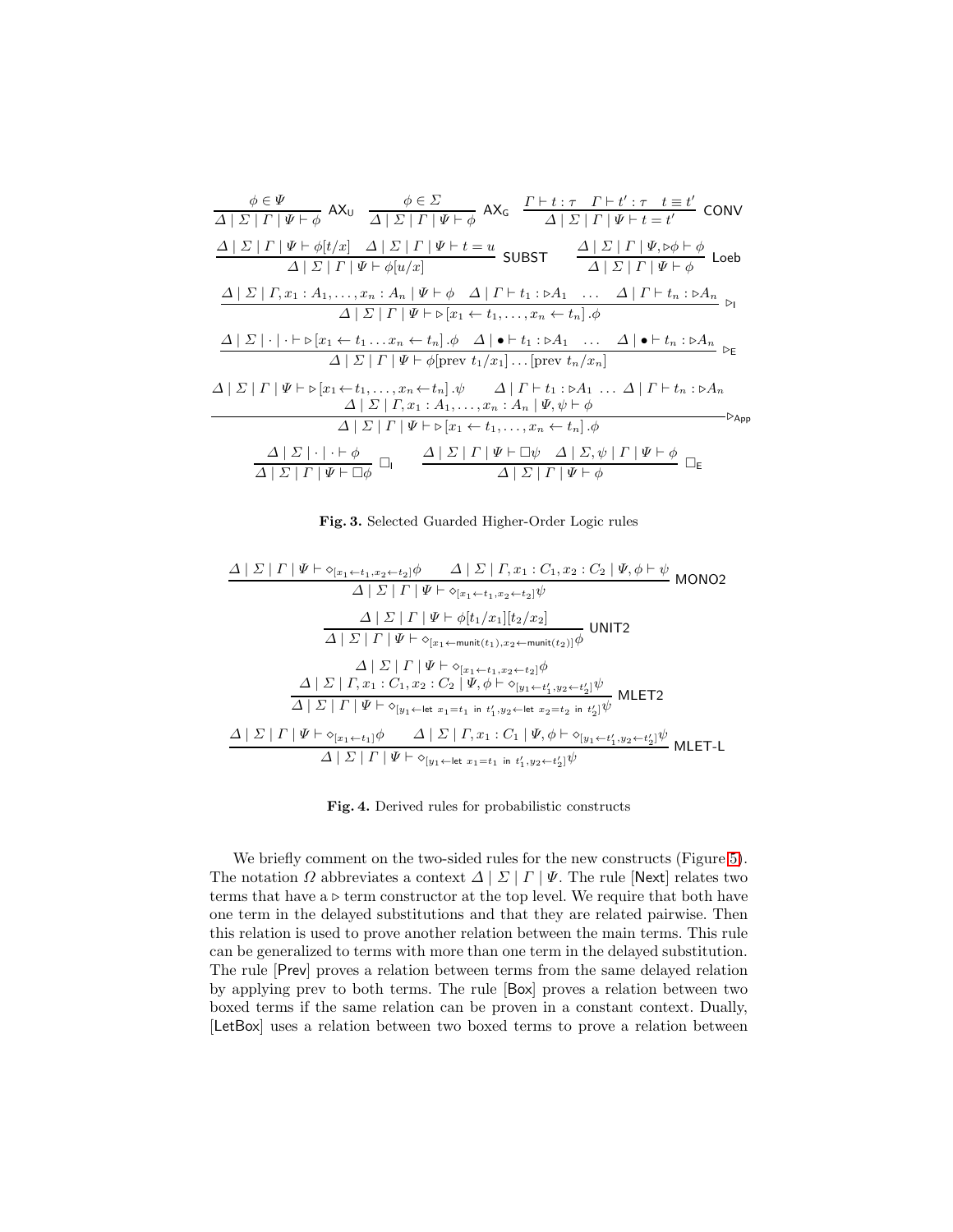their unboxings. [LetConst] is similar to [LetBox], but it requires instead a relation between two constant terms, rather than explicitly  $\Box$ -ed terms. The rule  $|Fix|$ relates two fixpoints following the [Loeb] rule from Guarded HOL. Notice that in the premise, the fixpoints need to appear in the delayed substitution so that the inductive hypothesis is well-formed. The rule [Cons] proves relations on streams from relations between their heads and tails, while [Head] and [Tail] behave as converses of [Cons].

Figure [6](#page-22-0) contains the one-sided versions of the rules. We only present the left-sided versions as the right-sided versions are completely symmetric. The rule [Next-L] relates at  $\phi$  a term that has a ⊳ with a term that does not have a ⊳. First, a unary property  $\phi'$  is proven on the term u in the delayed substitution, and it is then used as a premise to prove  $\phi$  on the terms with delays removed. Rules for proving unary judgements can be found in the appendix. Similarly, [LetBox-L] proves a unary property on the term that gets unboxed and then uses it as a precondition. The rule [Fix-L] builds a fixpoint just on the left, and relates it with an arbitrary term  $t_2$  at a property  $\phi$ . Since  $\phi$  may contain the variable  $r_2$  which is not in the context, it has to be replaced when adding ⊳ $\phi$  to the logical context in the premise of the rule. The remaining rules are similar to their two-sided counterparts.

#### 6.2 Metatheory

We review some of the most interesting metatheoretical properties of our relational proof system, highlighting the equivalence with Guarded HOL.

Theorem 3 (Equivalence with Guarded HOL). For all contexts  $\Delta, \Gamma$ ; types  $\sigma_1, \sigma_2$ ; terms  $t_1, t_2$ ; sets of assertions  $\Sigma, \Psi$ ,; and assertions  $\phi$ :

 $\Delta \mid \Sigma \mid \Gamma \mid \Psi \vdash t_1 : \sigma_1 \sim t_2 : \sigma_2 \mid \phi \iff \Delta \mid \Sigma \mid \Gamma \mid \Psi \vdash \phi[t_1/\mathbf{r}_1][t_2/\mathbf{r}_2]$ 

The forward implication follows by induction on the given derivation. The reverse implication is immediate from the rule which allows to fall back on Guarded HOL in relational proofs. (Rule [SUB] in the appendix). The full proof is in the appendix. The consequence of this theorem is that the syntax-directed, relational proof system we have built on top of Guarded HOL does not lose expressiveness.

The intended semantics of a judgement  $\Delta | \Sigma | \Gamma | \Psi \vdash t_1 : A_1 \sim t_2 : A_2 | \phi$ is that, for every valuation  $\delta \models \Delta, \gamma \models \Gamma$ , if  $\llbracket \Sigma \rrbracket(\delta)$  and  $\llbracket \Psi \rrbracket(\delta, \gamma)$ , then

<span id="page-20-0"></span>
$$
[\![\phi]\!](\delta, \gamma[\mathbf{r}_1 \leftarrow [\![t_1]\!](\delta, \gamma), \mathbf{r}_2 \leftarrow [\![t_2]\!](\delta, \gamma)])
$$

Since Guarded HOL is sound with respect to its semantics in the topos of trees, and our relational proof system is equivalent to Guarded HOL, we obtain that our relational proof system is also sound in the topos of trees.

Corollary 2 (Soundness and consistency). If  $\Delta | \Sigma | \Gamma | \Psi \vdash t_1 : \sigma_2 \sim t_2$ :  $\sigma_2 \mid \phi$ , then for every valuation  $\delta \models \Delta, \gamma \models \Gamma$ :

$$
\llbracket \Delta \vdash \Box \Sigma \rrbracket(\delta) \land \llbracket \Delta \mid \Gamma \vdash \Psi \rrbracket(\delta, \gamma) \Rightarrow
$$
\n
$$
\llbracket \Delta \mid \Gamma, \mathbf{r}_1 : \sigma_1, \mathbf{r}_1 : \sigma_2 \vdash \phi \rrbracket(\delta, \gamma | \mathbf{r}_1 \leftarrow \llbracket \Delta \mid \Gamma \vdash t_1 \rrbracket(\delta, \gamma) | [\mathbf{r}_2 \leftarrow \llbracket \Delta \mid \Gamma \vdash t_2 \rrbracket(\delta, \gamma)] )
$$
\nIn particular, there is no proof of  $\Delta \mid \emptyset \mid \Gamma \mid \emptyset \vdash t_1 : \sigma_1 \sim t_2 : \sigma_2 \mid \bot$ .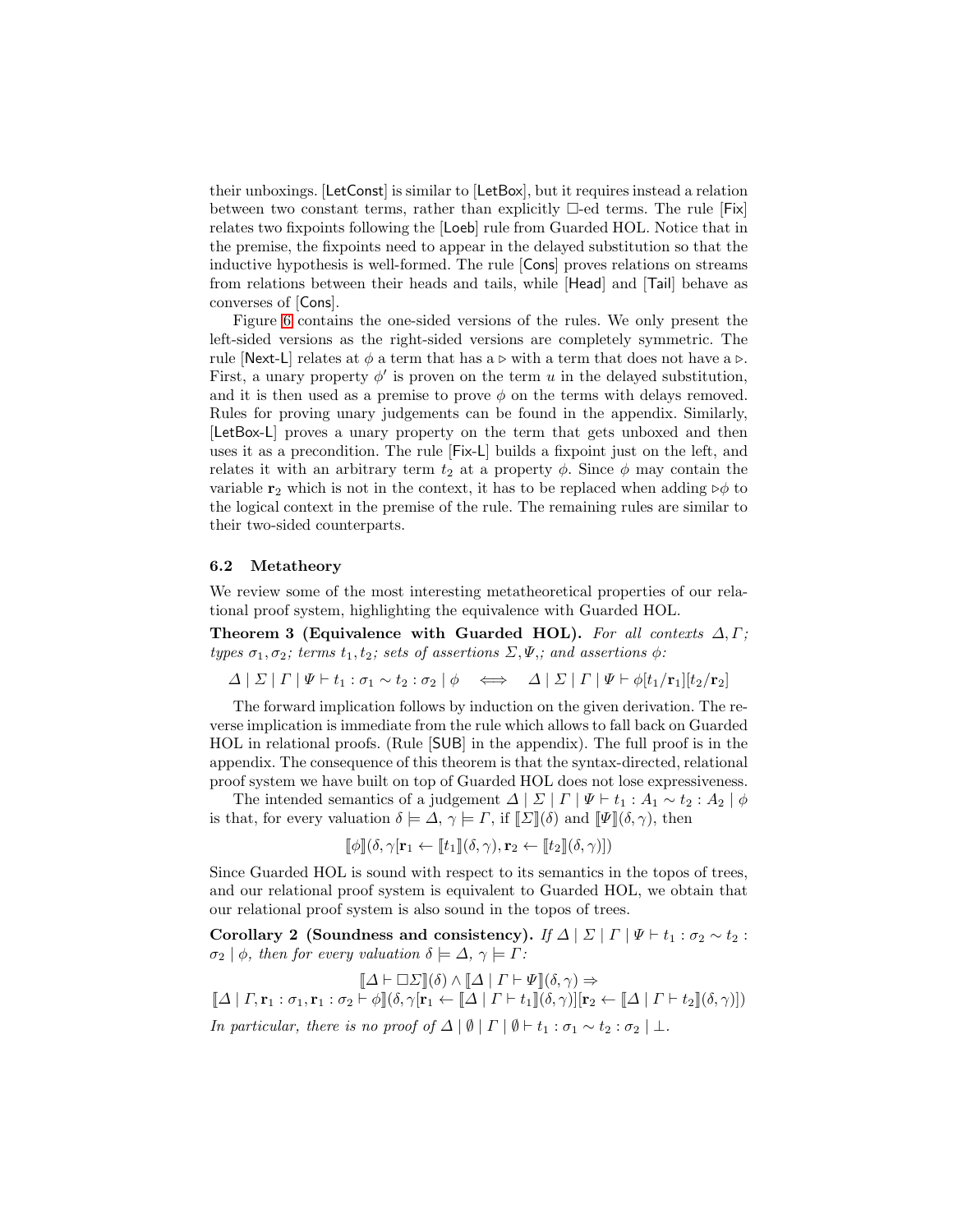$$
\Delta | \Sigma | P, x_1 : A_1, x_2 : A_2 | \psi, \phi'[x_1/r_1][x_2/r_2] \rightharpoonup t_1 : A_1 \sim t_2 : A_2 | \phi
$$
\n
$$
\Omega \vdash b[x_1 + u_1], t_1 : bA_1 \sim b[x_2 + u_2], t_2 : bA_2 | b[x_1 + u_1, x_2 + u_2, r_1 + r_1, r_2 + r_2], \phi
$$
\n
$$
\Omega \vdash b[x_1 + u_1], t_1 : bA_1 \sim b[x_2 + u_2], t_2 : bA_2 | b[x_1 + u_1, x_2 + u_2, r_1 + r_1, r_2 + r_2], \phi]
$$
\n
$$
\Delta | \Sigma | \cdot | \cdot | \cdot | t_1 : bA_1 \sim t_2 : bA_2 | b[r_1, r_2 + r_1, r_2], \phi]
$$
\n
$$
\Omega \vdash \text{box } t_1 : \Box A_1 \sim \text{box } t_2 : \Box A_2 | \Box \phi \text{ [letb } x_1 + r_1 \text{ in } x_1/r_1] \text{ [letb } x_2 + r_2 \text{ in } x_2/r_2]
$$
\n
$$
\Delta | \Sigma | \cdot | \cdot | \cdot | t_1 : A_1 \sim t_2 : A_2 | \phi
$$
\n
$$
\Omega \vdash u_1 : \Box B_1 \sim u_2 : \Box B_2 | \Box \phi \text{ [letb } x_1 + r_1 \text{ in } x_1/r_1] \text{ [letb } x_2 + r_2 \text{ in } x_2/r_2]
$$
\n
$$
\Delta x_1 : B_1, x_2 : B_2 | \Sigma, \phi[x_1/r_1][x_2/r_2] | \Gamma | \psi + t_1 : A_1 \sim t_2 : A_2 | \phi'
$$
\n
$$
\Delta x_1 : B_1, x_2 : B_2 | \Sigma, \phi[x_1/r_1][x_2/r_2] | \Gamma | \psi + t_1 : A_1 \sim t_2 : A_2 | \phi'
$$
\n
$$
\Delta x_1 : B_1, x_2 : B_2 | \Sigma, \phi[x_1/r_1][x_2/r_2] | \Gamma | \psi + t_1 : A_1 \sim t_2 : A_2 | \phi'
$$
\n $$ 

<span id="page-21-0"></span>Fig. 5. Two-sided rules for Guarded RHOL

### 6.3 Shift couplings revisited

We give further details on how to prove the example with shift couplings from Section [3.3.](#page-8-0) (Additional examples of relational reasoning on non-probabilistic streams can be found in the appendix.) Recall the step functions:

step  $\triangleq \lambda x$ .let  $z = \mathcal{U}_{\{-1,1\}}$  in munit $(z + x)$ lstep $2 \triangleq \lambda x.$ let  $z = \mathcal{U}_{\{-1,1\}}$  in let  $b = \mathcal{U}_{\{0,1\}}$  in munit $(x + 2 * z * b)$ 

We axiomatize the predicate  $\text{All}_{2,1}$ , which relates the element at position  $2i$  in one stream to the element at position  $i$  in another stream, as follows.

$$
\forall x_1 x_2 x s_1 x s_2 y_1.\phi[z_1/x_1][z_2/x_2] \Rightarrow
$$
  
\n
$$
\triangleright [ys_1 \leftarrow xs_1] . \triangleright [zs_1 \leftarrow ys_1, ys_2 \leftarrow xs_2] . All_{2,1}(zs_1, ys_2, z_1.z_2.\phi) \Rightarrow
$$
  
\n
$$
All_{2,1}(x_1::y_1::xs_1, x_2::xs_2, z_1.z_2.\phi)
$$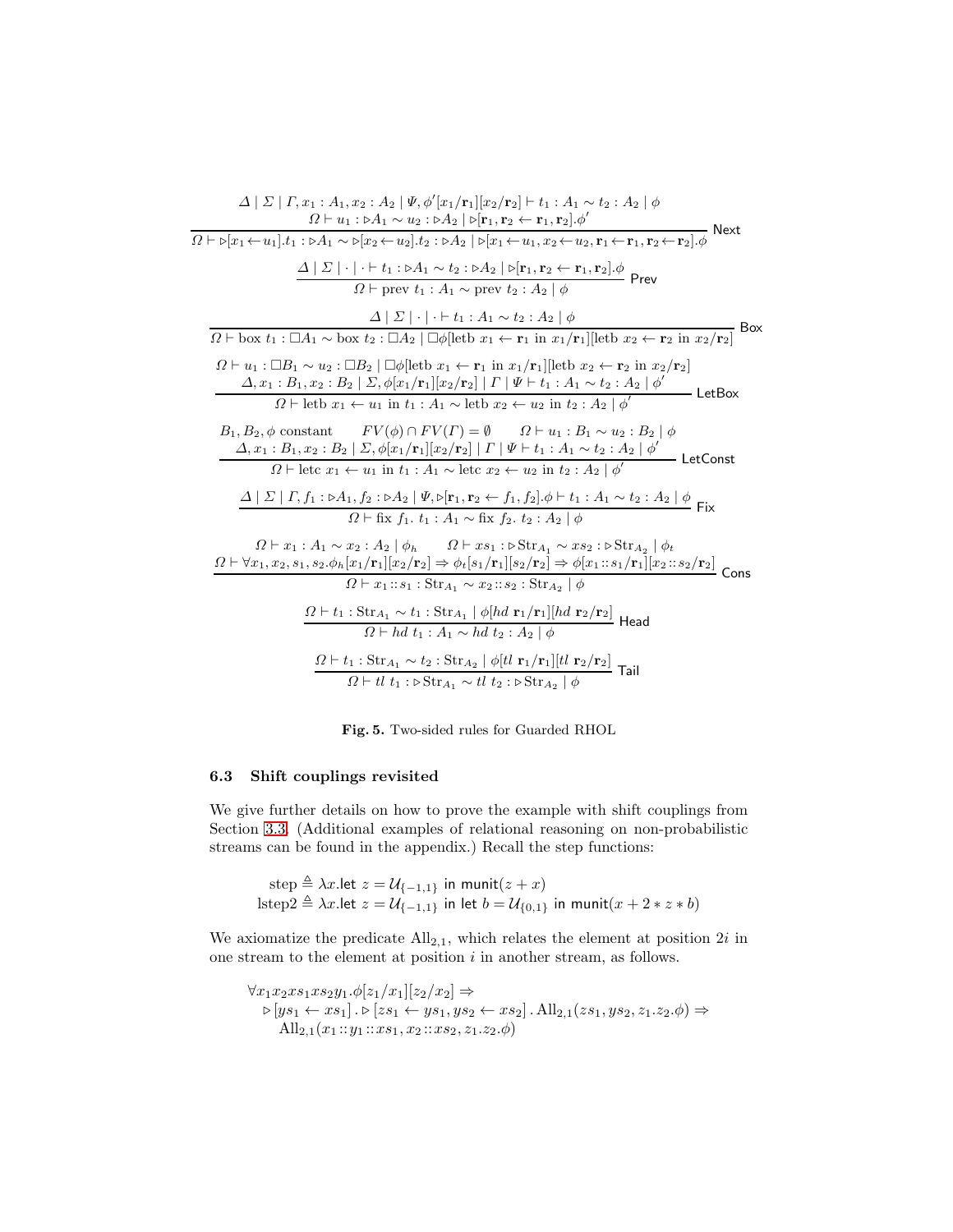$$
\Delta \mid \Sigma \mid T, x_1 : B_1 \mid \Psi, \phi'[x_1/r] \vdash t_1 : A_1 \sim t_2 : A_2 \mid \phi
$$
\n
$$
\Omega \vdash b[x \leftarrow r], \phi'
$$
\n
$$
\Omega \vdash b[x \leftarrow r], \phi'
$$
\n
$$
\Omega \vdash b[x \leftarrow r], \phi'
$$
\nNext-L\n
$$
\Delta \mid \Sigma \mid \cdot | \cdot t_1 : \triangleright A_1 \sim t_2 : A_2 \mid \triangleright [x_1 \leftarrow u_1, r_1 \leftarrow r_1], \phi
$$
\nNext-L\n
$$
\Delta \mid \Sigma \mid r_1 : \triangleright A_1 \sim t_2 : A_2 \mid \triangleright [r_1 \leftarrow r_1], \phi
$$
\n
$$
\Delta \mid \Sigma \mid r_1; \Gamma_2 \mid \Psi_1; \Psi_2 \vdash \text{prev } t_1 : A_1 \sim t_2 : A_2 \mid \phi
$$
\n
$$
\Delta \mid \Sigma \mid T_1; \Gamma_2 \mid \Psi_1; \Psi_2 \vdash b x_1 : \Box A_1 \sim t_2 : A_2 \mid \Box \phi
$$
\n
$$
\Delta \mid \Sigma \mid T_1; \Gamma_2 \mid \Psi_1; \Psi_2 \vdash b x_1 : \Box A_1 \sim t_2 : A_2 \mid \Box \phi
$$
\n
$$
\Omega \vdash u_1 : \Box B_1 \mid \Box \phi
$$
\n
$$
\text{let } x_1 \leftarrow r_1 \text{ in } x_1/r_1
$$
\n
$$
\Delta x_1 : B_1 \mid \Sigma, \phi[x_1/r] \mid \Gamma \mid \Psi \vdash t_1 : A_1 \sim t_2 : A_2 \mid \phi'
$$
\n
$$
B_1, \phi \text{ constant} \qquad FV(\phi) \cap FV(\Gamma) = \emptyset \qquad \Omega \vdash u_1 : B_1 \mid \phi
$$
\n
$$
\Delta x_1 : B_1 \mid \Sigma, \phi[x_1/r] \mid \Gamma \mid \Psi \vdash t_1 : A_1 \sim t_2 : A_2 \mid \phi'
$$
\n
$$
\text{let } x_1 \leftarrow u_1 \text{ in } t_1 : A_1 \sim t_2 : A_2 \mid \phi'
$$
\n
$$
\text{let } x_1 \leftarrow u
$$

<span id="page-22-0"></span>Fig. 6. One-sided rules for Guarded RHOL

In fact, we can assume that, in general, we have a family of  $\text{All}_{m_1,m_2}$  predicates relating two streams at positions  $m_1 \cdot i$  and  $m_2 \cdot i$  for every  $i.$ 

We can now express the existence of a shift coupling by the statement:

 $p_1=p_2\vdash$  markov $(p_1,\text{step})\sim$  markov $(p_2,\text{step2})\mid \diamond_{[\frac{y_1}{y_2\leftarrow \mathbf{r}_2]} } \text{All}_{2,1}(y_1,y_2,z_1.z_2.z_1=z_2)$ 

For the proof, we need to introduce an asynchronous rule for Markov chains:

$$
\Omega \vdash t_1 : C_1 \sim t_2 : C_2 \mid \phi
$$
\n
$$
\Omega \vdash (\lambda x_1 . \text{let } x_1' = h_1 x_1 \text{ in } h_1 x_1') : C_1 \to \mathsf{D}(C_1) \sim h_2 : C_2 \to \mathsf{D}(C_2) \mid
$$
\n
$$
\forall x_1 x_2 . \phi[x_1/z_1][x_2/z_2] \Rightarrow \diamond_{[z_1 \leftarrow \mathbf{r}_1 x_1, z_2 \leftarrow \mathbf{r}_2 x_2]} \phi
$$
\n
$$
\Omega \vdash \text{markov}(t_1, h_1) : \mathsf{D}(\text{Str}_{C_1}) \sim \text{markov}(t_2, h_2) : \mathsf{D}(\text{Str}_{C_2}) \mid
$$
\n
$$
\diamond_{[y_1 \leftarrow \mathbf{r}_1, y_2 \leftarrow \mathbf{r}_2]} \text{All}_{2,1}(y_1, y_2, z_1. z_2. \phi)
$$
\nMarkov-2-1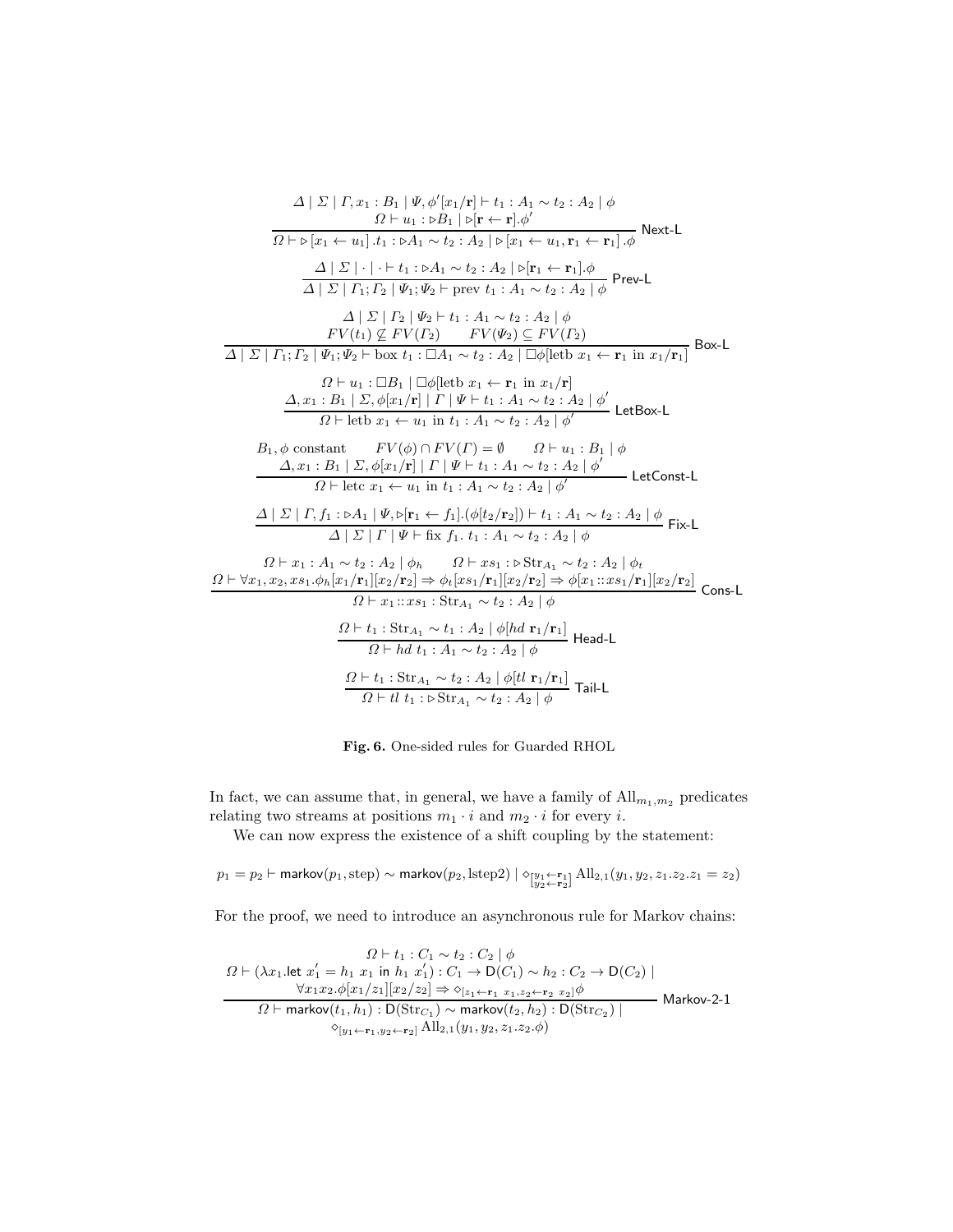This asynchronous rule for Markov chains shares the motivations of the rule for loops proposed in [\[6\]](#page-25-4). Note that one can define a rule [Markov-m-n] for arbitrary m and n to prove a judgement of the form  $\text{All}_{m,n}$  on two Markov chains.

We show the proof of the shift coupling. By equational reasoning, we get:

$$
\begin{array}{l}\lambda x_1.\mathsf{let}\ x_1' = h_1\ x_1\ \mathsf{in}\ h_1\ x_1' \equiv \lambda x_1.\mathsf{let}\ z_1 = \mathcal{U}_{\{-1,1\}}\ \mathsf{in}\ h_1\ (z_1 + x_1) \equiv \\ \equiv \ \lambda x_1.\mathsf{let}\ z_1 = \mathcal{U}_{\{-1,1\}}\ \mathsf{in}\ \mathsf{let}\ z_1' = \mathcal{U}_{\{-1,1\}}\ \mathsf{in}\ \mathsf{munit}(z_1' + z_1 + x_1')\end{array}
$$

and the only interesting premise of [Markov-2-1] is:

$$
\lambda x_1. \text{ let } z_1 = \mathcal{U}_{\{-1,1\}} \text{ in } \lambda x_2. \text{ let } z_2 = \mathcal{U}_{\{-1,1\}} \text{ in } \lambda x_3. \text{ let } z_4 = \mathcal{U}_{\{1,0\}} \text{ in } \lambda x_4. \text{ Let } b_2 = \mathcal{U}_{\{1,0\}} \text{ in } \lambda x_1 x_2. x_1 = x_2 \Rightarrow
$$
\n
$$
\text{mult}(z_1' + z_1 + x_1') \qquad \text{mult}(x_2 + 2 * b_2 * z_2) \qquad \text{tr}_1 x_1 \stackrel{\simeq}{=} \text{tr}_2 x_2
$$

Couplings between  $z_1$  and  $z_2$  and between  $z'_1$  and  $b_2$  can be found by simple computations. This completes the proof.

### 7 Related work

Our probabilistic guarded  $\lambda$ -calculus and the associated logic Guarded HOL build on top of the guarded  $\lambda$ -calculus and its internal logic [\[1\]](#page-24-0). The guarded λ-calculus has been extended to guarded dependent type theory [\[13\]](#page-25-11), which can be understood as a theory of guarded refinement types and as a foundation for proof assistants based on guarded type theory. These systems do not reason about probabilities, and do not support syntax-directed (relational) reasoning, both of which we support.

Relational models for higher-order programming languages are often defined using logical relations. [\[16\]](#page-25-14) showed how to use second-order logic to define and reason about logical relations for the second-order lambda calculus. Recent work has extended this approach to logical relations for higher-order programming languages with computational effects such as nontermination, general references, and concurrency [\[17](#page-25-15)[,18,](#page-25-16)[19,](#page-25-17)[20\]](#page-25-18). The logics used in loc. cit. are related to our work in two ways: (1) the logics in loc. cit. make use of the later modality for reasoning about recursion, and (2) the models of the logics in loc. cit. can in fact be defined using guarded type theory. Our work is more closely related to Relational Higher Order Logic [\[2\]](#page-25-0), which applies the idea of logic-enriched type theories [\[21,](#page-25-19)[22\]](#page-25-20) to a relational setting. There exist alternative approaches for reasoning about relational properties of higher-order programs; for instance, [\[23\]](#page-26-0) have recently proposed to use monadic reification for reducing relational verification of  $F^*$  to proof obligations in higher-order logic.

A series of work develops reasoning methods for probabilistic higher-order programs for different variations of the lambda calculus. One line of work has focused on operationally-based techniques for reasoning about contextual equivalence of programs. The methods are based on probabilistic bisimulations [24,25] or on logical relations [26]. Most of these approaches have been developed for languages with discrete distributions, but recently there has also been work on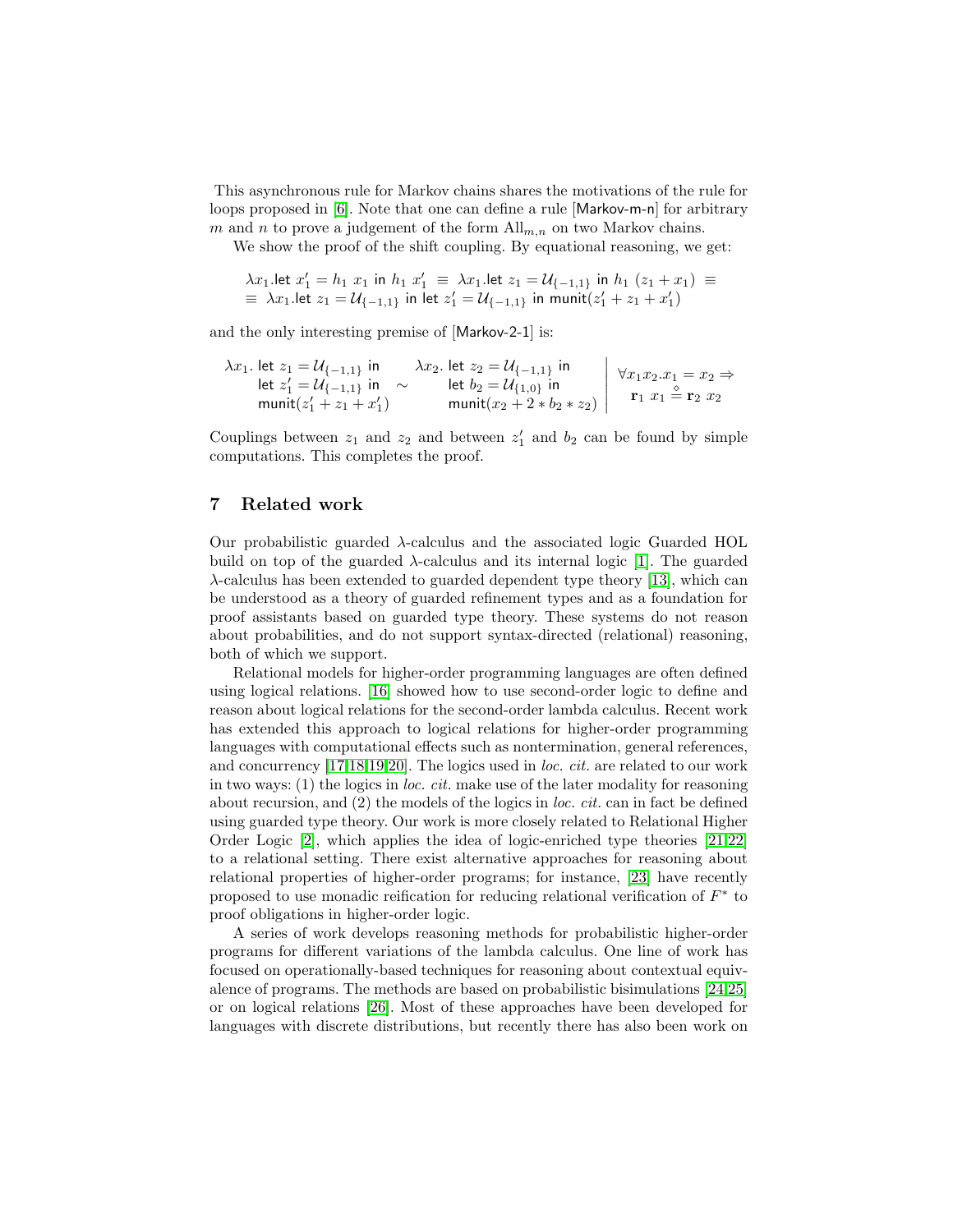languages with continuous distributions [27,28]. Another line of work has focused on denotational models, starting with the seminal work in [\[29\]](#page-26-1). Recent work includes support for relational reasoning about equivalence of programs with continuous distributions for a total programming language [30]. Our approach is most closely related to prior work based on relational refinement types for higher-order probabilistic programs. These were initially considered by [\[31\]](#page-26-2) for a stateful fragment of  $F^*$ , and later by [\[32,](#page-26-3)[33\]](#page-26-4) for a pure language. Both systems are specialized to building probabilistic couplings; however, the latter support approximate probabilistic couplings, which yield a natural interpreta-tion of differential privacy [\[34\]](#page-26-5), both in its vanilla and approximate forms (i.e.  $\epsilon$ and  $(\epsilon, \delta)$ -privacy). Technically, approximate couplings are modelled as a graded monad, where the index of the monad tracks the privacy budget ( $\epsilon$  or  $(\epsilon, \delta)$ ). Both systems are strictly syntax-directed, and cannot reason about computations that have different types or syntactic structures, while our system can.

### 8 Conclusion

We have developed a probabilistic extension of the (simply typed) guarded  $\lambda$ calculus, and proposed a syntax-directed proof system for relational verification. Moreover, we have verified a series of examples that are beyond the reach of prior work. Finally, we have proved the soundness of the proof system with respect to the topos of trees.

There are several natural directions for future work. One first direction is to enhance the expressiveness of the underlying simply typed language. For instance, it would be interesting to introduce clock variables and some type dependency as in [\[13\]](#page-25-11), and extend the proof system accordingly. This would allow us, for example, to type the function taking the *n*-th element of a *quarded* stream, which cannot be done in the current system. Another exciting direction is to consider approximate couplings, as in [\[32](#page-26-3)[,33\]](#page-26-4), and to develop differential privacy for infinite streams—preliminary work in this direction, such as [\[35\]](#page-26-6), considers very large lists, but not arbitrary streams. A final direction would be to extend our approach to continuous distributions to support other application domains.

Acknowledgments. We would like to thank the anonymous reviewers for their time and their helpful input. This research was supported in part by the ModuRes Sapere Aude Advanced Grant from The Danish Council for Independent Research for the Natural Sciences (FNU), by a research grant (12386, Guarded Homotopy Type Theory) from the VILLUM foundation, and by NSF under grant 1718220.

### <span id="page-24-0"></span>References

1. Clouston, R., Bizjak, A., Grathwohl, H.B., Birkedal, L.: The guarded lambdacalculus: Programming and reasoning with guarded recursion for coinductive types. Logical Methods in Computer Science 12(3) (2016)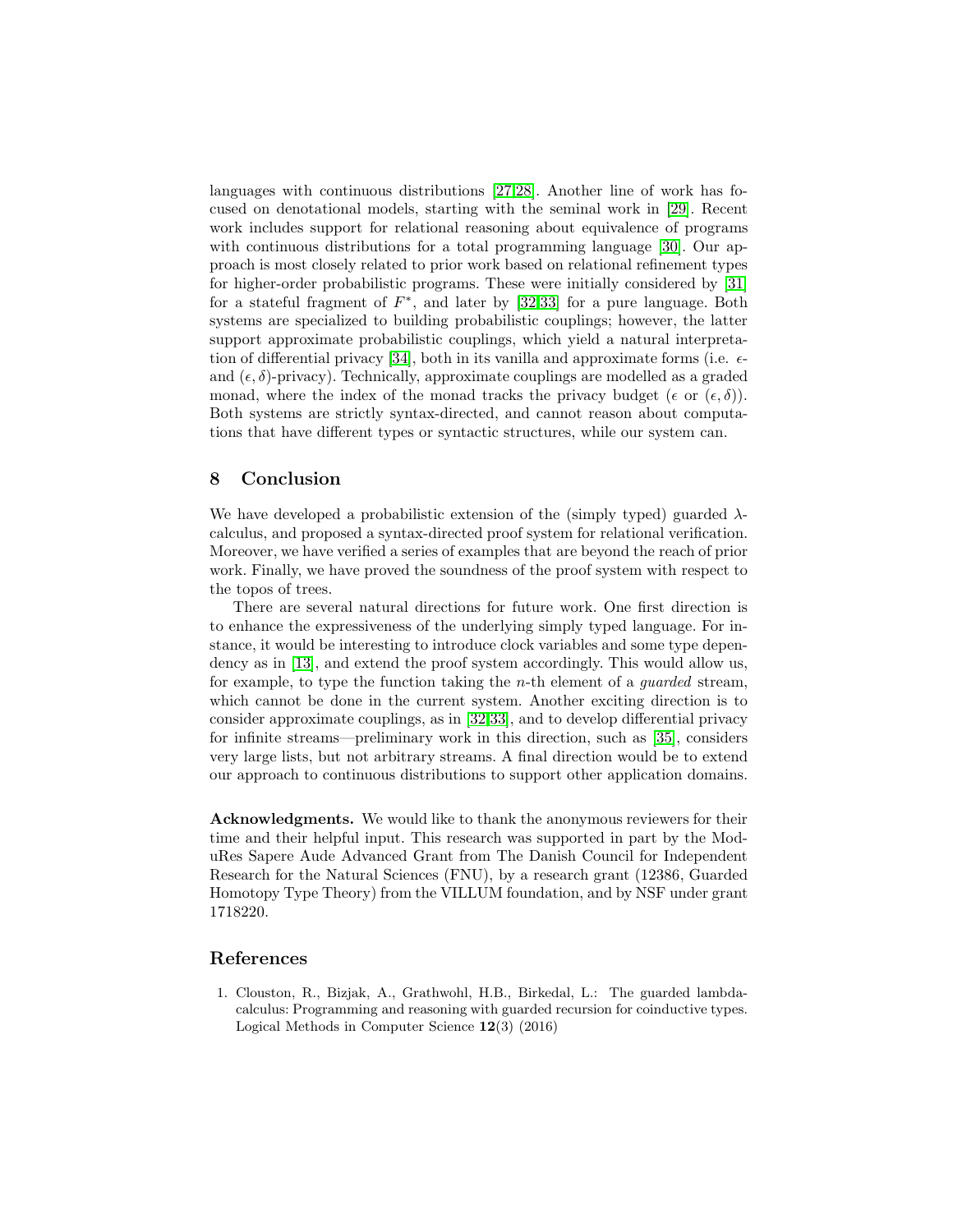- <span id="page-25-1"></span><span id="page-25-0"></span>2. Aguirre, A., Barthe, G., Gaboardi, M., Garg, D., Strub, P.: A relational logic for higher-order programs. PACMPL 1(ICFP) (2017) 21:1-21:29
- <span id="page-25-2"></span>3. Lindvall, T.: Lectures on the coupling method. Courier Corporation (2002)
- <span id="page-25-3"></span>4. Thorisson, H.: Coupling, Stationarity, and Regeneration. (2000)
- 5. Barthe, G., Espitau, T., Grégoire, B., Hsu, J., Stefanesco, L., Strub, P.: Relational reasoning via probabilistic coupling. In: LPAR-20 2015, Suva, Fiji, November 24- 28, 2015, Proceedings. (2015)
- <span id="page-25-5"></span><span id="page-25-4"></span>6. Barthe, G., Grégoire, B., Hsu, J., Strub, P.: Coupling proofs are probabilistic product programs. In: POPL 2017, Paris, France, January 18-20, 2017. (2017)
- 7. Strassen, V.: The existence of probability measures with given marginals. The Annals of Mathematical Statistics (1965) 423–439
- <span id="page-25-6"></span>8. Goguen, J.A., Meseguer, J.: Security policies and security models. In: IEEE Symposium on Security and Privacy. (1982) 11–20
- <span id="page-25-7"></span>9. Bogdanov, D., Niitsoo, M., Toft, T., Willemson, J.: High-performance secure multiparty computation for data mining applications. Int. J. Inf. Sec. 11(6) (2012) 403–418
- <span id="page-25-8"></span>10. Cramer, R., Damgard, I.B., Nielsen, J.B.: Secure Multiparty Computation and Secret Sharing. 1st edn. Cambridge University Press, New York, NY, USA (2015)
- <span id="page-25-9"></span>11. Barthe, G., Espitau, T., Grégoire, B., Hsu, J., Strub, P.: Proving uniformity and independence by self-composition and coupling. CoRR abs/1701.06477 (2017)
- <span id="page-25-10"></span>12. Canetti, R.: Universally composable security: A new paradigm for cryptographic protocols. In: Foundations of Computer Science, 2001. Proceedings, IEEE (2001)
- <span id="page-25-11"></span>13. Bizjak, A., Grathwohl, H.B., Clouston, R., Møgelberg, R.E., Birkedal, L.: Guarded dependent type theory with coinductive types. In: FOSSACS 2016, Eindhoven, The Netherlands, April 2-8, 2016, Proceedings. (2016)
- <span id="page-25-12"></span>14. McBride, C., Paterson, R.: Applicative programming with effects. J. Funct. Programming 18(1) (2008) 1–13
- <span id="page-25-13"></span>15. Birkedal, L., Møgelberg, R.E., Schwinghammer, J., Støvring, K.: First steps in synthetic guarded domain theory: step-indexing in the topos of trees. Logical Methods in Computer Science 8(4) (2012)
- <span id="page-25-14"></span>16. Plotkin, G.D., Abadi, M.: A logic for parametric polymorphism. In: International Conference on Typed Lambda Calculi and Applications, TLCA '93, Utrecht, The Netherlands, March 16-18, 1993, Proceedings. (1993) 361–375
- <span id="page-25-15"></span>17. Dreyer, D., Ahmed, A., Birkedal, L.: Logical step-indexed logical relations. Logical Methods in Computer Science 7(2) (2011)
- <span id="page-25-16"></span>18. Turon, A., Dreyer, D., Birkedal, L.: Unifying refinement and hoare-style reasoning in a logic for higher-order concurrency. In Morrisett, G., Uustalu, T., eds.: ICFP 2013, Boston, MA, USA - September 25 - 27, 2013, ACM (2013)
- <span id="page-25-17"></span>19. Krebbers, R., Timany, A., Birkedal, L.: Interactive proofs in higher-order concurrent separation logic. In Castagna, G., Gordon, A.D., eds.: POPL 2017, Paris, France, January 18-20, 2017, ACM (2017)
- <span id="page-25-18"></span>20. Krogh-Jespersen, M., Svendsen, K., Birkedal, L.: A relational model of types-andeffects in higher-order concurrent separation logic. In: POPL 2017, Paris, France, January 18-20, 2017. (2017) 218–231
- <span id="page-25-19"></span>21. Aczel, P., Gambino, N.: Collection principles in dependent type theory. In Callaghan, P., Luo, Z., McKinna, J., Pollack, R., eds.: TYPES 2000, Durham, UK, December 8-12, 2000, Selected Papers. Volume 2277 of LNCS., Springer (2000)
- <span id="page-25-20"></span>22. Aczel, P., Gambino, N.: The generalised type-theoretic interpretation of constructive set theory. J. Symb. Log.  $71(1)$  (2006) 67-103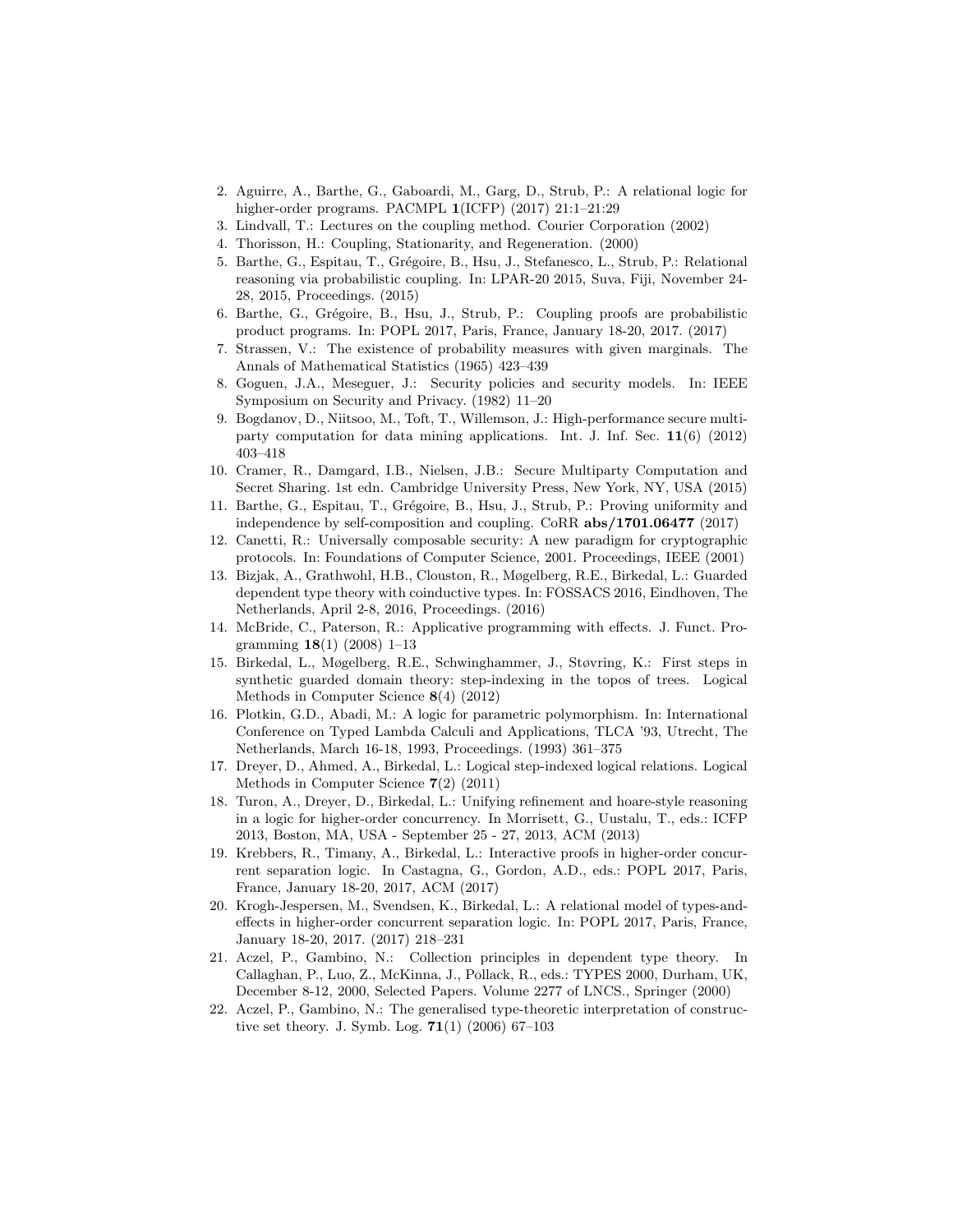- <span id="page-26-0"></span>23. Grimm, N., Maillard, K., Fournet, C., Hritcu, C., Maffei, M., Protzenko, J., Rastogi, A., Swamy, N., Béguelin, S.Z.: A monadic framework for relational verification (functional pearl). CoRR abs/1703.00055 (2017)
- 24. Crubillé, R., Lago, U.D.: On probabilistic applicative bisimulation and call-byvalue λ-calculi. In Shao, Z., ed.: ESOP 2014, Grenoble, France, April 5-13, 2014, Proceedings, Springer (2014)
- 25. Sangiorgi, D., Vignudelli, V.: Environmental bisimulations for probabilistic higherorder languages. In Bod´ık, R., Majumdar, R., eds.: POPL 2016, St. Petersburg, FL, USA, January 20 - 22, 2016, ACM (2016)
- 26. Bizjak, A., Birkedal, L.: Step-indexed logical relations for probability. In Pitts, A.M., ed.: FoSSaCS 2015, London, UK, April 11-18, 2015. Proceedings. Volume 9034 of Lecture Notes in Computer Science., Springer (2015)
- 27. Borgström, J., Lago, U.D., Gordon, A.D., Szymczak, M.: A lambda-calculus foundation for universal probabilistic programming. In Garrigue, J., Keller, G., Sumii, E., eds.: ICFP 2016, Nara, Japan, September 18-22, 2016, ACM (2016)
- 28. Culpepper, R., Cobb, A.: Contextual equivalence for probabilistic programs with continuous random variables and scoring. In Yang, H., ed.: ESOP 2017, Uppsala, Sweden, April 22-29, 2017, Proceedings. (2017)
- <span id="page-26-1"></span>29. Jones, C., Plotkin, G.D.: A probabilistic powerdomain of evaluations. In: LICS '89, Pacific Grove, California, USA, June 5-8, 1989, IEEE Computer Society (1989)
- 30. Staton, S., Yang, H., Wood, F., Heunen, C., Kammar, O.: Semantics for probabilistic programming: higher-order functions, continuous distributions, and soft constraints. In: LICS '16, New York, NY, USA, July 5-8, 2016, ACM (2016)
- <span id="page-26-2"></span>31. Barthe, G., Fournet, C., Grégoire, B., Strub, P., Swamy, N., Béguelin, S.Z.: Probabilistic relational verification for cryptographic implementations. In Jagannathan, S., Sewell, P., eds.: POPL 2014. (2014)
- <span id="page-26-3"></span>32. Barthe, G., Gaboardi, M., Gallego Arias, E.J., Hsu, J., Roth, A., Strub, P.Y.: Higher-order approximate relational refinement types for mechanism design and differential privacy. In: POPL 2015, Mumbai, India, January 15-17, 2015. (2015)
- <span id="page-26-4"></span>33. Barthe, G., Farina, G.P., Gaboardi, M., Arias, E.J.G., Gordon, A., Hsu, J., Strub, P.: Differentially private bayesian programming. In: CCS 2016, Vienna, Austria, October 24-28, 2016, ACM (2016)
- <span id="page-26-5"></span>34. Dwork, C., Roth, A.: The algorithmic foundations of differential privacy. Foundations and Trends in Theoretical Computer Science 9(3–4) (2014) 211–407
- <span id="page-26-6"></span>35. Kellaris, G., Papadopoulos, S., Xiao, X., Papadias, D.: Differentially private event sequences over infinite streams. PVLDB  $7(12)$   $(2014)$  1155–1166
- <span id="page-26-7"></span>36. Scott, L.R.: Numerical Analysis. Princeton University Press, Princeton, NJ, USA (2011)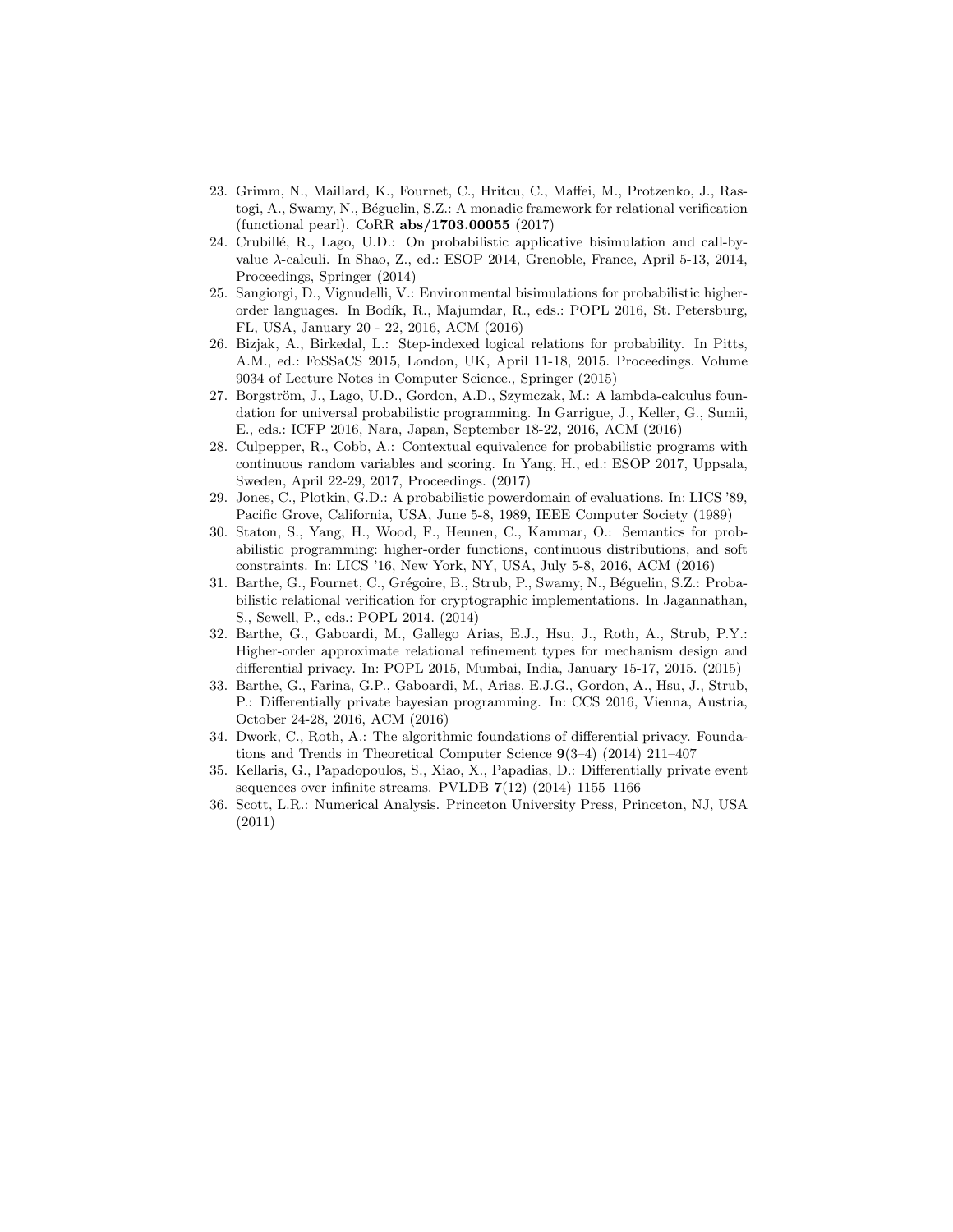## A Additional proof rules

$$
\frac{\Delta | \Sigma | \Gamma, x_1 : \tau_1, x_2 : \tau_2 | \Psi, \phi' \vdash t_1 : \sigma_1 \sim t_2 : \sigma_2 | \phi}{\Delta | \Sigma | \Gamma | \Psi \vdash \lambda x_1 : \tau_1, t_1 : \tau_1 \rightarrow \sigma_1 \sim \lambda x_2 : \tau_2, t_2 : \tau_2 \rightarrow \sigma_2 | \forall x_1, x_2, \phi' \Rightarrow \phi[\mathbf{r}_1 x_1/\mathbf{r}_1][\mathbf{r}_2 x_2/\mathbf{r}_2]} \mathsf{ABS}
$$
\n
$$
\Delta | \Sigma | \Gamma | \Psi \vdash t_1 : \tau_1 \rightarrow \sigma_1 \sim t_2 : \tau_2 \rightarrow \sigma_2 | \forall x_1, x_2, \phi'[x_1/\mathbf{r}_1][x_2/\mathbf{r}_2] \Rightarrow \phi[\mathbf{r}_1 x_1/\mathbf{r}_1][\mathbf{r}_2 x_2/\mathbf{r}_2]}{\Delta | \Sigma | \Gamma | \Psi \vdash u_1 : \tau_1 \sim u_2 : \tau_2 | \phi'}
$$
\n
$$
\Delta | \Sigma | \Gamma | \Psi \vdash t_1 u_1 : \sigma_1 \sim t_2 u_2 : \sigma_2 | \phi[u_1/x_1][u_2/x_2]} \mathsf{QR}
$$
\n
$$
\Delta | \Sigma | \Gamma | \Psi \vdash t_1 u_1 : \sigma_1 \sim t_2 u_2 : \sigma_2 | \phi
$$
\n
$$
\Delta | \Sigma | \Gamma | \Psi \vdash t_1 : \sigma_1 \sim x_2 : \sigma_2 | \phi
$$
\n
$$
\Delta | \Sigma | \Gamma | \Psi \vdash t_1 : \sigma_1 \sim t_2 : \sigma_2 | \phi
$$
\n
$$
\Delta | \Sigma | \Gamma | \Psi \vdash t_1 : \sigma_1 \sim t_2 : \sigma_2 | \phi
$$
\n
$$
\Delta | \Sigma | \Gamma | \Psi \vdash t_1 : \sigma_1 \sim t_2 : \sigma_2 | \phi
$$
\n
$$
\Delta | \Sigma | \Gamma | \Psi \vdash t_1 : \sigma_1 \sim t_2 : \sigma_2 | \phi
$$
\n
$$
\Delta | \Sigma | \Gamma | \Psi \vdash t_1 : \sigma_1 \sim t_2 : \sigma_2 | \phi
$$
\n
$$
\Delta | \Sigma | \Gamma | \Psi \vdash t_1 :
$$

<span id="page-27-0"></span>Fig. 7. Selected RHOL rules

### B Denotational semantics

### B.1 Types and terms in context

The meaning of terms is given by the denotational model in the category  $S$  of presheaves over  $\omega$ , the first infinite ordinal. This category  $S$  is also known as the topos of trees [\[15\]](#page-25-13). In previous work [\[1\]](#page-24-0) it was shown how to model most of the constructions of the guarded lambda calculus and the associated logic, with the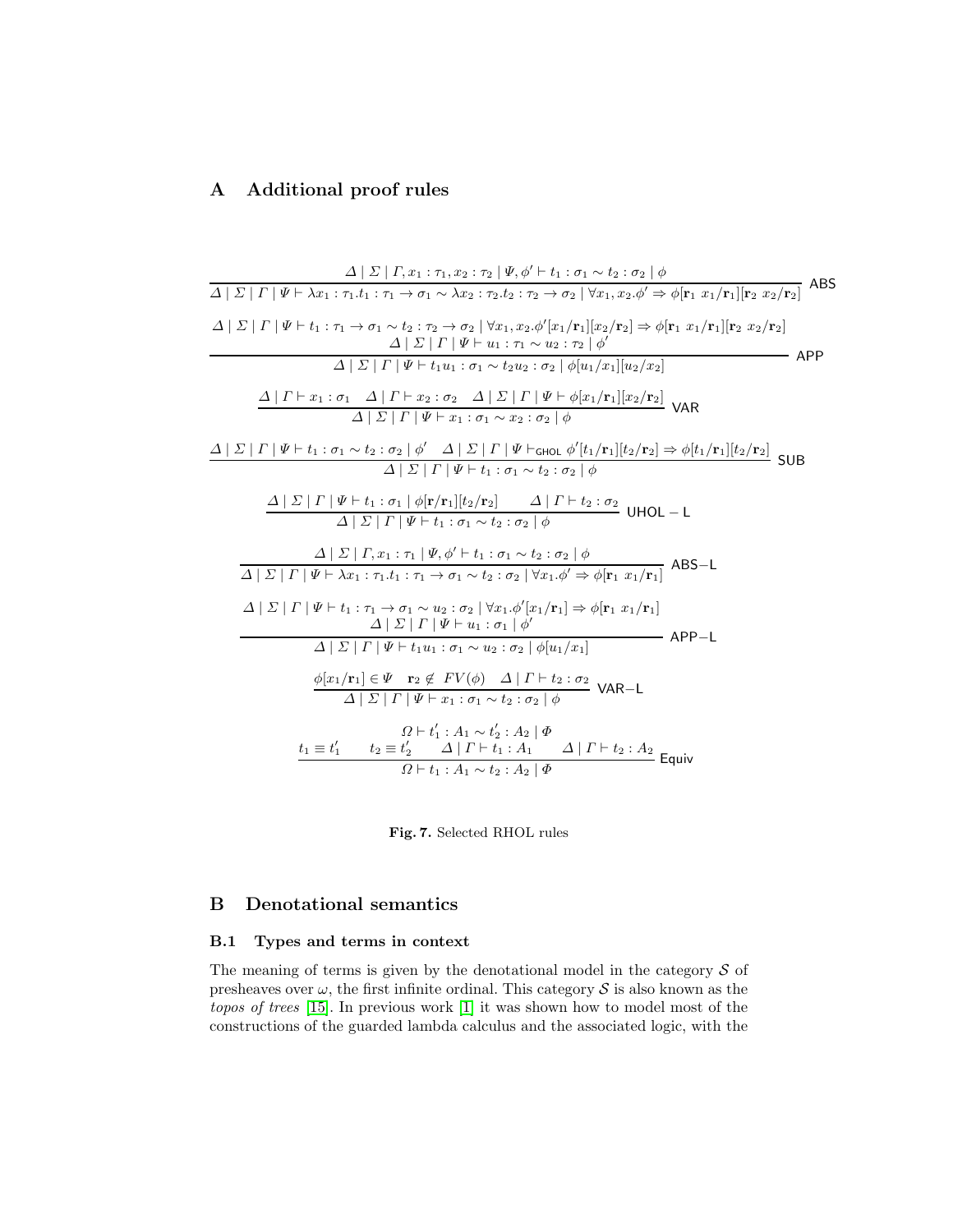notable exception of the probabilistic features. Below we give an elementary and self-contained presentation of the semantics.

Concretely, objects X of S are families of sets  $X_i$  indexed over N together with functions  $r_n^X : X_{n+1} \to X_n$ . These are called *restriction functions*. We will write simply  $r_n$  if X is clear from the context. Moreover if  $x \in X_i$  and  $j \leq i$  we will write x  $\restriction_j$  for the element  $r_j(\cdots(r_{i-1}(x))\cdots) \in X_j$ . Morphisms  $X \to Y$  are families of functions  $\alpha_n : X_n \to Y_n$  commuting with restriction functions in the sense of  $r_n^Y \circ \alpha_{n+1} = \alpha_n \circ r_n^X$ . One can see the restriction function  $r_n : X_{n+1} \to X_n$ as mapping elements of  $X_{n+1}$  to their approximations at time n.

Semantics of types can be found on [Figure 8,](#page-28-0) where  $G([A])$  consists of sequences  $\{x_n\}_{n\in\mathbb{N}}$  such that  $x_i \in [A]_i$  and  $r_i(x_{i+1}) = x_i$  for all i, i.e.,  $\Box A$  is the set of so-called global sections of  $\llbracket A \rrbracket$ .

The semantics of a dual context  $\Delta \mid \Gamma$  is given as the product of types in  $\Delta$  and  $\Gamma$ , except that we implicitly add  $\Box$  in front of every type in  $\Delta$ . In the particular case when both contexts are empty, the semantics of the dual context correspond to the terminal object 1, which is the singleton set {∗} at each stage. A term in context  $\Delta | \Gamma \vdash t : \tau$  is interpreted as a family of functions  $\llbracket t \rrbracket_n : \llbracket \Delta \mid \Gamma \rrbracket_n \to \llbracket \tau \rrbracket_n$  commuting with restriction functions of  $\llbracket \Delta \mid \Gamma \rrbracket$  and  $\llbracket \tau \rrbracket$ . Semantics of products, coproducts, and natural numbers is pointwise as in sets, so we omit writing it. The cases for the other constructs are in [Figure 9](#page-29-0) where munit and mlet are the standard unit and bind operations on discrete probabilities, i.e.

$$
\begin{array}{c} \textnormal{munit}(c) = \lambda y. \ 1_{c=y} \\ \textnormal{mlet } x = \mu \textnormal{ in } M = \lambda y. \ \sum_{c \in C} \mu(c) \cdot M(c)(y) \end{array}
$$

The functions  $\pi_0$  and  $\pi_1$  are the first and second projections, respectively.

$$
\begin{aligned}\n\llbracket b \rrbracket &\triangleq \text{ chosen object of } \mathcal{S} \\
\llbracket \mathbb{N} \rrbracket &\triangleq \mathbb{N} \stackrel{i d}{\longleftarrow} \mathbb{N} \stackrel{i d}{\longleftarrow} \mathbb{N} \stackrel{i d}{\longleftarrow} \cdots \\
\llbracket A \times B \rrbracket &\triangleq \llbracket A \rrbracket_0 \times \llbracket B \rrbracket_0 \stackrel{r_0 \times r_0}{\longleftarrow} \llbracket A \rrbracket_1 \times \llbracket B \rrbracket_1 \stackrel{r_1 \times r_1}{\longleftarrow} \llbracket A \rrbracket_2 \times \llbracket B \rrbracket_2 \stackrel{r_2 \times r_2}{\longleftarrow} \cdots \\
\llbracket A \to B \rrbracket &\triangleq \left( \llbracket B \rrbracket^{\llbracket A \rrbracket} \right)_0 \stackrel{\pi}{\longleftarrow} \left( \llbracket B \rrbracket^{\llbracket A \rrbracket} \right)_1 \stackrel{\pi}{\longleftarrow} \left( \llbracket B \rrbracket^{\llbracket A \rrbracket} \right)_2 \stackrel{\pi}{\longleftarrow} \cdots \\
\llbracket \mathbb{N} \mathbb{N} \rrbracket &\triangleq \llbracket A \rrbracket_0 \times \{ * \} \stackrel{r_0 \times 1}{\longleftarrow} \llbracket A \rrbracket_1 \times (\llbracket A \rrbracket_0 \times \{ * \} \right) \stackrel{r_1 \times r_0 \times 1}{\longleftarrow} \llbracket A \rrbracket_2 \times (\llbracket A \rrbracket_1 \times (\llbracket A \rrbracket_0 \times \{ * \} \right)) \leftarrow \cdots \\
\llbracket \mathbb{D} A \rrbracket &\triangleq \{ * \} \stackrel{i d}{\longleftarrow} \llbracket A \rrbracket_1 \stackrel{i d}{\longleftarrow} \cdots \\
\llbracket \mathsf{D}(C) \rrbracket &\triangleq \mathsf{D}(\llbracket C \rrbracket_0) \stackrel{\mathsf{D}(r_0)}{\longleftarrow} \mathsf{D}(\llbracket C \rrbracket_1) \stackrel{\mathsf{D}(r_1)}{\longleftarrow} \mathsf{D}(\llbracket C \rrbracket_2) \stackrel{\mathsf{D}(r_2)}{\longleftarrow} \cdots\n\end{aligned}
$$

<span id="page-28-0"></span>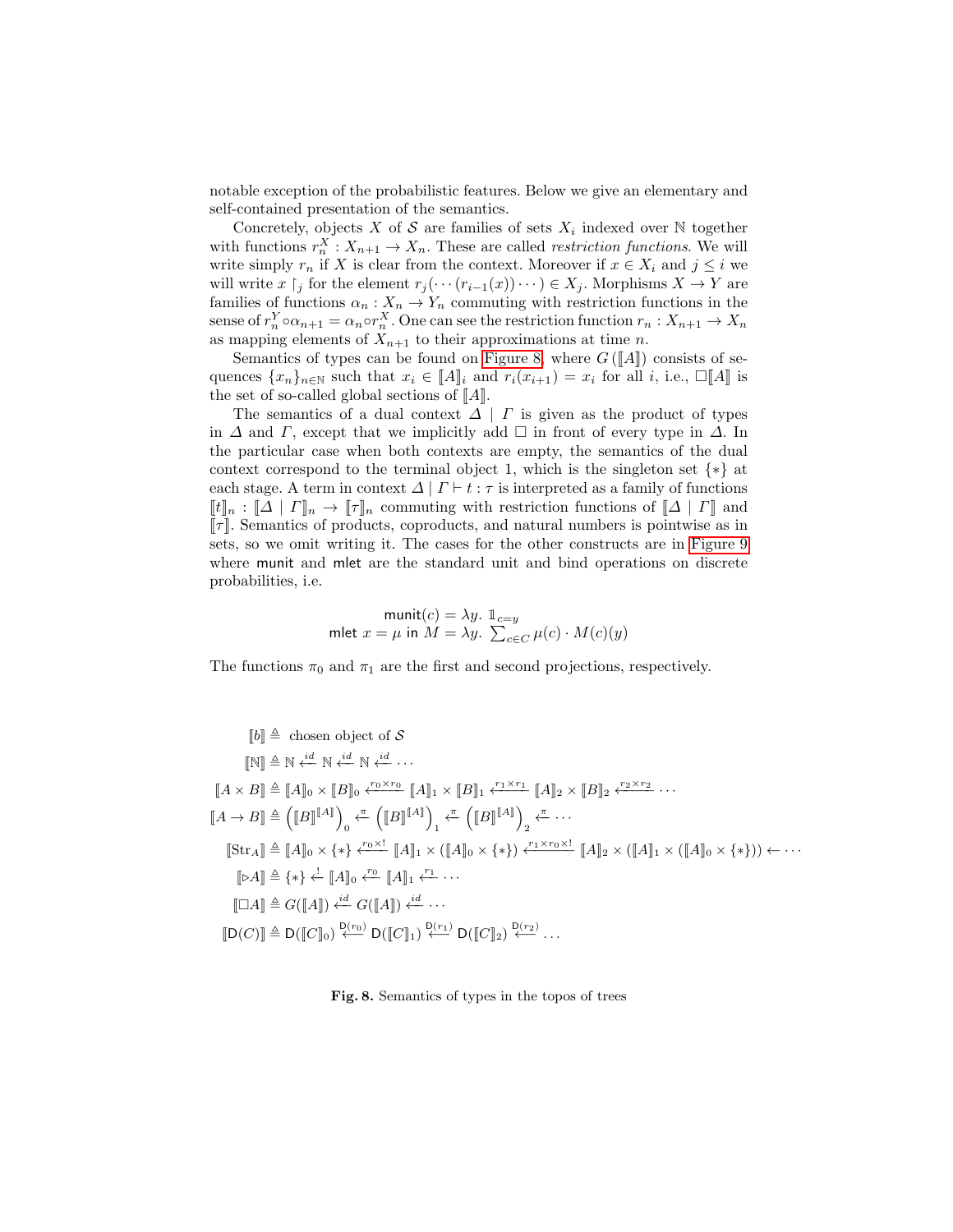$$
\llbracket \Delta \mid \Gamma \vdash \lambda x : A.t : A \rightarrow B \rrbracket_i(\delta, \gamma) \triangleq (f_0, \ldots, f_i)
$$
\nwhere  $f_i(x) = \llbracket \Delta \mid \Gamma, x : A \vdash t : B \rrbracket(\delta, (\gamma \restriction_i, x))$   
\n
$$
\llbracket \Delta \mid \Gamma \vdash t_1 t_2 : B \rrbracket_i(\delta, \gamma) \triangleq f_i(\llbracket \Delta \mid \Gamma \vdash t_2 : A \rrbracket(\delta, \gamma))
$$
\nwhere  $\llbracket \Delta \mid \Gamma \vdash t_1 : A \rightarrow B \rrbracket_i(\delta, \gamma) = (f_0, \ldots, f_i)$   
\n
$$
\llbracket \Delta \mid \Gamma \vdash \triangleright [x_1 \leftarrow t_1, \ldots, x_n \leftarrow t_n], t : \triangleright A \rrbracket_0(\delta, \gamma) \triangleq *
$$
  
\n
$$
\llbracket \Delta \mid \Gamma \vdash \triangleright [x_1 \leftarrow t_1, \ldots, x_n \leftarrow t_n], t : \Delta \rrbracket_{i+1}(\delta, \gamma) \triangleq
$$
  
\n
$$
\llbracket \Delta \mid \Gamma \vdash \text{prev } t : A \rrbracket_i(\delta, \gamma) \triangleq \llbracket \Delta \mid \Gamma \vdash t : \Delta \rrbracket_i(\delta, (\gamma \restriction_i, {\llbracket \Delta \mid \Gamma \vdash t : \Delta t_n \rrbracket_{i+1})^n) \rrbracket_1(\delta, \gamma))
$$
  
\n
$$
\llbracket \Delta \mid \Gamma \vdash \text{box } t : \Box A \rrbracket_i(\delta, \gamma) \triangleq {\llbracket \Delta \mid \cdot \vdash t : A \rrbracket_i(\delta) \rrbracket_{i+1}^{\infty})^{\infty}}
$$
  
\n
$$
\llbracket \Delta, x : B \mid \Gamma \vdash t : A \rrbracket_i(\delta, \gamma) \triangleq
$$
  
\n
$$
\llbracket \Delta, x : B \mid \Gamma \vdash t : A \rrbracket_i(\delta, \gamma) \triangleq
$$
  
\n
$$
\llbracket \Delta, x : B \mid \Gamma \vdash t : A \rrbracket_i(\delta, \gamma) \triangleq
$$
  
\n
$$
\llbracket \Delta, x : B \mid \Gamma \vdash t : A \rrbracket_i(\delta, \gamma) \triangleq
$$

<span id="page-29-0"></span>

### B.2 Equational theory of the calculus

The denotational semantics validates the following equational theory in addition to the standard equational theory of the simply typed lambda calculus with sums and natural numbers.

Rules for fixed points, always modality and streams

$$
\text{first } f. \ t \quad \equiv \quad t[\triangleright(\text{fix } f. \ t)/f] \qquad \text{hd } (x::xs) \quad \equiv \quad x
$$
\n
$$
\text{letb } x \leftarrow (\text{box } u) \text{ in } t \quad \equiv \quad t[u/x] \qquad \qquad \text{td } (x::xs) \quad \equiv \quad xs
$$
\n
$$
\text{letc } x \leftarrow u \text{ in } t \quad \equiv \quad t[u/x] \qquad \qquad \text{hd } t::t1t \quad \equiv \quad t
$$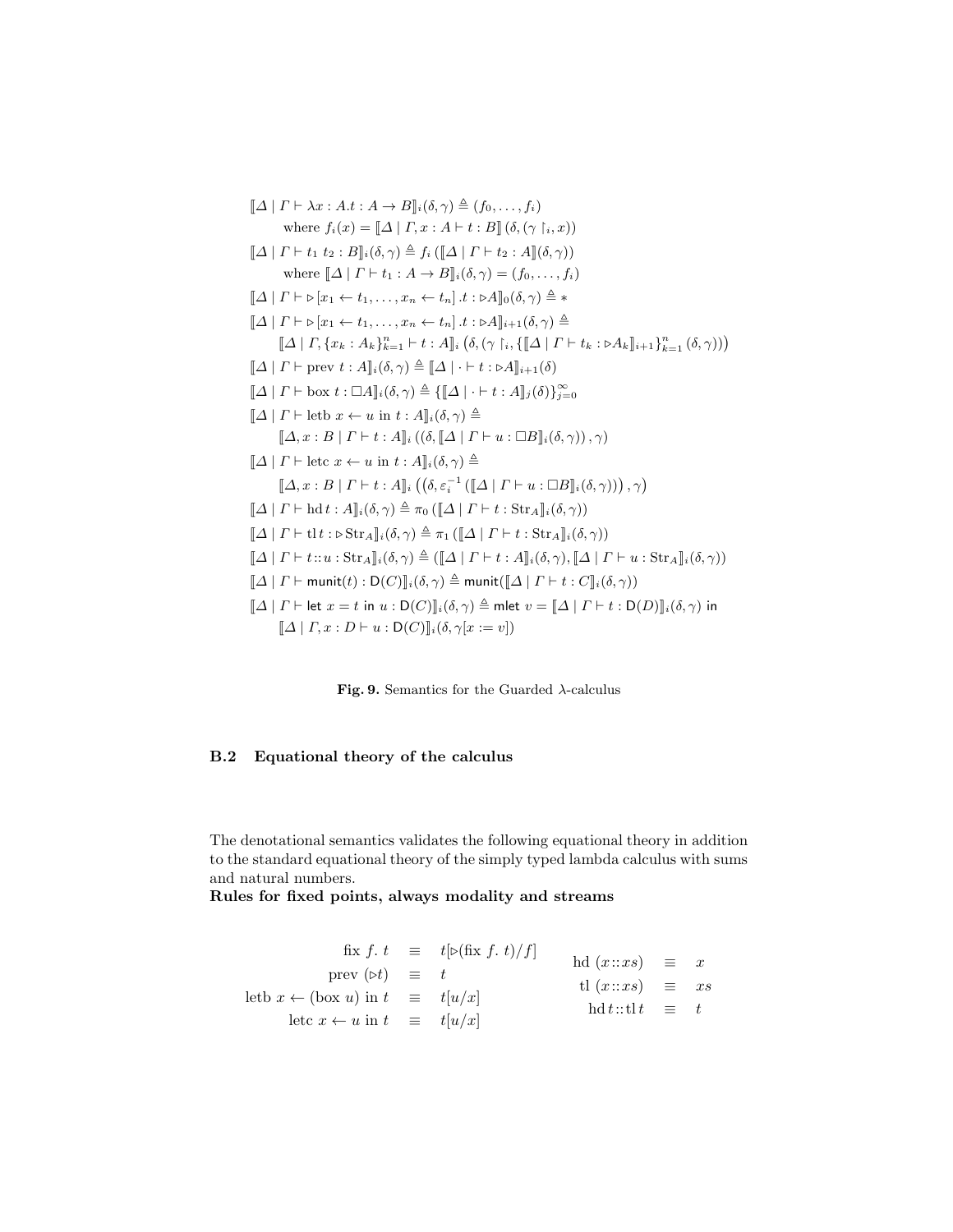Rules for delayed substitutions

$$
\triangleright \xi [x \leftarrow t] . u \equiv \triangleright \xi . u \qquad \text{if } x \text{ not in } u
$$
  

$$
\triangleright \xi [x \leftarrow t, y \leftarrow s] \xi'. u \equiv \triangleright \xi [y \leftarrow s, x \leftarrow t] \xi'. u
$$
  

$$
\triangleright \xi [x \leftarrow \triangleright \xi. t] . u \equiv \triangleright \xi. (u[t/x])
$$
  

$$
\triangleright [x \leftarrow t] . x \equiv t
$$

Monad laws for distributions

$$
\begin{aligned}\n\text{let } x &= \text{munit}(t) \text{ in } u \equiv u[t/x] \\
\text{let } x &= t \text{ in } \text{munit}(x) \equiv t \\
\text{let } x_2 &= (\text{let } x_1 = t_1 \text{ in } t_2) \text{ in } u \equiv \text{let } x_1 = t_1 \text{ in } (\text{let } x_2 = t_2 \text{ in } u)\n\end{aligned}
$$

In particular, notice that fix does not reduce as usual, but instead the whole term is delayed before the substitution is performed.

#### B.3 Logical judgements

The cases for the semantics of the judgement  $\Delta | \Gamma \vdash \phi$  of the non-probabilistic fragment are as follows (we omit writing the contexts if they are clear):

$$
\llbracket \top \rrbracket_i \triangleq \llbracket \Delta \mid \Gamma \rrbracket_i
$$
\n
$$
\llbracket \phi \wedge \psi \rrbracket_i \triangleq \llbracket \phi \rrbracket_i \cap \llbracket \psi \rrbracket_i
$$
\n
$$
\llbracket \phi \vee \psi \rrbracket_i \triangleq \llbracket \phi \rrbracket_i \cup \llbracket \psi \rrbracket_i
$$
\n
$$
\llbracket \phi \Rightarrow \psi \rrbracket_i \triangleq \llbracket x \mid \forall j \leq i, x \upharpoonright_j \in \llbracket \phi \rrbracket_j \Rightarrow x \upharpoonright_j \in \llbracket \psi \rrbracket_j \}
$$
\n
$$
\llbracket \forall x : A. \phi \rrbracket_i \triangleq \{ (\delta, \gamma) \mid \forall j \leq i, \forall x \in \llbracket A \rrbracket_j, (\delta, (\gamma \upharpoonright_j), x) \in \llbracket \phi \rrbracket \}
$$
\n
$$
\llbracket \triangleright \llbracket x_1 \leftarrow t_1, \dots, x_n \leftarrow t_n \rrbracket . \phi \rrbracket_i \triangleq \{ (\delta, \gamma) \mid i > 0 \Rightarrow (\delta, \gamma \upharpoonright_{i-1}, \{\llbracket t_k \rrbracket_i (\delta, \gamma) \}_{k=1}^n) \in \llbracket \phi \rrbracket_{i-1} \}
$$
\n
$$
\llbracket \Box \phi \rrbracket_i \triangleq \{ x \mid \forall j, x \in \llbracket \phi \rrbracket_j \}
$$

### C Additional background

<span id="page-30-0"></span>One consequence of Strassen's theorem is that couplings are closed under convex combinations.

Lemma 3 (Convex combinations of couplings). Let  $(\mu_i)_{i\in I}$  and  $(\nu_i)_{i\in I}$  bet two families of distributions on  $C_1$  and  $C_2$  respectively, and let  $(p_i)_{i \in I} \in [0,1]$ such that  $\sum_{i\in I} p_i = 1$ . If  $\diamond_{\mu_i,\nu_i}$ . R for all  $i \in I$  then  $\diamond_{(\sum_{i\in I} p_i\mu_i),(\sum_{i\in I} p_i\nu_i)}$ . R, where the convex combination  $\sum_{i\in I} p_i\mu_i$  is defined by the clause  $(\sum_{i\in I} p_i\mu_i)(x) =$  $\sum_{i\in I} p_i \mu_i(x)$ .

One obtains an asymmetric version of the lemma by observing that if  $\mu_i = \mu$ for every  $i \in I$ , then  $\left(\sum_{i \in I} p_i \mu_i\right) = \mu$ .

One can also show that couplings are closed under relation composition.

Lemma 4 (Couplings for relation composition). Let  $\mu_1 \in D(C_1)$ ,  $\mu_2 \in$  $D(C_2)$ ,  $\mu_3 \in D(C_3)$ . Moreover, let  $R \subseteq C_1 \times C_2$  and  $S \subseteq C_2 \times C_3$ . If  $\diamond_{\mu_1,\mu_2}$ . R and  $\diamond_{\mu_2,\mu_3}$ . R then  $\diamond_{\mu_1,\mu_3}$ . R.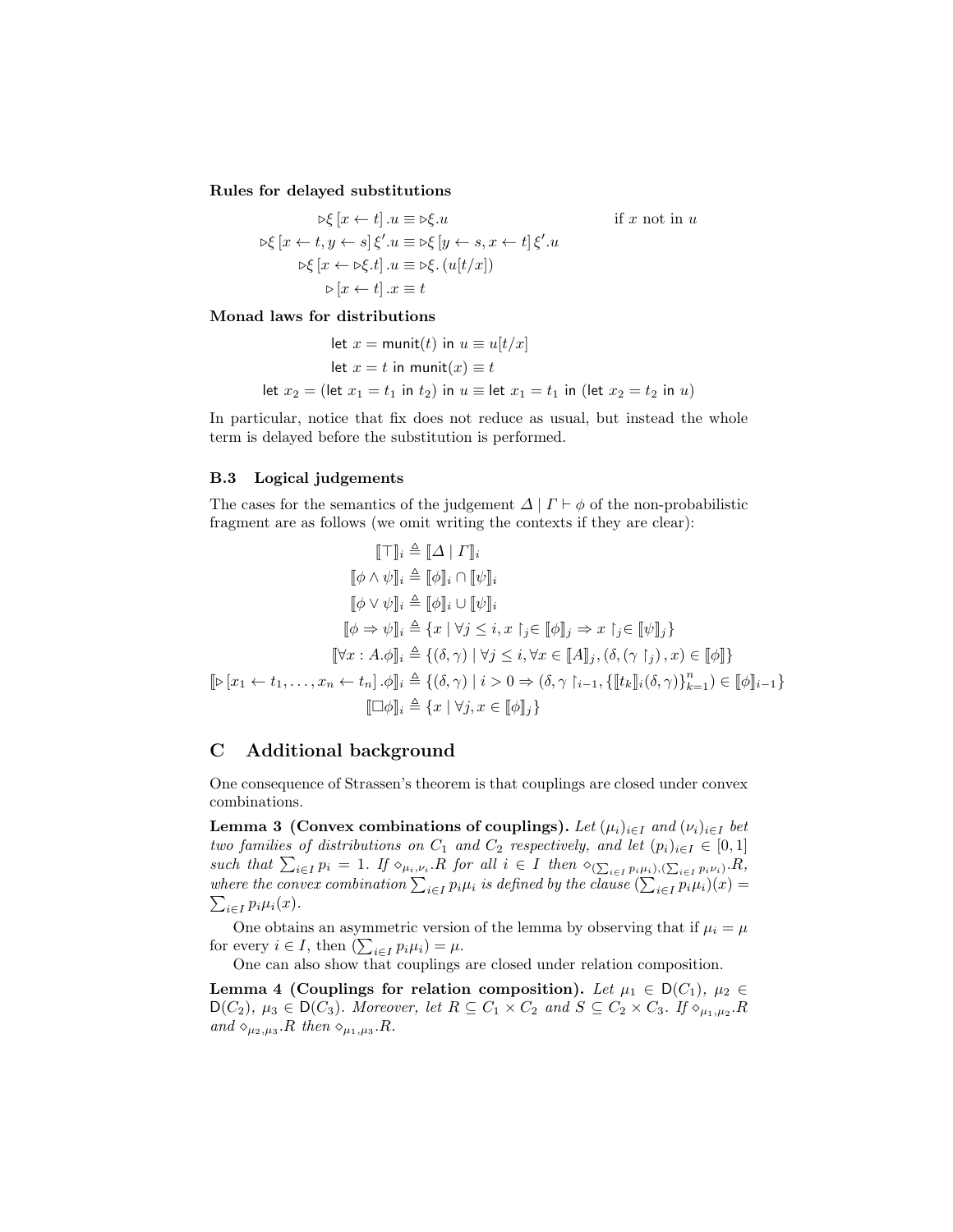### D Proofs of the theorems

#### D.1 Proof of Theorem [2](#page-18-1)

The semantics of the guarded higher-order logic without the probabilistic fragment has been explained in previous work [\[15](#page-25-13)[,1\]](#page-24-0). Thus we focus on showing soundness of the additional rules for the diamond modality, which will be useful for proving soundness of the relational proof system. Moreover we only describe soundness for the binary diamond modality, the soundness of the rules for the unary modality being entirely analogous.

### Soundness of the rule MONO2

$$
\frac{\Delta |\Sigma| \Gamma |\Psi \vdash \diamond_{[x_1 \leftarrow t_1, x_2 \leftarrow t_2]} \phi \quad \Delta |\Sigma| \Gamma, x_1 : C_1, x_2 : C_2 |\Psi, \phi \vdash \psi}{\Delta |\Sigma| \Gamma |\Psi \vdash \diamond_{[x_1 \leftarrow t_1, x_2 \leftarrow t_2]} \psi} \text{ MONO2}
$$

Let  $n \in \mathbb{N}$  and  $(\delta, \gamma) \in [\![\Delta\!mid \Sigma \mid \Gamma \mid \Psi ]\!]_n$ . Then from the first premise we have  $(\delta, \gamma) \in [\![\diamond_{[x_1 \leftarrow t_1, x_2 \leftarrow t_2]}] \phi]\!]_n$  and thus there exists an  $\{(v, u) \mid (\delta, \gamma, v, u) \in [\![\phi]\!]_n\}$ coupling for the distributions  $[\![t_1]\!]_n(\delta, \gamma)$  and  $[\![t_2]\!]_n(\delta, \gamma)$ . But since  $(\delta, \gamma) \in [\![\Delta\!$  $\sum | \Gamma | \Psi |$ <sub>n</sub> we have from the second premise of the rule that

$$
\{(v, u) \mid (\delta, \gamma, v, u) \in [\![\phi]\!]_n\} \subseteq \{(v, u) \mid (\delta, \gamma, v, u) \in [\![\psi]\!]_n\}
$$

and thus any  $\{(v, u) | (\delta, \gamma, v, u) \in [\![\phi]\!]_n\}$  coupling is also an  $\{(v, u) | (\delta, \gamma, v, u) \in [\![\psi]\!]_n\}$ coupling, which means there exists an  $\{(v, u) | (\delta, \gamma, v, u) \in [\psi]_n\}$  coupling for  $[\![t_1]\!]_n(\delta, \gamma)$  and  $[\![t_2]\!]_n(\delta, \gamma)$  as required. Soundness of the rule UNIT2

 $\Delta$  |  $\Gamma$  |  $\Gamma$  |  $\nu$ [t][t][t](x]

$$
\frac{\Delta |\Sigma| \Gamma |\Psi \vdash \phi[t_1/x_1][t_2/x_2]}{\Delta |\Sigma| \Gamma |\Psi \vdash \Diamond_{[x_1 \leftarrow \text{munit}(t_1), x_2 \leftarrow \text{munit}(t_2)]}\phi} \text{ UNIT2}
$$

Let  $n \in \mathbb{N}$  and  $(\delta, \gamma) \in [\![\Delta\!mid \Sigma \mid \Gamma \mid \Psi ]\!]_n$ . We need to show the existence of a

$$
\{(v, u) \mid (\delta, \gamma, v, u) \in [\![\phi]\!]_n\}
$$

coupling for the point-mass distributions concentrated at  $[\![t_1]\!]_n(\delta, \gamma)$  and  $[\![t_2]\!]_n(\delta, \gamma)$ . The premise of the rule establishes the membership

$$
(\llbracket t_1 \rrbracket_n(\delta, \gamma), \llbracket t_2 \rrbracket_n(\delta, \gamma)) \in \{(v, u) \mid (\delta, \gamma, v, u) \in \llbracket \phi \rrbracket_n\}
$$

and thus the point-mass distribution concentrated at  $([[t_1]]_n(\delta, \gamma), [[t_2]]_n(\delta, \gamma))$  is a required coupling.

#### Soundess of the rule MLET2

$$
\frac{\Delta |\Sigma| \Gamma |\Psi \vdash \diamond_{[x_1 \leftarrow t_1, x_2 \leftarrow t_2]} \phi}{\Delta |\Sigma| \Gamma |\Psi \vdash \diamond_{[y_1 \leftarrow \text{let } x_1 = t_1 \text{ in } t'_1, y_2 \leftarrow \text{let } x_2 = t_2 \text{ in } t'_2] } \psi}
$$
 **MLET2**

Let  $n \in \mathbb{N}$  and  $(\delta, \gamma) \in [\![\Delta \mid \Sigma \mid \Gamma \mid \Psi ]\!]_n$ . Then from the first premise we have that there exists an

$$
\{(v, u) \mid (\delta, \gamma, v, u) \in [\![\phi]\!]_n\}
$$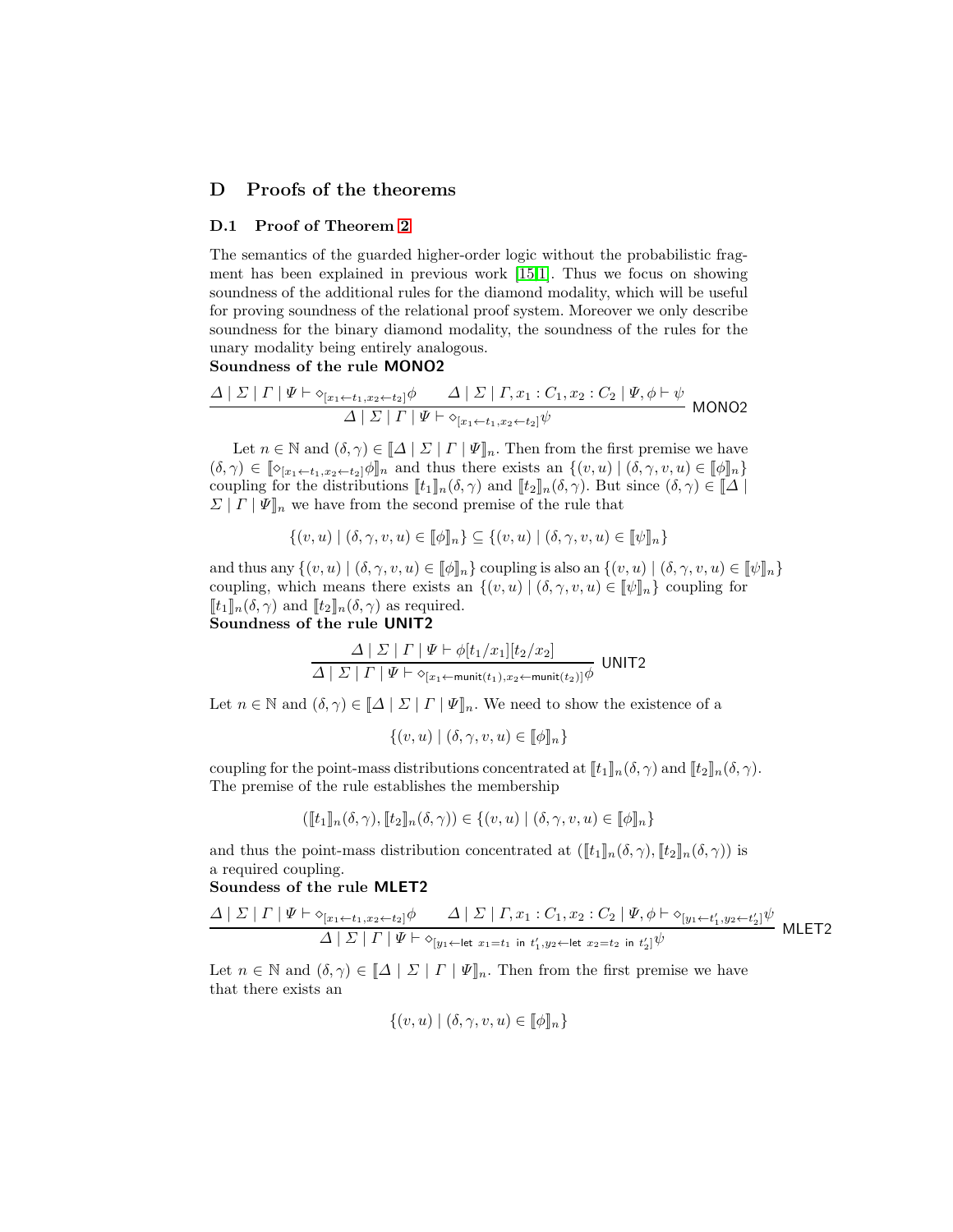coupling for the distributions  $[\![t_1]\!]_n(\delta, \gamma)$  and  $[\![t_2]\!]_n(\delta, \gamma)$ .

From the second premise we get that for every v, u such that  $(\delta, \gamma, v, u) \in [\![\phi]\!]_n$ there exists an

$$
\{(v',u')\mid (\delta,\gamma,v,u,v',u')\in [\![\psi]\!]_n\}
$$

coupling for  $[[t_1']_n(\delta, \gamma, v)$  and  $[[t_2']_n(\delta, \gamma, u)$ . Since  $x_1$  and  $x_2$  are fresh for  $\psi$  the relation

$$
\{(v',u') \mid (\delta,\gamma,v,u,v',u') \in [\![\psi]\!]_n\}
$$

is independent of  $v, u$ .

Thus Lemma [1](#page-5-0) instantiated with

$$
\mu_1 = [\![t_1]\!]_n(\delta, \gamma)
$$
  
\n
$$
\mu_2 = [\![t_2]\!]_n(\delta, \gamma)
$$
  
\n
$$
M_1 = [\![t'_1]\!]_n(\delta, \gamma, -)
$$
  
\n
$$
M_2 = [\![t'_2]\!]_n(\delta, \gamma, -)
$$
  
\n
$$
R = \{ (v, u) \mid (\delta, \gamma, v, u) \in [\![\phi]\!]_n \}
$$
  
\n
$$
S = \{ (v', u') \mid (\delta, \gamma, v, u, v', u') \in [\![\psi]\!]_n \}
$$

concludes the proof.

Soundness of the rule MLET-L

$$
\frac{\Delta |\Sigma| \Gamma |\Psi \vdash \diamond_{[x_1 \leftarrow t_1]} \phi \qquad \Delta |\Sigma| \Gamma, x_1 :C_1 |\Psi, \phi \vdash \diamond_{[y_1 \leftarrow t_1', y_2 \leftarrow t_2']} \psi}{\Delta |\Sigma| \Gamma |\Psi \vdash \diamond_{[y_1 \leftarrow \text{let } x_1 = t_1 \text{ in } t_1', y_2 \leftarrow t_2']} \psi} \text{ MLET}-\text{L}
$$

Let  $n \in \mathbb{N}$  and  $(\delta, \gamma) \in [\![\Delta \mid \Sigma \mid \Gamma \mid \Psi ]\!]_n$ . Then from the first premise we have that the support of the distribution  $[\![t_1]\!]_n(\delta, \gamma)$  is included in

$$
\{v \mid (\delta, \gamma, v) \in [\![\phi]\!]_n\}.
$$

From the second premise we get that for every v such that  $(\delta, \gamma, v) \in \llbracket \phi \rrbracket_n$ there exists an

$$
\{(v',u')\mid (\delta,\gamma,v,v',u')\in [\![\psi]\!]_n\}
$$

coupling for  $[\![t'_1]\!]_n(\delta, \gamma, v)$  and  $[\![t'_2]\!]_n(\delta, \gamma)$ . Since  $x_1$  is fresh for  $\psi$  the relation

$$
R \triangleq \{ (v', u') \mid (\delta, \gamma, v, v', u') \in [\![\psi]\!]_n \}
$$

is independent of v.

Let  $\mathcal{I} = \{v \mid (\delta, \gamma, v) \in [\![\phi]\!]_n\}$  and for any  $v \in \mathcal{I}$  let  $p_v = [\![t_1]\!]_n(\delta, \gamma)(v)$ ,  $\mu_v = [\![t'_1]\!]_n(\delta, \gamma, v)$ , and  $\nu_v = [\![t'_2]\!]_n(\delta, \gamma)$ . Then we have  $\sum_{v \in \mathcal{I}} p_v = 1$  from the first premise of the rule and  $\mu_v \mathcal{L}(R) \nu_v$  for all  $v \in \mathcal{I}$  from the second premise. Lemma [3](#page-30-0) concludes the proof.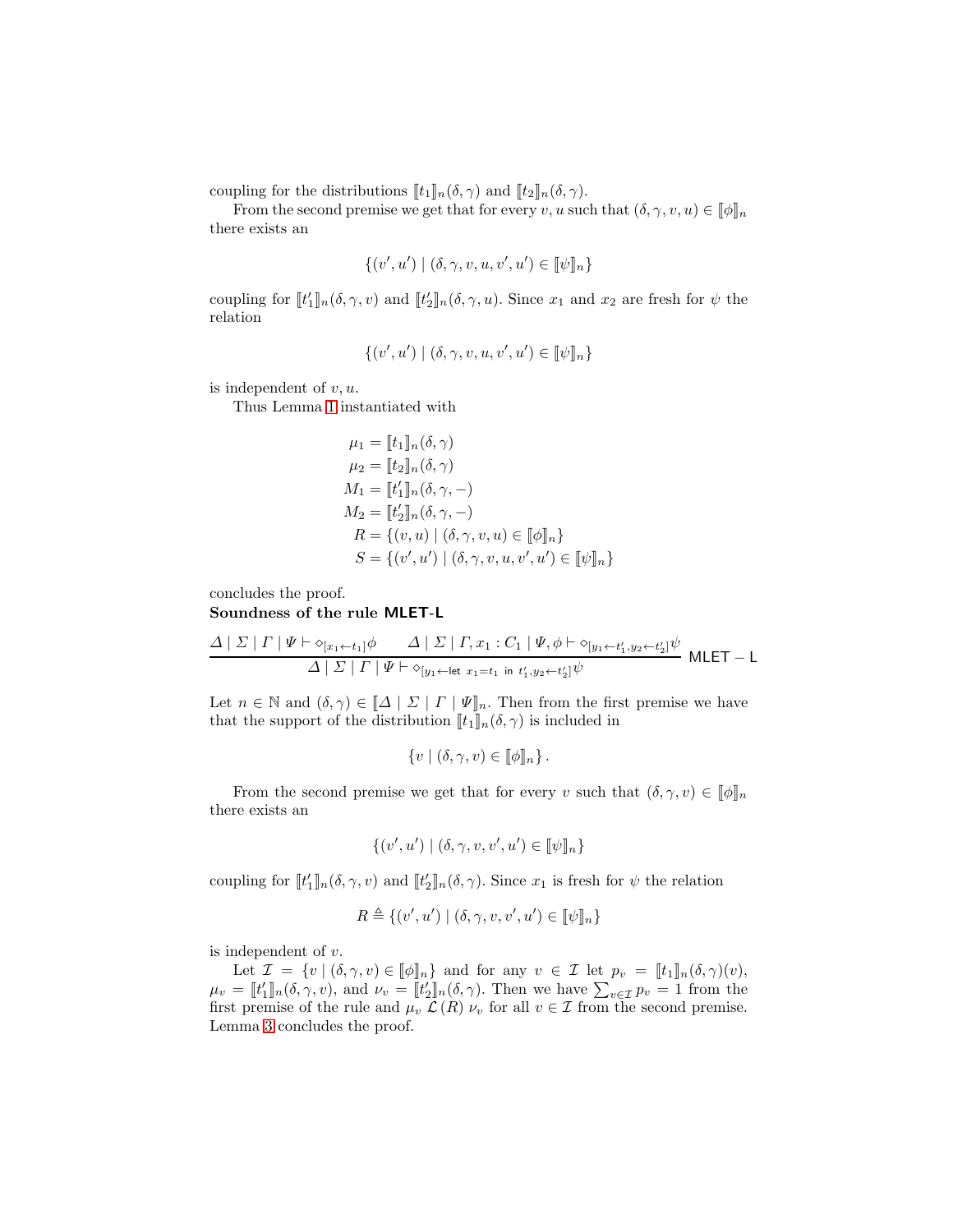### D.2 Proof of Theorem [3](#page-20-0)

The inverse implication follows immediately from the [SUB] rule and the fact that we can always prove a judgement of the shape

$$
\Gamma \mid \Sigma \mid \Gamma \mid \Psi \vdash t_1 : A_1 \sim t_2 : A_2 \mid \top
$$

for well-typed  $t_1$  and  $t_2$ .

We will prove the direct implication by induction on the derivation. We will just prove the two-sided rules. The proofs for the one sided rule are similar.

$$
\Delta \mid \Sigma \mid \Gamma, x_1 : A_1, x_2 : A_2 \mid \Psi, \Phi'[x_1/\mathbf{r}_1][x_2/\mathbf{r}_2] \vdash t_1 : A_1 \sim t_2 : A_2 \mid \Phi
$$
\n
$$
\Delta \mid \Sigma \mid \Gamma \mid \Psi \vdash u_1 : \triangleright A_1 \sim u_2 : \triangleright A_2 \mid \triangleright [\mathbf{r}_1, \mathbf{r}_2 \leftarrow \mathbf{r}_1, \mathbf{r}_2].\Phi'
$$
\nCase. 
$$
\overline{\Delta} \mid \Sigma \mid \Gamma \mid \Psi \vdash \triangleright [x_1 \leftarrow u_1].t_1 : \triangleright A_1 \sim \triangleright [x_2 \leftarrow u_2].t_2 : \triangleright A_2 \mid \triangleright [x_1 \leftarrow u_1, x_2 \leftarrow x_2, \mathbf{r}_1 \leftarrow \mathbf{r}_1, \mathbf{r}_2 \leftarrow \mathbf{r}_2] \Phi
$$
 Next\nBy I.H. 
$$
\Delta \mid \Sigma \mid \Gamma, x_1 : A_1, x_2 : A_n \mid \Psi, \Phi'[x_1/\mathbf{r}_1][x_2/\mathbf{r}_2] \vdash \Phi[t_1/\mathbf{r}_1][t_2/\mathbf{r}_2],
$$
\n(H1)\nand 
$$
\Delta \mid \Sigma \mid \Gamma \mid \Psi \vdash \triangleright [\mathbf{r}_1 \leftarrow u_1, \mathbf{r}_2 \leftarrow u_2].\Phi'
$$
\n(H2)

To show:  $\Delta | \Sigma | \Gamma | \Psi \vdash \vartriangleright [x_1 \leftarrow u_1, x_2 \leftarrow u_2, \mathbf{r}_1 \leftarrow \vartriangleright [x_1 \leftarrow u_1].t_1, \mathbf{r}_2 \leftarrow \vartriangleright [x_2 \leftarrow u_2].t_2].\Phi.$  $(G)$ By [CONV] we can change the goal (G) into  $\Delta \mid \Sigma \mid \Gamma \mid \Psi \vdash \triangleright [x_1 \leftarrow u_1, x_2 \leftarrow u_2] \cdot \Phi[t_1/\mathbf{r}_1][t_2/\mathbf{r}_2]$  (G') and (H2) into:  $\Delta \mid \Sigma \mid \Gamma \mid \Psi \vdash \triangleright [x_1 \leftarrow u_1, x_2 \leftarrow u_2] \cdot \Phi'[x_1/\mathbf{r}_1][x_2/\mathbf{r}_2]$  (H2') Finally, by applying  $[\triangleright_{App}]$  to (H1) and (H2) we get (G')

Case. 
$$
\frac{\Delta |\Sigma| \cdot |\cdot| \cdot \vdash t_1 : \triangleright A_1 \sim t_2 : \triangleright A_2 | \triangleright [\mathbf{r}_1, \mathbf{r}_2 \leftarrow \mathbf{r}_1, \mathbf{r}_2] \cdot \Phi}{\Delta |\Sigma| \Gamma |\Psi \vdash \text{prev } t_1 : A_1 \sim \text{prev } t_2 : A_2 | \Phi}
$$
prev

We just apply  $[\triangleright_E]$ .

Case. 
$$
\frac{\Delta |\Sigma| \cdot |\cdot + t_1 : A_1 \sim t_2 : A_2 | \Phi}{\Delta |\Sigma| \Gamma |\Psi \vdash \text{box } t_1 : \Box A_1 \sim \text{box } t_2 : \Box A_2 | \Box \Phi[\text{leb } x_1 \leftarrow \mathbf{r}_1 \text{ in } x_1/\mathbf{r}_1][\text{leb } x_2 \leftarrow \mathbf{r}_2 \text{ in } x_2/\mathbf{r}_2]} \text{Box}
$$

By I.H.  $\Delta | \Sigma | \cdot | \cdot | \Phi[t_1/\mathbf{r}_1][t_2/\mathbf{r}_2]$ To show:  $\Delta | \Sigma | \Gamma | \Psi \vdash \Box \Phi$ [letb  $x_1 \leftarrow$  box  $t_1$  in  $x_1/\mathbf{r}_1$ ][letb  $x_2 \leftarrow$  box  $t_2$  in  $x_2/\mathbf{r}_2$ ] By [CONV] we can change the goal into:  $\Delta \mid \Sigma \mid \Gamma \mid \Psi \vdash \Box \Phi[t_1/\mathbf{r}_1][t_2/\mathbf{r}_2]$ And then we can prove it by  $[\Box_I]$ .

$$
\Delta | \Sigma | \Gamma | \Psi \vdash u_1 : \Box B_1 \sim u_2 : \Box B_2 | \Box \Phi [\text{leb } x_1 \leftarrow \mathbf{r}_1 \text{ in } x_1/\mathbf{r}_1][\text{letb } x_2 \leftarrow \mathbf{r}_2 \text{ in } x_2/\mathbf{r}_2]
$$
\n
$$
\Delta, x_1 : B_1, x_2 : B_2 | \Sigma, \Phi[x_1/\mathbf{r}_1][x_2/\mathbf{r}_2] | \Gamma | \Psi \vdash t_1 : A_1 \sim t_2 : A_2 | \Phi'
$$
\nCase.  
\n
$$
\Delta | \Sigma | \Gamma | \Psi \vdash \text{letb } x_1 \leftarrow u_1 \text{ in } t_1 : A_1 \sim \text{letb } x_2 \leftarrow u_2 \text{ in } t_2 : A_2 | \Phi'
$$
\nLetBox\nBy I.H. 
$$
\Delta | \Sigma | \Gamma | \Psi \vdash \Box \Phi [\text{letb } x_1 \leftarrow u_1 \text{ in } x_1/\mathbf{r}_1][\text{letb } x_2 \leftarrow u_2 \text{ in } x_2/\mathbf{r}_2]
$$
\n(H1)\nand 
$$
\Delta, x_1 : B_1, x_2 : B_2 | \Sigma, \Phi[x_1/\mathbf{r}_1][x_2/\mathbf{r}_2] | \Gamma | \Psi \vdash \Phi'[t_1/\mathbf{r}_1][t_2/\mathbf{r}_2].
$$
\n(H2)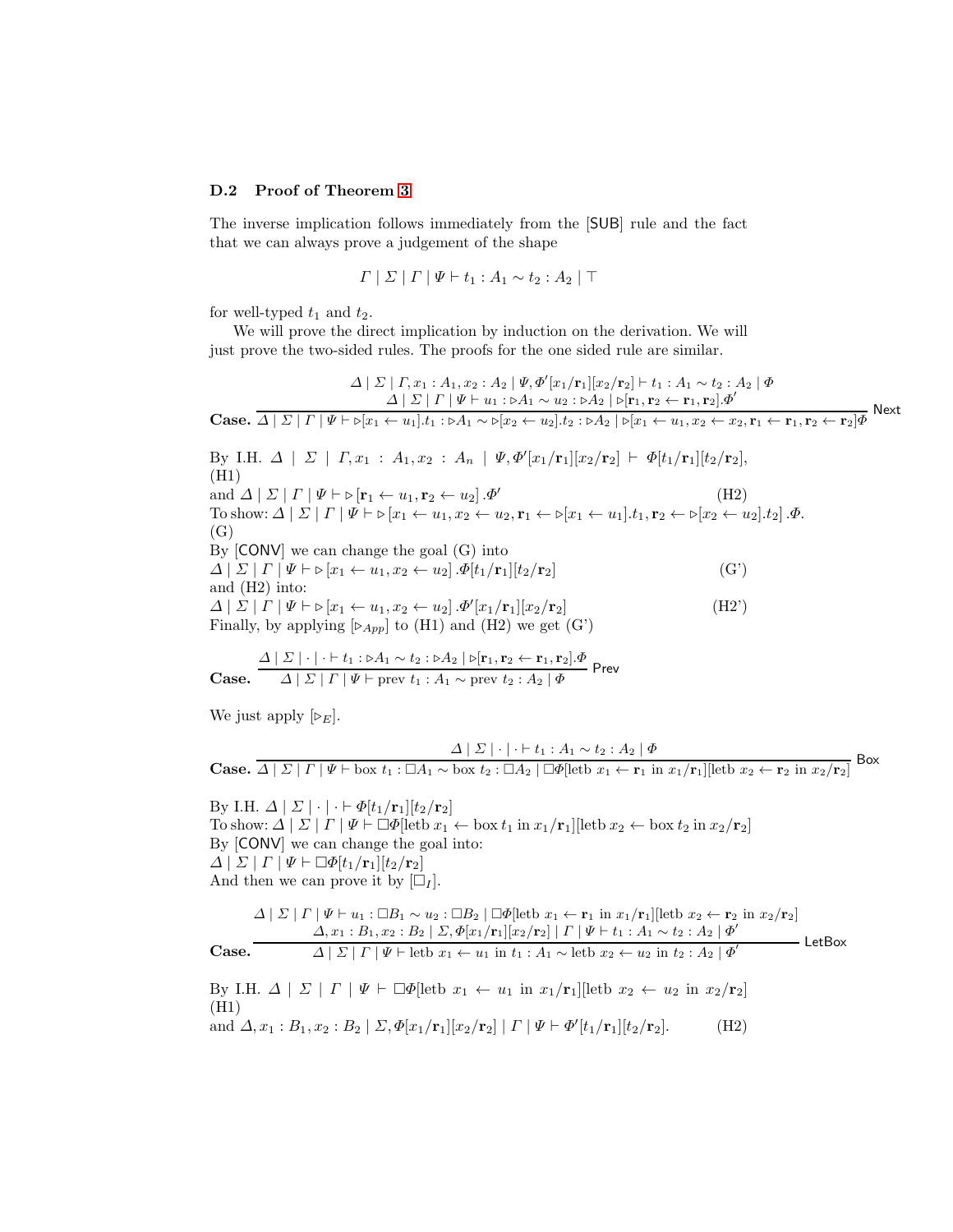To show:  $\Delta | \Sigma | \Gamma | \Psi \vdash \Phi'$  [let  $x_1 \leftarrow u_1$  in  $t_1/r_1$ ] [let  $x_2 \leftarrow u_2$  in  $t_2/r_2$ ] (G) We instantiate (H2) into:

$$
\Delta | \Sigma, \Phi[\text{leb } x_1 \leftarrow u_1 \text{ in } x_1/\mathbf{r}_1] [\text{leb } x_2 \leftarrow u_2 \text{ in } x_2/\mathbf{r}_2] | \Gamma | \Psi \vdash
$$
  

$$
\Phi'[t_1[\text{leb } x_1 \leftarrow u_1 \text{ in } x_1/x_1] / \mathbf{r}_1] [t_2[\text{leb } x_2 \leftarrow u_2 \text{ in } x_2/x_2] / \mathbf{r}_2]
$$

And by the equality  $t$ [letb  $x \leftarrow u$  in  $x/x$ ]  $\equiv$  letb  $x \leftarrow u$  in  $t$ , we get:

$$
\Delta | \Sigma, \Phi[\text{leb } x_1 \leftarrow u_1 \text{ in } x_1/\mathbf{r}_1] [\text{leb } x_2 \leftarrow u_2 \text{ in } x_2/\mathbf{r}_2] | \Gamma | \Psi \vdash
$$
  

$$
\Phi'[\text{leb } x_1 \leftarrow u_1 \text{ in } t_1/\mathbf{r}_1] [\text{leb } x_2 \leftarrow u_2 \text{ in } t_2/\mathbf{r}_2]
$$

and then, by applying  $[\Box_E]$  to (H1) and the previous judgement we get (G).

$$
B_1, B_2, \Phi \text{ constant } FV(\Phi) \cap FV(\Gamma) = \emptyset \qquad \Delta \mid \Sigma \mid \Gamma \mid \Psi \vdash u_1 : B_1 \sim u_2 : B_2 \mid \Phi
$$
  

$$
\Delta, x_1 : B_1, x_2 : B_2 \mid \Sigma, \Phi[x_1/\mathbf{r}_1][x_2/\mathbf{r}_2] \mid \Gamma \mid \Psi \vdash t_1 : A_1 \sim t_2 : A_2 \mid \Phi'
$$
  
Case.  

$$
\Delta \mid \Sigma \mid \Gamma \mid \Psi \vdash \text{letc } x_1 \leftarrow u_1 \text{ in } t_1 : A_1 \sim \text{letc } x_2 \leftarrow u_2 \text{ in } t_2 : A_2 \mid \Phi'
$$

By I.H.  $\Delta \mid \Sigma \mid \Gamma \mid \Psi \vdash \Phi[u_2/u_1],$ <br>and  $\Delta, x_1 : B_1, x_2 : B_2 \mid \Sigma, \Phi[x_1/\mathbf{r}_1][x_2/\mathbf{r}_2] \mid \Gamma \mid \Psi \vdash \Phi'[t_1/\mathbf{r}_1][t_2/\mathbf{r}_2].$  (H2) and  $\Delta, x_1 : B_1, x_2 : B_2 | \Sigma, \Phi[x_1/\mathbf{r}_1][x_2/\mathbf{r}_2] | \Gamma | \Psi \vdash \Phi'[t_1/\mathbf{r}_1][t_2/\mathbf{r}_2].$  (H2) To show:  $\Delta | \Sigma | \Gamma | \Psi \vdash \Phi'$  [letc  $x_1 \leftarrow u_1$  in  $t_1/r_1$  [letc  $x_2 \leftarrow u_2$  in  $t_2/r_2$ ] (G) From (H1) and the fact that  $\Phi$ ,  $B_1$  and  $B_2$  are constant, we get:  $\Delta \mid \Sigma \mid \Gamma \mid \Psi \vdash \Box \Phi[u_1/\mathbf{r}_1][u_2/\mathbf{r}_2]$ The rest of the prove is analogous to the previous case.

Case. 
$$
\frac{\Delta |\Sigma| \Gamma, f_1 : \Delta A_1, f_2 : \Delta A_2 |\Psi, \triangleright[\mathbf{r}_1, \mathbf{r}_2 \leftarrow f_1, f_2] \cdot \Phi + t_1 : A_1 \sim t_2 : A_2 |\Phi}{\Delta |\Sigma| \Gamma |\Psi + f \text{ if } t_1 : A_1 \sim f \text{ if } t_2 : t_2 : A_2 |\Phi} \text{ Fix}
$$

By I.H.  $\Delta \mid \Sigma \mid \Gamma, f_1 : \triangleright A_1, f_2 : \triangleright A_2 \mid \Psi, \triangleright [\mathbf{r}_1 \leftarrow f_1, \mathbf{r}_2 \leftarrow f_2] \cdot \Phi \vdash \Phi[t_1/\mathbf{r}_1][t_2/\mathbf{r}_2].$ To show:  $\Delta | \Sigma | \Gamma | \Psi \vdash \Phi[ fixf_2t_2/\text{fix } f_1 \ldots t_1 ]$ Instantiating the I.H. with  $f_1 = \triangleright$  fix  $f_1$ .  $t_1$  and  $f_2 = \triangleright$  fix  $f_2$ .  $t_2$  we get:  $\Delta \mid \Sigma \mid \Gamma \mid \Psi, \triangleright [\mathbf{r}_1 \leftarrow \triangleright \text{fix } f_1, t_1, \mathbf{r}_2 \leftarrow \triangleright \text{fix } f_2, t_2] \cdot \Phi \vdash \Phi[t_1 [\triangleright \text{fix } f_1, t_1/f_1] / \mathbf{r}_1][t_2 [\triangleright \text{fix } f_2, t_2/f_2] / \mathbf{r}_2].$ Since  $t[\triangleright$  fix  $f. t/f] \equiv$  fix  $f. t$ , by [CONV]:  $\Delta \mid \Sigma \mid \Gamma \mid \Psi, \triangleright [\mathbf{r}_1 \leftarrow \triangleright \text{fix } f_1, t_1, \mathbf{r}_2 \leftarrow \triangleright \text{fix } f_2, t_2 \mid \Phi \vdash \Phi[\text{fix } f_1, t_1/\mathbf{r}_1][\text{fix } f_2, t_2/\mathbf{r}_2].$ and since  $\triangleright$  [ $\mathbf{r}_1 \leftarrow \triangleright$  fix  $f_1, t_1, \mathbf{r}_2 \leftarrow \triangleright$  fix  $f_2, t_2$ ] .  $\Phi \Leftrightarrow \triangleright \Phi$ [fix  $f_2, t_2/\mathbf{r}_1$ ] [fix  $f_2, t_2/\mathbf{r}_2$ ],  $\Delta \mid \Sigma \mid \Gamma \mid \Psi, \triangleright \Phi$ [fix  $f_1$ . t<sub>1</sub>/r<sub>1</sub>][ $fixf_2t_2/r_2$ ] ⊢  $\Phi$ [ $fixf_1t_1/r_1$ ][ $fixf_2t_2/r_2$ ], and finally, by [Löb] we get our goal.

$$
\Delta \mid \Sigma \mid \Gamma \mid \Psi \vdash x_1 : A_1 \sim x_2 : A_2 \mid \Phi_h
$$

$$
\Delta \mid \Sigma \mid \Gamma \mid \Psi \vdash x s_1 : \triangleright \text{Str}_{A_1} \sim x s_2 : \triangleright \text{Str}_{A_2} \mid \Phi_t
$$

$$
\frac{\Gamma \mid \Psi \vdash \forall x_1, x_2, x s_1, x s_2. \Phi_h[x_1/\mathbf{r}_1][x_2/\mathbf{r}_2] \Rightarrow \Phi_t[x_3/\mathbf{r}_1][x s_2/\mathbf{r}_2] \Rightarrow \Phi[x_1::xs_1/\mathbf{r}_1][x_2::xs_2/\mathbf{r}_2]}{\Delta \mid \Sigma \mid \Gamma \mid \Psi \vdash x_1::xs_1 : \text{Str}_{A_1} \sim x_2::xs_2 : \text{Str}_{A_2} \mid \Phi}
$$
Cons

Apply the I.H.,  $[\forall_E]$  and  $[\Rightarrow_E]$ .

Case.  
\n
$$
\frac{\Delta |\Sigma| \Gamma |\Psi \vdash t_1 : \text{Str}_{A_1} \sim t_1 : \text{Str}_{A_1} |\Phi[hd \mathbf{r}_1/\mathbf{r}_1][hd \mathbf{r}_2/\mathbf{r}_2]}{\Delta |\Sigma| \Gamma |\Psi \vdash hd \ t_1 : A_1 \sim hd \ t_2 : A_2 |\Phi}
$$
Head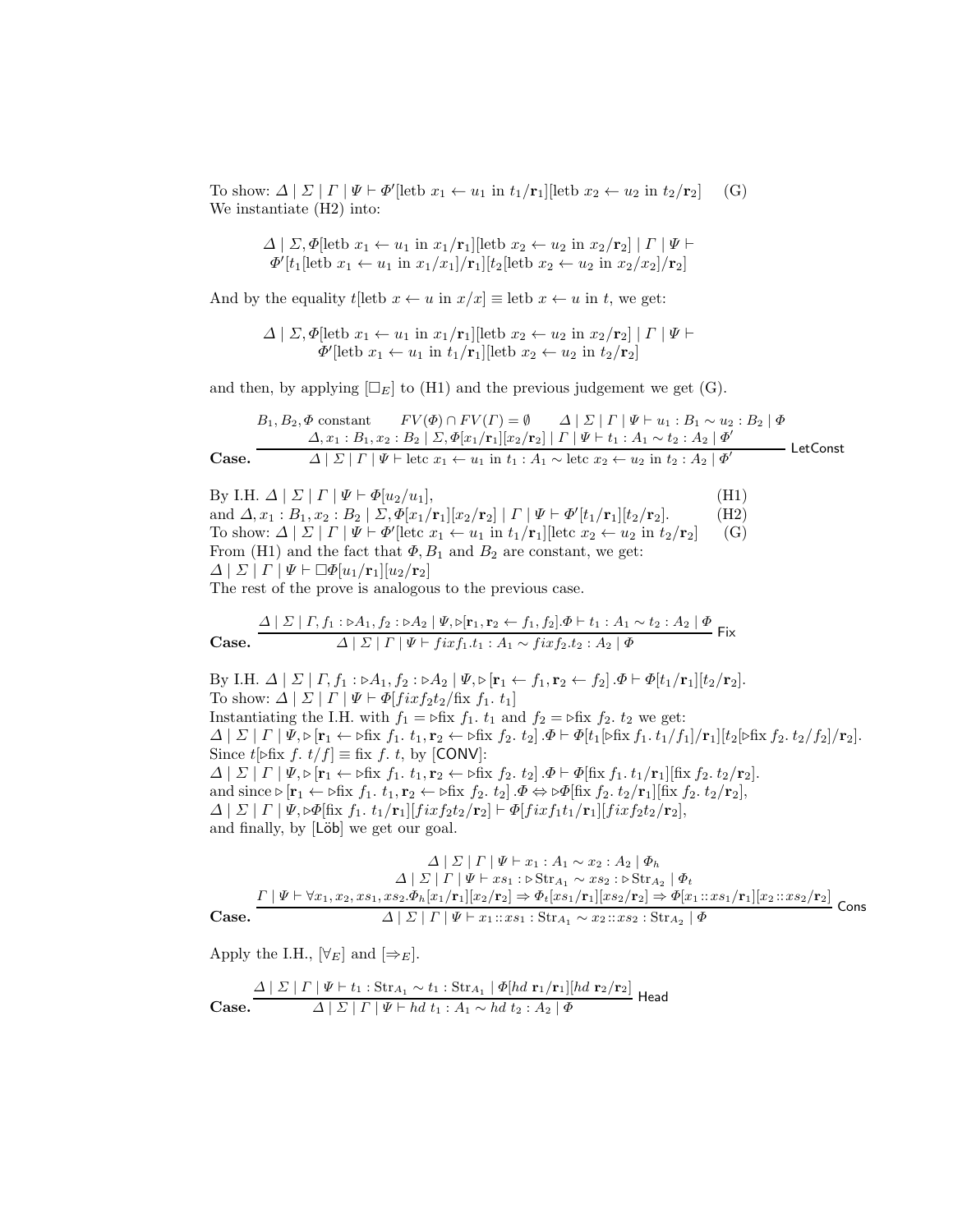Trivial by I.H.

Case. 
$$
\frac{\Delta |\Sigma| \Gamma |\Psi \vdash t_1: \text{Str}_{A_1} \sim t_2: \text{Str}_{A_2} |\Phi[t] \mathbf{r}_1/\mathbf{r}_1][t\mathbf{l} \mathbf{r}_2/\mathbf{r}_2]}{\Delta |\Sigma| \Gamma |\Psi \vdash t_1 t_1: \triangleright \text{Str}_{A_1} \sim t_1 t_2: \triangleright \text{Str}_{A_2} |\Phi}
$$
Tail

Trivial by I.H.

$$
\Delta | \Sigma | \Gamma | \Psi \vdash t_1' : A_1 \sim t_2' : A_2 | \Phi
$$
  
Case. 
$$
\frac{t_1 \equiv t_1' \qquad t_2 \equiv t_2' \qquad \Delta | \Gamma \vdash t_1 : A_1 \qquad \Delta | \Gamma \vdash t_2 : A_2}{\Delta | \Sigma | \Gamma | \Psi \vdash t_1 : A_1 \sim t_2 : A_2 | \Phi}
$$
Equiv

Trivial by I.H. and [Conv].

Most of the proofs for the probabilistic fragment are a consequence of the proof of [Theorem 2.](#page-18-1) The only interesting case is [Markov]. We do the proof directly in RHOL by showing we can derive it from [Fix]. We have the premises:

1.  $\Delta | \Sigma | \Gamma | \Psi \vdash t_1 : C_1 \sim t_2 : C_2 | \phi$ 2.  $\Delta |\Sigma| |\Gamma| \Psi \vdash h_1 : C_1 \to D(C_1) \sim h_2 : C_2 \to D(C_2) | \psi_3$ 3.  $\Delta \mid \Sigma \mid \Gamma \mid \Psi \vdash \psi_4$ 

where:

 $\psi_3 \equiv \forall x_1x_2.\phi[x_1/\mathbf{r}_1][x_2/\mathbf{r}_2] \Rightarrow \Diamond_{[y_1\leftarrow \mathbf{r}_1 \ x_1, y_2\leftarrow \mathbf{r}_2 \ x_2]}\phi[y_1/\mathbf{r}_1][y_2/\mathbf{r}_2]$  $\psi_4 \equiv \forall x_1 \; x_2 \; xs_1 \; xs_2.\phi[x_1/\mathbf{r}_1][x_2/\mathbf{r}_2] \Rightarrow \varphi[y_1 \leftarrow xs_1, y_2 \leftarrow xs_2] \cdot \Phi \Rightarrow \Phi[x_1::xs_1/y_1][x_2::xs_2/y_2]$ 

If we inline the definition of unfold, we have to prove:

fix f.  $\lambda x_1.\lambda h_1$ .let  $z_1 = h_1 x_1$  in let  $t_1 = \text{swap}_{\text{D}}^C(f_1 \circledast \triangleright z_1 \circledast \triangleright h_1)$  in munit $(x_1 :: t_1) \sim$ fix  $f$ .  $\lambda x_2 \cdot \lambda h_2$ .let  $z_2 = h_2$   $x_2$  in let  $t_2 = \text{swap}_{\text{bD}}^C(f_2 \circledast \triangleright z_2 \circledast \triangleright h_2)$  in munit $(x_2::t_2)$  $|\forall x_1x_2h_1h_2.\phi[x_1/\mathbf{r}_1][x_2/\mathbf{r}_2] \Rightarrow \psi_3[h_1/\mathbf{r}_1][h_2/\mathbf{r}_2] \Rightarrow \Diamond_{[y_2\leftarrow \mathbf{r}_1,y_2\leftarrow \mathbf{r}_2]}\Phi$ 

We apply [FIX], [MLET] twice, and then [MUNIT]. The main judgements we have to prove are:

- (a)  $\Delta | \Sigma | \Gamma | \Psi \vdash h_1 x_1 : D(C_1) \sim h_2 x_2 : D(C_2) | \diamond_{[\mathbf{r}_1 \leftarrow \mathbf{r}_1, \mathbf{r}_2 \leftarrow \mathbf{r}_2]} \phi$
- (b)  $\Delta | \Sigma | \Gamma | \Psi \vdash \text{swap}_{\text{D}}^C(f_1 \otimes \text{D}z_1 \otimes \text{D}h_1) : D(\text{D}C_1) \sim \text{swap}_{\text{D}}^C(f_2 \otimes \text{D}z_2 \otimes \text{D}h_2) :$  $\mathsf{D}(\triangleright C_2) \mid \diamond_{[z_1 \leftarrow \mathbf{r}_1, z_2 \leftarrow \mathbf{r}_2]} \triangleright [y_1 \leftarrow z_1, y_2 \leftarrow z_2] \cdot \Phi$
- (c)  $\Delta \mid \Sigma \mid \Gamma, x_1, x_2, t_1, t_2 \mid \Psi, \phi[x_1/\mathbf{r}_1][x_2/\mathbf{r}_2], \triangleright [y_1 \leftarrow t_1, y_2 \leftarrow t_2] \cdot \Phi \vdash y_1 :: t_1 :$  $D(\text{Str}_{C_1}) \sim y_2 :: t_2 : D(\text{Str}_{C_2}) \mid \Phi[\mathbf{r}_1/y_1][\mathbf{r}_2/y_2]$

The judgement (a) is a direct consequence of premises  $(1)$  and  $(2)$ ,  $(b)$  is proven from the inductive hypothesis, and (d) is a direct consequence of (3). This completes the proof.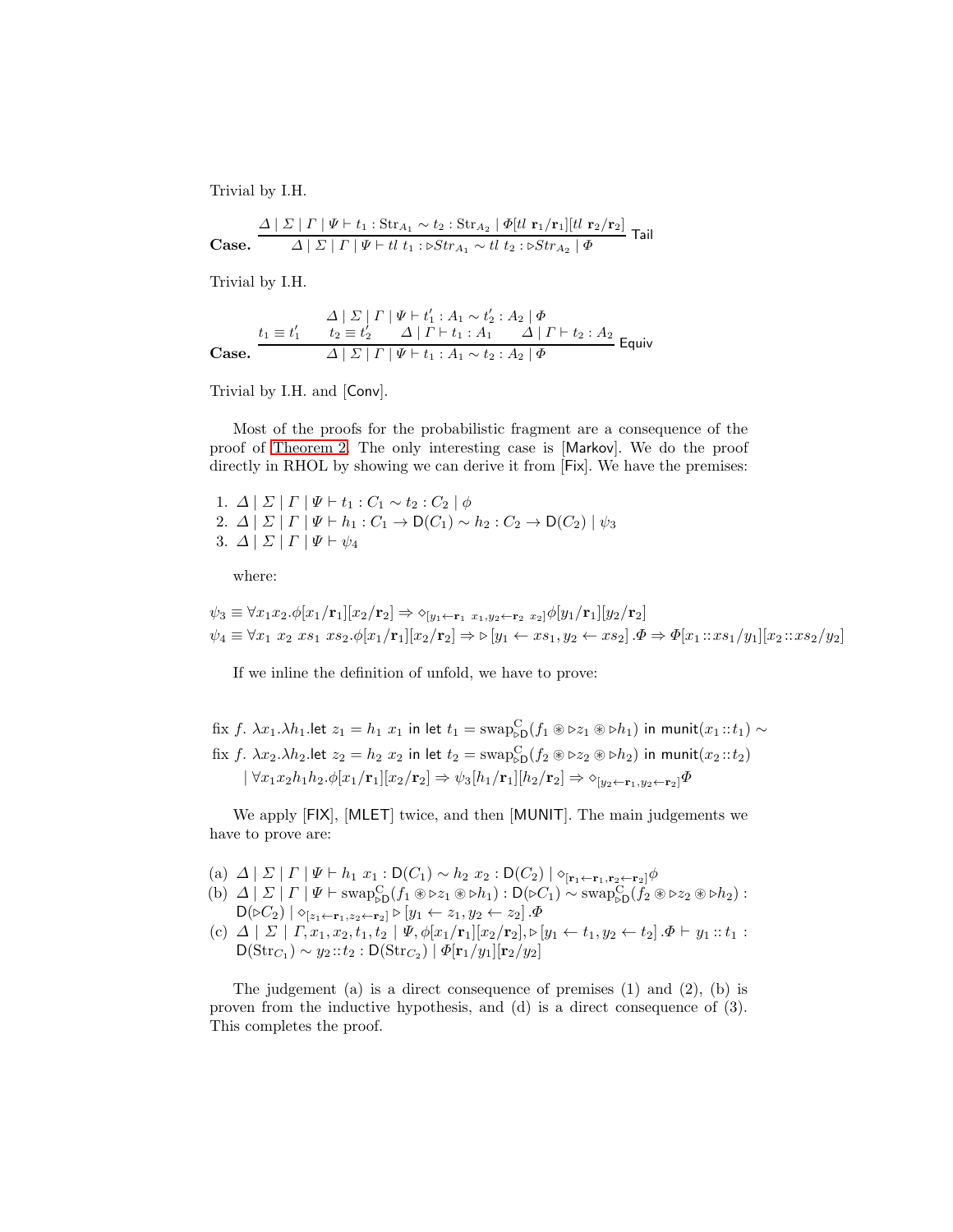### E Examples

#### E.1 Proof of ZipWith

This example, taken from [\[13\]](#page-25-11), proves a property about the ZipWith function, which takes two streams of type A, a function on pairs of elements, and "zips" the two streams by applying that function to the elements that are at the same position on the two streams. We want to show that if the function on the elements is commutative, zipping two streams with that function is commutative as well.

We can define the zipWith function as:

$$
zipWith: (\mathbb{N} \to \mathbb{N} \to \mathbb{N}) \to Str_{\mathbb{N}} \to Str_{\mathbb{N}} \to Str_{\mathbb{N}}
$$
  
zipWith  $\triangleq$  fix zipWith.  $\lambda f. \lambda xs. \lambda ys.(f (hd xs) (hd ys))::(zipWith \circledast (tl xs) \circledast (tl ys))$ 

We prove (omitting types of expressions):

$$
\vdash \mathrm{zipWith} \sim \mathrm{zipWith} \mid \varPhi
$$

where

$$
\Phi \triangleq \forall f_1 f_2.(f_1 = f_2 \land \forall xy. f_1 xy = f_1 yx) \Rightarrow \forall xs_1 xs_2. \forall ys_1 ys_2. (xs_1 = ys_2 \land xs_2 = ys_1)
$$
  
\n
$$
\Rightarrow \mathbf{r}_1 f_1 xs_1 ys_1 = \mathbf{r}_2 f_2 xs_2 ys_2
$$
  
\n
$$
A \triangleq (N \to N \to N) \to \text{Str}_{N} \to \text{Str}_{N} \to \text{Str}_{N}
$$

The proof proceeds by applying two-sided rules all the way. We invite interested readers to compare this proof with the one given in [\[13\]](#page-25-11) to see how the two approaches differ.

We show how to derive the statement backwards. The derivation begins with the [Fix] rule. Its premise is (omitting constant contexts):

zipWith<sub>1</sub>, zipWith<sub>2</sub>: ⊳A | ⊳ [ $\mathbf{r}_1 \leftarrow$  zipWith<sub>1</sub>,  $\mathbf{r}_2 \leftarrow$  zipWith<sub>2</sub>]. $\Phi \vdash \lambda f_1.(\cdots) : A \sim \lambda f_2.(\cdots) : A \mid \Phi$ 

Then we apply the [ABS] rule three times to introduce into the context the logical relations on  $f_1, f_2, xs_1, xs_2, ys_1, and ys_2. The premise we need to prove$ is then:

$$
\Gamma \mid \Psi \vdash (f_1 \; (hd \; xs_1) \; (hd \; ys_1)) :: (zipWith_1 \circledast (tl \; xs_1) \circledast (tl \; ys_1)) : Str_N \sim (f_2 \; (hd \; xs_2) \; (hd \; ys_2)) :: (zipWith_2 \circledast (tl \; xs_2) \circledast (tl \; ys_2)) : Str_N \mid \mathbf{r}_1 = \mathbf{r}_2
$$

where

$$
\Gamma \triangleq \text{zipWith}_1, \text{zipWith}_2: \triangleright A; f_1, f_2: (\mathbb{N} \to \mathbb{N} \to \mathbb{N}); xs_1, xs_2, ys_1, ys_2: Str\mathbb{N}
$$
  

$$
\Psi \triangleq \triangleright [\mathbf{r}_1 \leftarrow \text{zipWith}_1, \mathbf{r}_2 \leftarrow \text{zipWith}_2].\Phi, (f_1 = f_2 \land \forall xy \cdot fxy = fyx), xs_1 = ys_2, xs_2 = ys_1
$$

Now we can apply the [Cons] rule, which has three premises:

1. 
$$
\Gamma | \Psi \vdash f_1 \ (hd \ xs_1) \ (hd \ ys_1) : \mathbb{N} \sim f_2 \ (hd \ xs_2) \ (hd \ ys_2) : \mathbb{N} | \mathbf{r}_1 = \mathbf{r}_2
$$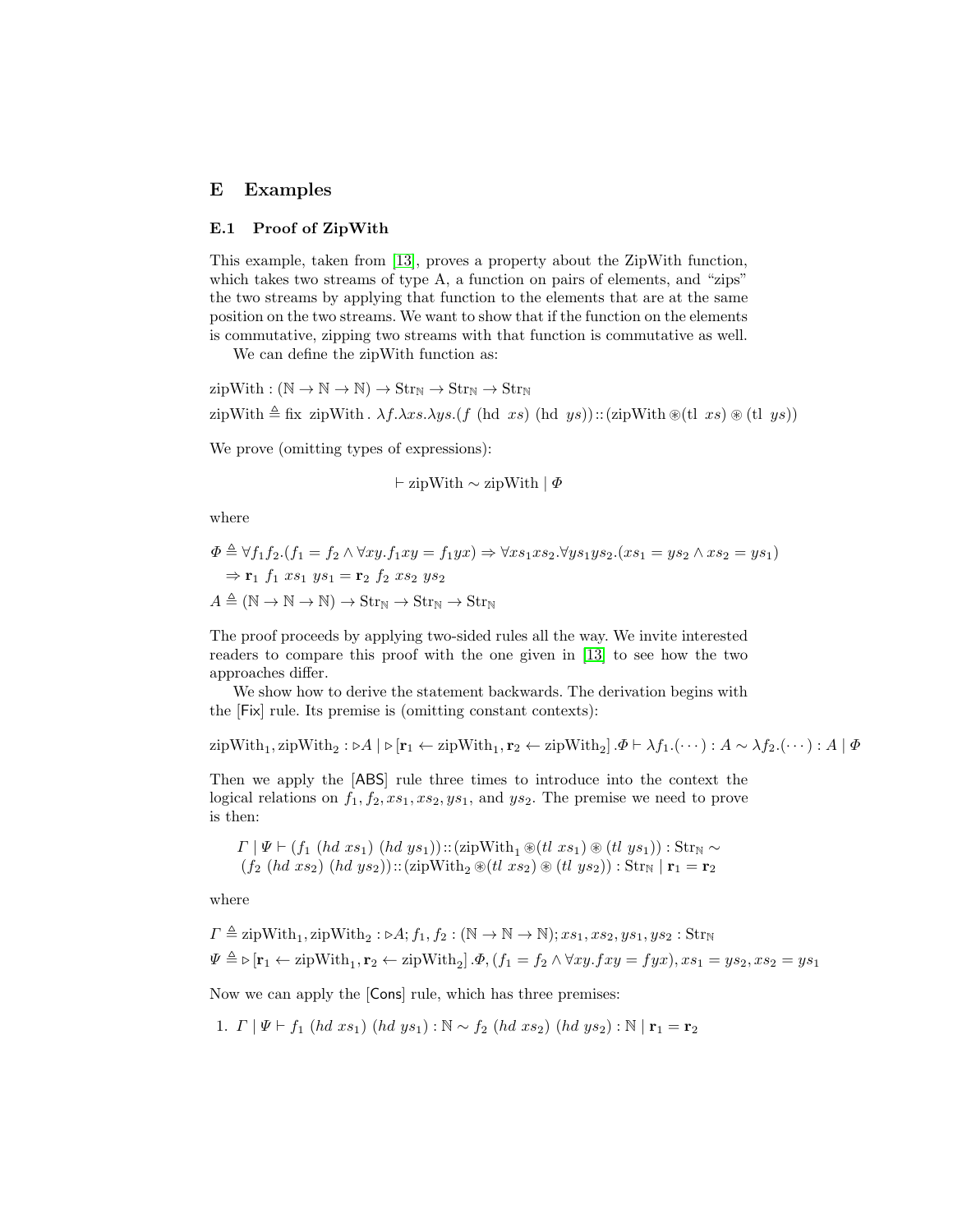- 2.  $\Gamma \mid \Psi \vdash \text{zipWith}_1 \circledast (tl \; xs_1) \circledast (tl \; ys_1) : \triangleright \text{Str}_{\mathbb{N}} \sim \text{zipWith}_2 \circledast (tl \; xs_2) \circledast (tl \; ys_2) :$  $\triangleright$  Str<sub>N</sub> |  $\mathbf{r}_1 = \mathbf{r}_2$
- 3.  $\Gamma \mid \Psi \vdash \forall xyxsys.x = y \Rightarrow xs = ys \Rightarrow x::xs = y::ys$

Premise (3) is easily provable in HOL. To prove premise (1) we first apply the [App] rule twice, and we have to prove the judgments:

- $-I \mid \Psi \vdash f_1 : \mathbb{N} \to \mathbb{N} \to \mathbb{N} \sim f_2 : \mathbb{N} \to \mathbb{N} \to \mathbb{N} \mid \forall vs_1vs_2ws_1ws_2.$  $vs_1 = hd$   $ys_2 \wedge vs_2 = hd$   $ys_1 \Rightarrow ws_1 = hd$   $xs_2 \wedge ws_2 = hd$   $xs_1 \Rightarrow r_1\ vs_1\ vs_1 =$  $r_2$   $vs_2$   $ws_2$  $-I \mid \Psi \vdash hd \; xs_1 : \mathbb{N} \sim hd \; xs_2 : \mathbb{N} \mid \mathbf{r}_1 = hd \; ys_2 \wedge \mathbf{r}_2 = hd \; ys_1$
- $Γ | Ψ ⊢ h d y s<sub>1</sub> : ℕ ~ h d y s<sub>2</sub> : ℕ | **r**<sub>1</sub> = h d x s<sub>2</sub> ∧ **r**<sub>2</sub> = h d x s<sub>1</sub>$

The three can be proven in HOL from the conditions imposed on  $f_1, f_2$  and the equalities  $xs_1 = ys_2, xs_2 = ys_1$ .

All that remains to prove is premise (2) of the [Cons] application, which, by expanding the definition of ⊛ and using the equational theory of delayed substitutions, can be desugared to:

$$
\Gamma | \Psi \vdash \phi \xi_1. (g_1 t_1 u_1) : \phi \text{Str}_{\mathbb{N}} \sim \phi \xi_2. (g_2 t_2 u_2) : \phi \text{Str}_{\mathbb{N}} | \phi \xi_1, \xi_2, [\mathbf{r}_1 \leftarrow \mathbf{r}_1, \mathbf{r}_2 \leftarrow \mathbf{r}_2]. (\mathbf{r}_1 = \mathbf{r}_2)
$$

where, for  $i = 1, 2$ :

$$
\xi_i = [g_i \leftarrow zipWith_i, t_i \leftarrow (tl \; xs_i), u_i \leftarrow (tl \; ys_i)]
$$

We apply the  $[Next]$  rule, and we have the four following premises:

- $\begin{split} -\left| \Gamma \right| \Psi \vdash \mathrm{zipWith}_{1} : \triangleright A \sim \mathrm{zipWith}_{2} : \triangleright A \mid \triangleright [\mathbf{r}_{1} \leftarrow \mathbf{r}_{1}, \mathbf{r}_{2} \leftarrow \mathbf{r}_{2}] \ . (\mathbf{r}_{1} = \mathbf{r}_{2} \wedge \mathbf{r}_{1}) \end{split}$  $\forall xy.\mathbf{r}_1xy = \mathbf{r}_1yx$
- $-I \mid \Psi \vdash t \mid x s_1 : \triangleright \text{Str}_{\mathbb{N}} \sim t \mid x s_2 : \triangleright \text{Str}_{\mathbb{N}} \mid \triangleright [\mathbf{r}_1 \leftarrow \mathbf{r}_1, \mathbf{r}_2 \leftarrow \mathbf{r}_2] \cdot (\mathbf{r}_1 = t \mid y s_2 \wedge \mathbf{r}_2)$  $\mathbf{r}_2 = tl \ y s_1)$
- $-$  Γ | Ψ ⊢ tl ys<sub>1</sub> : ⊳ Str<sub>N</sub> ∼ tl ys<sub>2</sub> : ⊳ Str<sub>N</sub> | ⊳  $[$ r<sub>1</sub> ← r<sub>1</sub>, r<sub>2</sub> ← r<sub>2</sub>].(r<sub>1</sub> = tl xs<sub>2</sub> ∧  $\mathbf{r}_2 = tl \; xs_1)$
- $-\Gamma$ ;  $g_1, g_2 : A; t_1, t_2, u_1, u_2 : Str_N | \Psi, g_1 = g_2 \wedge \forall xy. g_1 xy = g_1 yx, t_1 = tl \ ys_2 \wedge$  $t_2 = tl$   $ys_1$ ,
	- $u_1 = tl$   $xs_2 \wedge u_2 = tl$   $xs_1 \vdash q_1 t_1 u_1$  :  $Str_\mathbb{N} \sim q_2 t_2 u_2$  :  $Str_\mathbb{N} |$   $\mathbf{r}_1 = \mathbf{r}_2$

To prove the first premise we instantiate the inductive hypothesis we got from [Fix]. To prove the second and the third premises we use the equalities  $xs_1 = ys_2, xs_2 = xs_1$ . Finally, the fourth premise is a simple derivation in HOL that follows from the same equalities plus the refinements of  $q_1, q_2, t_1, t_2, u_1, u_2$ . This concludes the proof.

#### E.2 Proof of approximation series

We now continue with another example that, while still being fully synchronous (i.e., uses only two-sided rules), goes beyond reasoning about equality of streams,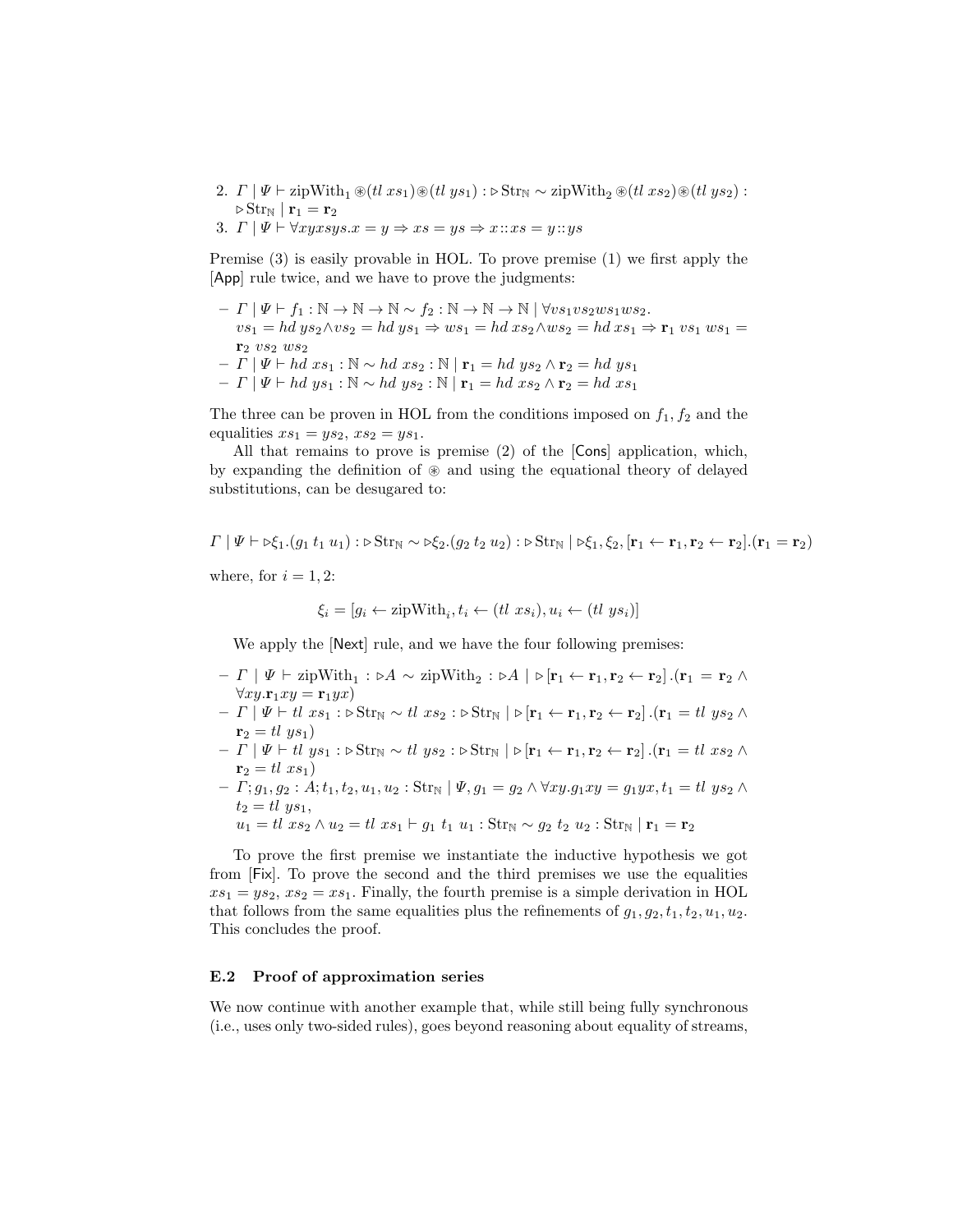and showcases the flexibility of streams to represent different kinds of information and structures.

For instance, streams can be used to represent series of numbers. In this example, we illustrate an instance of a property about series that can be proven in our system. Consider the series  $x_0, x_1, \ldots$  for any  $p \geq \frac{1}{2}$  and any  $a \geq 0$ , where  $x_0$  is given and:

$$
x_{i+1} = px_i + (1-p)\frac{a}{x_i}
$$

It can be easily shown that if  $x_0 \ge \sqrt{a}$ , then this series converges monotonically from the top to  $\sqrt{a}$ . In particular,  $\lim_{i\to\infty} x_i = \sqrt{a}$ . (For  $p = \frac{1}{2}$ , this is the standard Newton-Raphson series for square-root computation [\[36\]](#page-26-7))

The interesting relational property is that for smaller  $p$ , this series converges faster. Concretely, define  $f(p, a, x_0, i)$  as the *i*th element of the above series (for the given  $p$ ,  $a$  and  $x_0$ ). Then, the relational property to prove is that:

$$
\forall p_1 \ p_2 \ a \ x_0 \ i \ ( \frac{1}{2} \leq p_1 \leq p_2 \land x_0 \geq \sqrt{a}) \Rightarrow |f(p_1, a, x_0, i) - \sqrt{a}| \leq |f(p_2, a, x_0, i) - \sqrt{a}|
$$

We outline the proof of this property. First, note that because convergence is from the top,  $|f(p_2, a, x_0, i) - \sqrt{a}| = f(p_2, a, x_0, i) - \sqrt{a}$ . Therefore, the property above is the same as:

$$
\forall p_1 \, p_2 \, a \, x_0 \, i. \left( \frac{1}{2} \le p_1 \le p_2 \land x_0 \ge \sqrt{a} \right) \Rightarrow f(p_2, a, x_0, i) - f(p_1, a, x_0, i) \ge 0
$$

This is easy to establish by induction on i.

(Note the importance of the assumption  $p \geq \frac{1}{2}$ : Without this assumption, convergence is not monotonic, and this relational property may not hold. If we start with  $x_0 \leq \sqrt{a}$  instead of  $x_0 \geq \sqrt{a}$ , we need  $p \leq \frac{1}{2}$  for convergence to be monotonic, this time from below.)

Now we see how we can encode and prove this as a relational property of a pair of streams. We can define a stream whose elements are the elements of one of this series:

approx\_sqrt :  $\mathbb{R} \to \mathbb{R} \to \mathbb{R} \to \text{Str}_{\mathbb{R}}$ approx\_sqrt  $\triangleq$  fix f.  $\lambda p.\lambda a.\lambda x.x::(f \otimes \triangleright p \otimes \triangleright a \otimes \triangleright (p * x + (1 - p) * a/x))$ 

We prove:

$$
\vdash \mathit{approx\_sqrt_1} : \mathbb{R} \to \mathbb{R} \to \mathbb{R} \to \mathit{Str}_\mathbb{R} \sim \mathit{approx\_sqrt_2} : \mathbb{R} \to \mathbb{R} \to \mathbb{R} \to \mathit{Str}_\mathbb{R} \mid \varPhi
$$

where

$$
\Phi \triangleq \forall p_1 p_2 \ldotp (\frac{1}{2} \leq p_1 \leq p_2) \Rightarrow \forall a_1 a_2 \ldotp 0 \leq a_1 = a_2 \Rightarrow \forall x_1 x_2 \ldotp (0 \leq x_1 \leq x_2 \land a_1 \leq x_1 * x_1)
$$
  
\n
$$
\Rightarrow \text{All}(\mathbf{r}_1 \ p_1 \ a_1 \ x_1, \mathbf{r}_2 \ p_2 \ a_2 \ x_2, \lambda n_1 n_2 \ldotp 0 \leq n_1 \leq n_2 \land a_1 \leq n_1 * n_1)
$$

and All is defined axiomatically as follows:

$$
\forall s_1, s_2, n_1, n_2. \phi n_1 n_2 \Rightarrow \triangleright [s'_1 \leftarrow s_1, s'_2 \leftarrow s_2]. \text{ All}(s'_1, s'_2, \lambda x_1 x_2. \phi) \Rightarrow \text{All}(n_1 :: s_1, n_2 :: s_2, \lambda x_1 x_2. \phi)
$$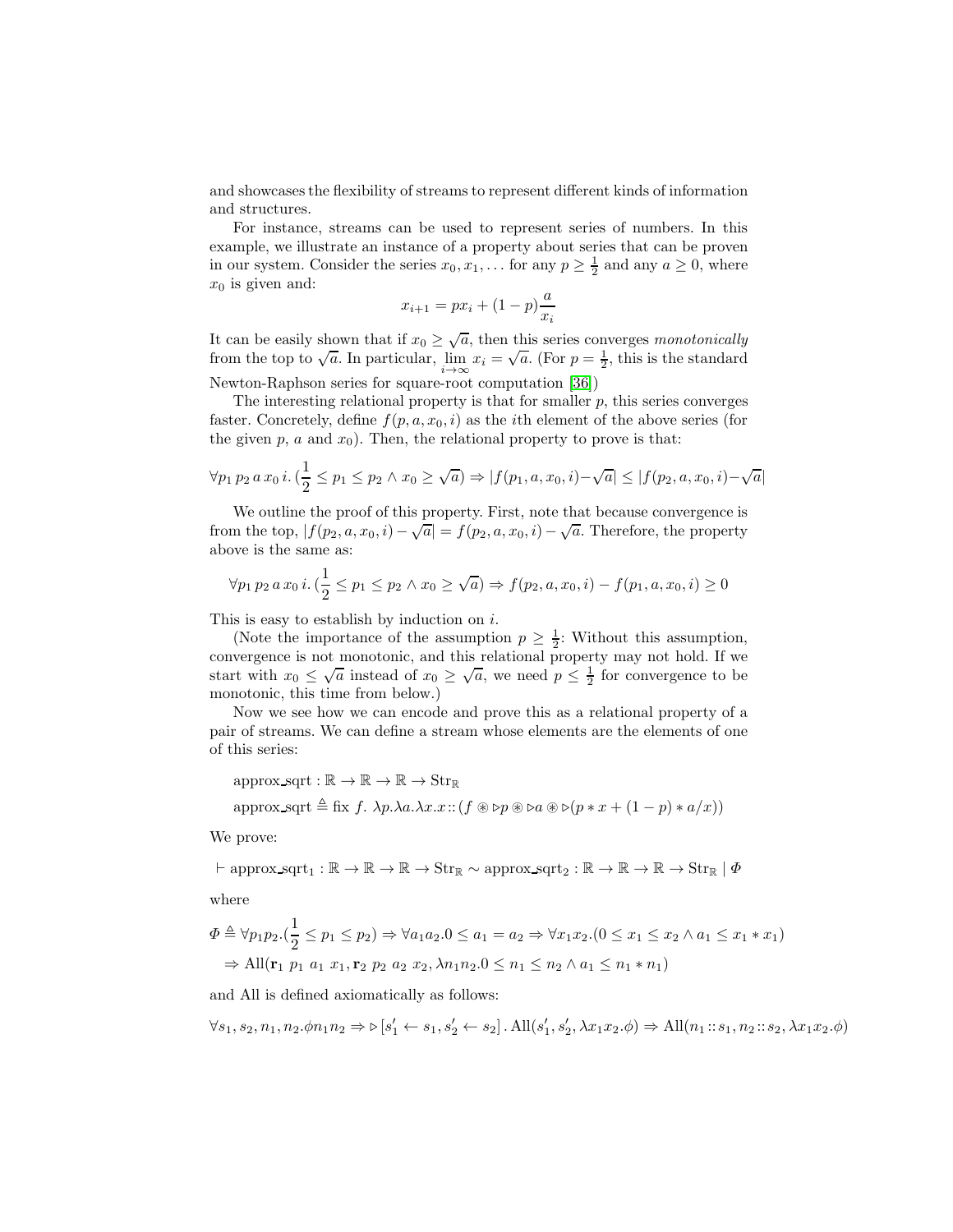The meaning of the judgement is that, if we have two approximation series for the square root of a (formally, we write  $a = a_1 = a_2$ ), with initial guesses  $x_1 \leq x_2$ , and parameters  $1/2 \leq p_1 \leq p_2$ , then, at every position, the first series is going to be closer to the root than the second one. Note that we have removed the square roots in the specification by squaring.

Let  $A = \triangleq \mathbb{R} \to \mathbb{R} \to \mathbb{R} \to \text{Str}_{\mathbb{R}}$ . We will show how to derive the judgment backwards. The proof starts by applying [Fix] which has the premise (omitting constant contexts):

 $f_1, f_2 : \triangleright A \mid \triangleright [\mathbf{r}_1, \mathbf{r}_2 \leftarrow f_1, f_2] \cdot \Phi \vdash \lambda p_1 \cdot \lambda a_1 \cdot \lambda x_1 \cdot \ldots \cdot A \sim \lambda p_2 \cdot \lambda a_2 \cdot \lambda x_2 \cdot \ldots \cdot A \mid \Phi$ 

and after applying [Abs] three times:

$$
f_1, f_2 : \triangleright A; p_1, p_2, a_1, a_2, x_1, x_2 : \mathbb{R} |
$$
  
\n
$$
\triangleright [\mathbf{r}_1, \mathbf{r}_2 \leftarrow f_1, f_2] \cdot \Phi, (\frac{1}{2} \leq p_1 \leq p_2), 0 \leq a_1 = a_2, 0 \leq x_1 \leq x_2, a_1 \leq x_1 * x_1 \vdash
$$
  
\n
$$
(\lambda y_1 \cdot x_1 :: (f_1 \otimes \triangleright p_1 \otimes \triangleright a_1 \otimes \triangleright y_1))(p_1 * x_1 + (1 - p_1) * a_1/x_1) : \text{Str}_{\mathbb{R}} \sim
$$
  
\n
$$
(\lambda y_2 \cdot x_2 :: (f_2 \otimes \triangleright p_2 \otimes \triangleright a_2 \otimes \triangleright y_2))(p_2 * x_2 + (1 - p_2) * a_2/x_2) : \text{Str}_{\mathbb{R}} |
$$
  
\n
$$
All(\mathbf{r}_1, \mathbf{r}_2, \lambda n_1 n_2 . n_1 \leq n_2)
$$

Let  $\Gamma$  and  $\Psi$  denote the typing and logical contexts in the previous judgement. Now we apply [App], which has two premises:

 $-I \mid \Psi \vdash \lambda y_1.x_1 :: (f_1 \otimes \rho_1 \otimes \rho_1 \otimes \rho_1) : \mathbb{R} \to \text{Str}_{\mathbb{R}} \sim \lambda y_2.x_2 :: (f_2 \otimes \rho_2 \otimes \rho_1)$  $\triangleright a_2 \circledast \triangleright y_2$ ) :  $\mathbb{R} \to \text{Str}_{\mathbb{R}}$  $\forall y_1, y_2.$   $(0 \le y_1 \le y_2 \land a_1 \le y_1 * y_1) \Rightarrow All(\mathbf{r}_1, y_1, \mathbf{r}_2, y_2, \lambda n_1 n_2. 0 \le n_1 \le n_2)$  $n_2 \wedge a_1 \leq n_1 * n_1$  $\Gamma | \Psi | \vdash p_1 * x_1 + (1 - p_1) * a_1/x_1 : \text{Str}_{\mathbb{R}} \sim p_2 * x_2 + (1 - p_2) * a_2/x_2 : \text{Str}_{\mathbb{R}} |$  $0 \leq \mathbf{r}_1 \leq \mathbf{r}_2 \wedge a_1 \leq \mathbf{r}_1 * \mathbf{r}_1$ 

The second premise can be established in Guarded HOL as an arithmetic property in our theory of reals. To prove the first one, we start by applying the [Abs] rule, followed by the [Cons] rule, which has three premises:

- 1.  $\Gamma, y_1, y_2 : \mathbb{R} \mid \Psi, (y_1 \leq y_2 \land y_1 * y_1 \geq a_1) \vdash x_1 : \mathbb{R} \sim x_2 : \mathbb{R} \mid 0 \leq r_1 \leq r_2 \land a \leq r_1$  $r_1 * r_1$
- 2.  $\Gamma, y_1, y_2 : \mathbb{R} \mid \Psi, (y_1 \leq y_2 \land y_1 * y_1 \geq a_1) \vdash (f_1 \otimes \mathcal{P}_1 \otimes \mathcal{P}_1 \otimes \mathcal{P}_1) : \mathcal{P} \text{Str}_\mathbb{R} \sim$  $(f_2 \otimes \neg p_2 \otimes \neg a_2 \otimes \neg y_2) : \negthinspace \triangleright \text{Str}_{\mathbb{R}} \mid \negthinspace \triangleright \left[ \mathbf{r}_1 \leftarrow \mathbf{r}_1, \mathbf{r}_2 \leftarrow \mathbf{r}_2 \right]$ . All $(\mathbf{r}_1, \mathbf{r}_2, \lambda n_1 n_2.0 \leq \lambda n_1 n_2.0 \leq \lambda n_1 n_2.0$  $n_1 \leq n_2 \wedge a \leq n_1 * n_1$
- 3.  $\Gamma, y_1, y_2 : \mathbb{R} \mid \Psi, (y_1 \leq y_2 \land y_1 * y_1 \geq a_1) \vdash \forall h_1 h_2 t_1 t_2.0 \leq h_1 \leq h_2 \Rightarrow a_1 \leq$  $h_1 * h_1 \Rightarrow$  $\triangleright$   $\left[\mathbf{r}_1 \leftarrow t_1, \mathbf{r}_2 \leftarrow t_2\right]$ .  $All(\mathbf{r}_1, \mathbf{r}_2, \lambda n_1 n_2.0 \leq n_1 \leq n_2 \land a \leq n_1 * n_1) \Rightarrow$ All $(h_1 :: t_1, h_2 :: t_2, \lambda n_1 n_2.0 \le n_1 \le n_2 \land a \le n_1 * n_1)$

Premise (1) is just the refinement on  $x_1, x_2$ , while premise (3) is the axiomatization of All. To prove premise (2) one instantiates the induction hypothesis given by the [Fix] rule. In order to do so, we first rewrite the two terms we are comparing to their desugared form:

$$
\triangleright [f'_1 \leftarrow f_1, p'_1 \leftarrow \triangleright p_1, a'_1 \leftarrow \triangleright a_1, y'_1 \leftarrow \triangleright y_1]. f'_1 p'_1 a'_1 y'_1
$$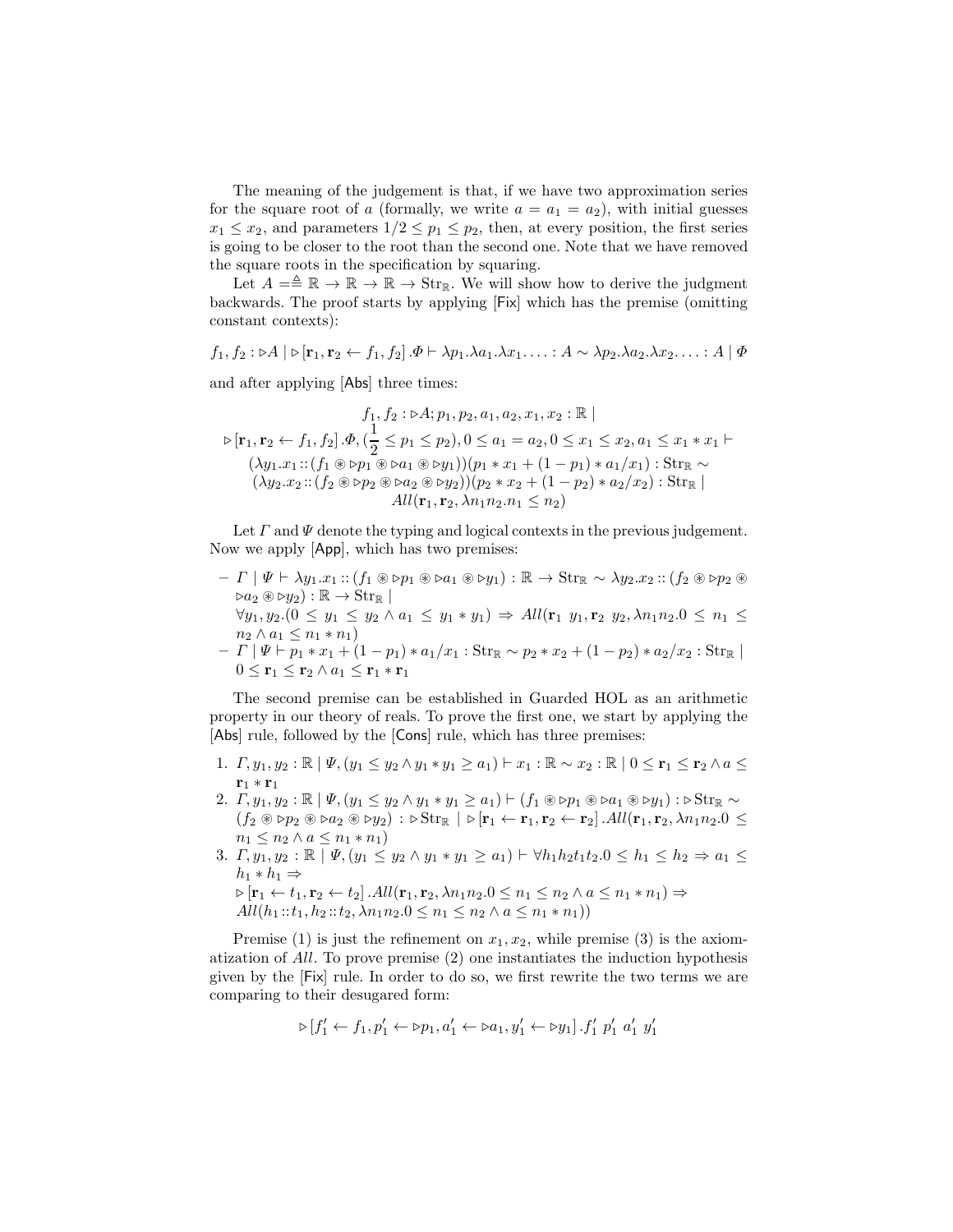$$
\triangleright [f'_2 \leftarrow f_2, p'_2 \leftarrow \triangleright p_2, a'_2 \leftarrow \triangleright a_2, y'_2 \leftarrow \triangleright y_2]. f'_2 p'_2 a'_2 y'_2
$$

We can also add by  $[SUB]$  the same substitutions to the  $\triangleright$  in the conclusion, since the substituted variables do not appear in the formula. Then we can apply the [Next] rule, which has the premises:

- 
$$
\Gamma
$$
,  $y_1, y_2 : \mathbb{R} | \Psi, (y_1 \le y_2 \land y_1 * y_1 \ge a_1) \vdash f_1 : \mathbb{A} \sim f_2 : \mathbb{A} | \mathbb{B} [r_1 \leftarrow r_1, r_2 \leftarrow r_1]. \Phi$   
\n-  $\Gamma$ ,  $y_1, y_2 : \mathbb{R} | \Psi, (y_1 \le y_2 \land y_1 * y_1 \ge a_1) \vdash \mathbb{B} p_1 : \mathbb{R} \sim \mathbb{B} p_2 : \mathbb{R} |$   
\n $\mathbb{B} [r_1 \leftarrow r_1, r_2 \leftarrow r_1]. \frac{1}{2} \le r_1 \le r_2$   
\n-  $\Gamma$ ,  $y_1, y_2 : \mathbb{R} | \Psi, (y_1 \le y_2 \land y_1 * y_1 \ge a_1) \vdash \mathbb{B} a_1 : \mathbb{R} \sim \mathbb{B} a_2 : \mathbb{R} | \mathbb{B} [r_1 \leftarrow r_1, r_2 \leftarrow r_1]. 0 \le r_1 = r_2$   
\n-  $\Gamma$ ,  $y_1, y_2 : \mathbb{R} | \Psi, (y_1 \le y_2 \land y_1 * y_1 \ge a_1) \vdash \mathbb{B} y_1 : \mathbb{R} \sim \mathbb{B} y_2 : \mathbb{R} |$   
\n $\mathbb{B} [r_1 \leftarrow r_1, r_2 \leftarrow r_1]. 0 \le r_1 \le r_2 \land a'_1 \le r_1 * r_1$   
\n-  $\Gamma$ ,  $y_1, y_2, p'_1, p'_2, a'_1, a'_2, y'_1, y'_2 : \mathbb{R}; f'_1, f'_2 : A | \Psi, (y_1 \le y_2 \land y_1 * y_1 \ge a_1), \Phi[f'_1/r_1][f'_2/r_2],$   
\n $\frac{1}{2} \le p'_1 \le p'_2, 0 \le a'_1 = a'_2, 0 \le y'_1 \le y'_2 \land a'_1 y'_1 * y'_1 \vdash$   
\n $f'_1 p'_1 a'_1 y'_1 : \text{Str}_{\mathbb{R}} \sim f'_2 p'_2 a'_2 y'_2 :$ 

The first four can be proven simply by instantiating and then delaying one of the axioms. The last one is proven by applying [App] three times. This concludes the proof.

#### E.3 Proof of Cassini's identity

We continue building on the idea from the previous example of using streams to represent series of numbers. This time, we prove a classical identity of the Fibonacci sequence. Since the example requires to observe the stream at different times, we will also have to deal with some asynchronicity on the delayed substitutions.

Let  $F_n$  be the *n*th Fibonacci number. Cassini's identity states that  $F_{n-1}$ .  $F_{n+1} - F_n^2 = (-1)^n$ . Cassini's identity can be stated as a stream problem as follows. First, let F be the Fibonnaci stream  $(1, 1, 2, 3, 5, \ldots)$  and A be the stream  $1, -1, 1, -1, \ldots$  Let  $\oplus$  and  $\otimes$  be infix functions that add and multiply two streams pointwise. Cassini's identity can then be informally written as:

$$
F \otimes \text{tl}(\text{tl } F) = \text{tl}(F \otimes F) \oplus A
$$

In order to formalize Cassini's identity in our system, we first define:

$$
\begin{array}{ll}\n\oplus: \mathop{\mathrm{Str}}\nolimits_{\mathbb{N}} \to \mathop{\mathrm{Str}}\nolimits_{\mathbb{N}} \to \mathop{\mathrm{Str}}\nolimits_{\mathbb{N}} & \otimes: \mathop{\mathrm{Str}}\nolimits_{\mathbb{N}} \to \mathop{\mathrm{Str}}\nolimits_{\mathbb{N}} \\
\oplus \triangleq \text{ fix } f. \ \lambda s. \lambda t & \qquad \qquad \otimes \triangleq \text{ fix } f. \ \lambda s. \lambda t \\
\oplus \triangleq (\text{hd } x + \text{hd } y) :: (f \circledast (\text{tl } x) \circledast (\text{tl } y)) & \qquad \qquad \otimes \triangleq (\text{hd } x * \text{hd } y) :: (f \circledast (\text{tl } x) \circledast (\text{tl } y))\n\end{array}
$$

Then we define  $F$  and  $A$  as the fixpoints of the equations:

$$
F \triangleq \text{fix } F. 1::\triangleright [F' \leftarrow F]. (1::\triangleright [T \leftarrow t1 \ F']. (F' \oplus T))
$$
  

$$
A \triangleq \text{fix } A. 1::\triangleright (-1::A)
$$

and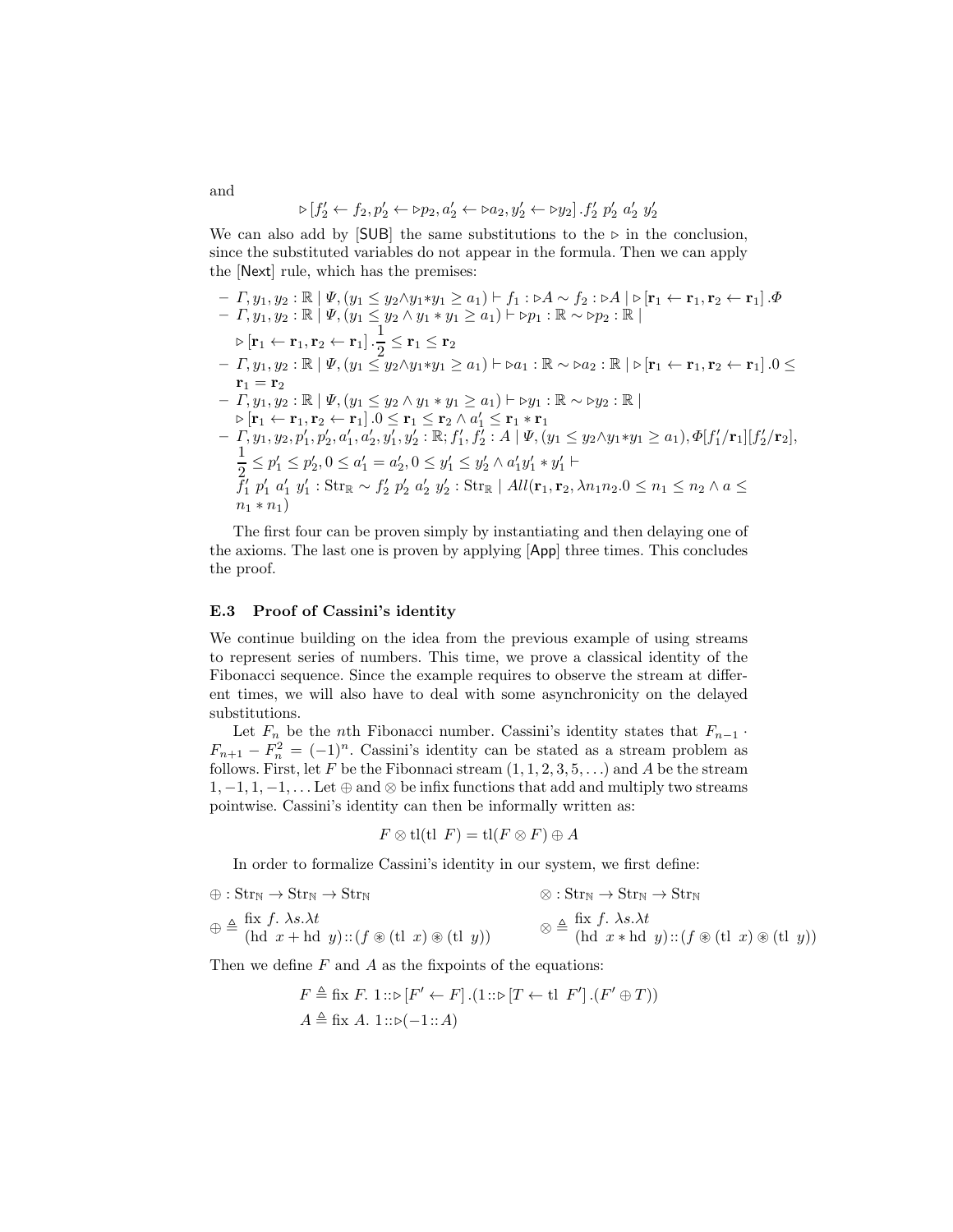We prove (using prefix notation for  $oplus$  and  $\otimes$ ):

 $\vdash \triangleright [T_1 \leftarrow \text{tl } F]$ .⊗⊛( $\triangleright F$ )⊛tl  $T_1 : \triangleright \triangleright \text{Str}_{\mathbb{N}} \sim \oplus \text{opl}(F \otimes F) \circledast (\triangleright A) : \triangleright \text{Str}_{\mathbb{N}} \mid r_1 = \triangleright r_2$ 

The proof combines applications of two-sided rules and one-sided rules; in particular, we use the rule [NEXT-L] to proceed with the proof for a judgement where the left expression is delayed twice and the right expression is delayed once.

By conversion, in the logic we can prove the following equalities:

$$
\Psi \triangleq \left\{ \begin{aligned} & F = 1::\triangleright(1::\triangleright\left[T \leftarrow tl \ F\right].\left(F \oplus T\right)), \\ & A = 1::\triangleright(-1::\triangleright A) \end{aligned} \right\}
$$

Using these equalities, and desugaring the applications, the judgment we want to prove is (omitting constant contexts):

$$
F, A: \text{Str}_{\mathbb{N}} \mid \Psi \vdash \vartriangleright [T_1 \leftarrow tl \ F] \cdot \vartriangleright [T'_1 \leftarrow tl \ T_1] \cdot (F \otimes T'_1) : \vartriangleright \vartriangleright \text{Str}_{\mathbb{N}} \sim
$$

$$
\vartriangleright [T_2 \leftarrow tl(F \otimes F)] \cdot (T_2 \oplus A) : \vartriangleright \text{Str}_{\mathbb{N}} \mid
$$

$$
\vartriangleright [\mathbf{r}'_1 \leftarrow \mathbf{r}_1, T_1 \leftarrow tl \ F] \cdot \vartriangleright [\mathbf{r}''_1 \leftarrow \mathbf{r}_1, \mathbf{r}'_2 \leftarrow \mathbf{r}_2, T'_1 \leftarrow tl \ T_1, T'_2 \leftarrow tl(F \otimes F)] \cdot \mathbf{r}''_1 = \mathbf{r}'_2
$$

Notice that on the left, since we want to apply tail twice to  $F$ , we need to delay the term twice so that  $F$  and  $tl$   $tl$   $F$  have the same type. On the right, we just need to delay the term once. As for the logical conclusion,  $r_1$  needs to be delayed twice, while  $r_2$  only once. The way to do this is by having  $r_1$  appear on the two substitutions but  $r_2$  only on the inner one.

We start by applying  $[NEXT-L]$ , which has the two following premises:

 $- F, A: \text{Str}_{\mathbb{N}} \mid \Psi \vdash tl \ F: \triangleright \text{Str}_{\mathbb{N}} \mid \triangleright [\mathbf{r}' \leftarrow \mathbf{r}] \ . tl \ F = \triangleright \mathbf{r}'$  $-F, A, T_1: \text{Str}_{\mathbb{N}} \mid \Psi, tl \ F = \varphi T_1 \vdash \varphi [T'_1 \leftarrow tl \ T_1] \ (F \otimes T'_1): \varphi \text{Str}_{\mathbb{N}} \sim$  $\triangleright[T_2 \leftarrow tl(F \otimes F)] \cdot (T_2 \oplus A) : \triangleright \text{Str}_{\mathbb{N}} \mid \triangleright [\mathbf{r}_1'' \leftarrow \mathbf{r}_1, \mathbf{r}_2' \leftarrow \mathbf{r}_2, T_1' \leftarrow tl \ T_1, T_2' \leftarrow tl(F \otimes F)] \cdot \mathbf{r}_1'' =$  ${\bf r}_2'$ 

The first premise is trivial. We continue by applying [NEXT] to the second, which has the following premises:

 $- F, A, T_1 : \text{Str}_{\mathbb{N}} \mid \Psi, tl \ F = \varphi T_1 \vdash tl \ T_1 : \varphi \text{Str}_{\mathbb{N}} \sim tl(F \otimes F) : \varphi \text{Str}_{\mathbb{N}}$  $\triangleright$   $[\mathbf{r}'_1 \leftarrow \mathbf{r}_1, \mathbf{r}'_2 \leftarrow \mathbf{r}_2]$ .  $T_1 = \triangleright \mathbf{r}'_1 \wedge \mathbf{r}'_1 \otimes \mathbf{r}'_1 = \mathbf{r}'_2$ <br>  $- F, A, T'_1, T_2 : \text{Str}_{\mathbb{N}} \mid \Psi, tl \ F = \triangleright T_1, tl \ T_1 = \triangleright T'_1, T'_1 \otimes T'_1 = T_2 \vdash F \otimes T'_1 : \text{Str}_{\mathbb{N}} \sim$  $T_2 \oplus A : \mathrm{Str}_{\mathbb{N}} \mid \mathbf{r}_1 = \mathbf{r}_2$ 

Again, the first premise is trivial. We apply [APP] twice to the second, and we have to prove:

- F, A,  $T_1'$ ,  $T_2$ : Str<sub>N</sub> |  $\Psi$ , tl F = ⊳ $T_1$ , tl  $T_1$  = ⊳ $T_1'$ ,  $T_1' \otimes T_1' = T_2$  ⊢ F : Str<sub>N</sub> ~ A :  $Str_{\mathbb{N}}$  $\mathbf{r}_1 = F \wedge \mathbf{r}_2 = A$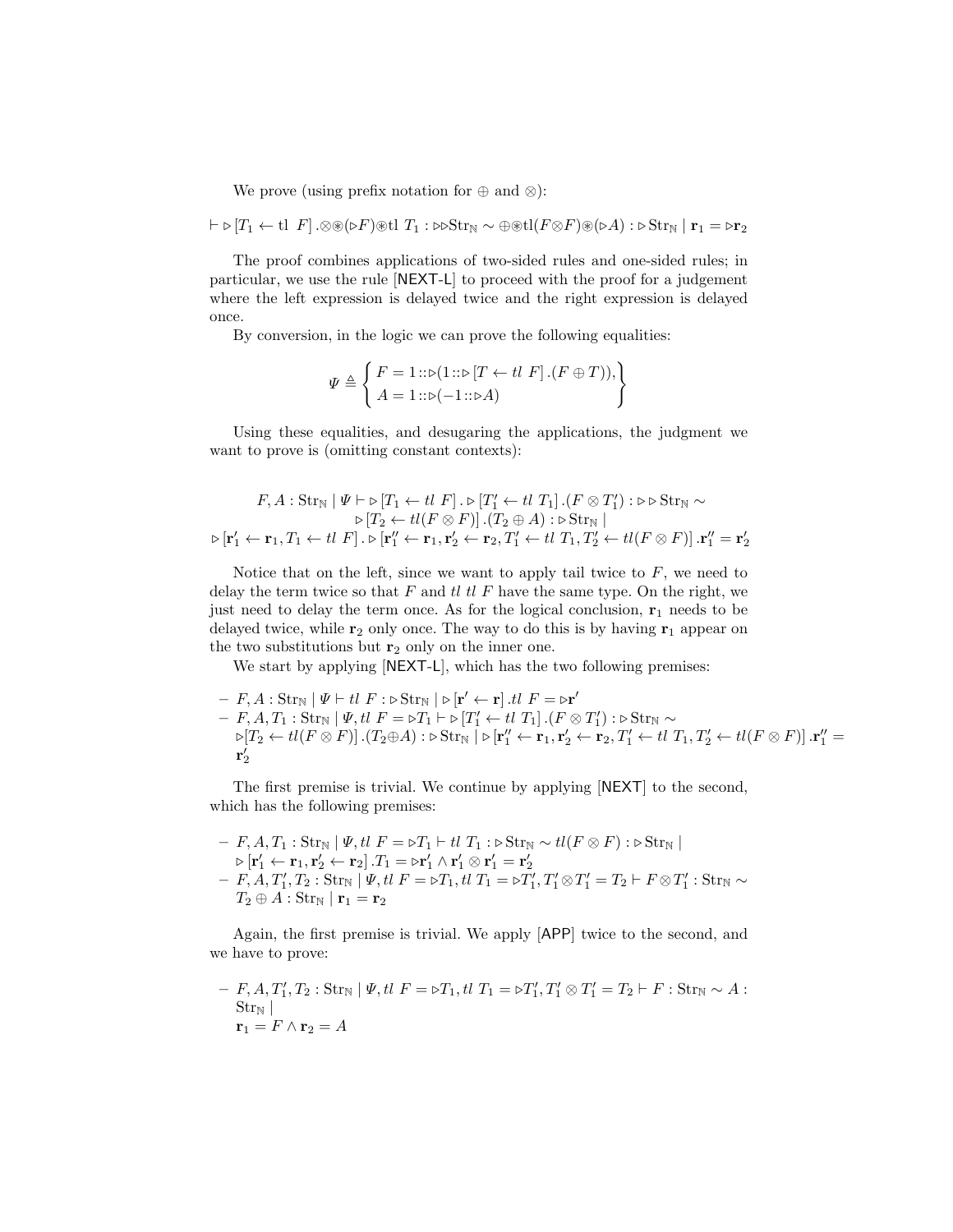- 
$$
F, A, T'_1, T_2
$$
: Str<sub>N</sub> |  $\Psi, tl \ F = \triangleright T_1, tl \ T_1 = \triangleright T'_1, T'_1 \otimes T'_1 = T_2 \vdash T'_1$ : Str<sub>N</sub> ~  
\n $T_2$ : Str<sub>N</sub> |  
\n $F = 1::\triangleright(1::\triangleright T_1) \land \mathbf{r}_1 \otimes \mathbf{r}_2 = \mathbf{r}_2$   
\n-  $F, A, T'_1, T_2$ : Str<sub>N</sub> |  $\Psi, tl \ F = \triangleright T_1, tl \ T_1 = \triangleright T'_1, T'_1 \otimes T'_1 = T_2 \vdash$   
\n $\otimes$ : Str<sub>N</sub>  $\rightarrow$  Str<sub>N</sub>  $\rightarrow$  Str<sub>N</sub>  $\sim$   $\oplus$  : Str<sub>N</sub>  $\rightarrow$  Str<sub>N</sub>  $\rightarrow$  Str<sub>N</sub>  $\rightarrow$  Str<sub>N</sub>  $\downarrow$   $\forall X_1 X_2 Y_1 Y_2. X_1 =$   
\n $F \land X_2 = A \Rightarrow F = 1::\triangleright(1::\triangleright Y_1) \land Y_1 \otimes Y_1 = Y_2 \Rightarrow \mathbf{r}_1 X_1 Y_1 = \mathbf{r}_2 X_2 Y_2$ 

The two first premises are easy to prove. We will show how to prove the last one. For this, we need a stronger induction hypothesis for  $\hat{\oplus}$  and  $\hat{\otimes}$ . We propose the following:

$$
\forall g_1, g_2, b_1, G, B.G = g_1 \hat{::} g_2 \hat{::} (G \hat{\oplus} (\hat{t} \hat{t} \hat{G})) \wedge b_1 = g_1^2 + g_1 g_2 - g_2^2 \wedge B = b_1 \hat{::} - b_1 \hat{::} B
$$
  

$$
\Rightarrow G \hat{\otimes} \hat{t} \hat{l} (\hat{t} \hat{t} \hat{G}) = \hat{t} \hat{l} (G \hat{\otimes} G) \hat{\oplus} B
$$

We then use the  $[SUB]$  rule to strengthen the inductive hypothesis, and now the new judgement to prove is:

 $F, A, T'_1, T_2 : Str_N | \Psi, tl \ F = \triangleright T_1, tl \ T_1 = \triangleright T'_1, T'_1 \otimes T'_1 = T_2 \vdash$  $\otimes: \mathop{\rm Str}\nolimits_{\mathbin{\mathbb N}}\to\mathop{\rm Str}\nolimits_{\mathbin{\mathbb N}}\sim\oplus: \mathop{\rm Str}\nolimits_{\mathbin{\mathbb N}}\to\mathop{\rm Str}\nolimits_{\mathbin{\mathbb N}}\to\mathop{\rm Str}\nolimits_{\mathbin{\mathbb N}}$  $\forall X_1 X_2 Y_1 Y_2. (\exists g_1, g_2, b_1, G, B. G = g_1 :: \triangleright (g_2 :: \triangleright [G' \leftarrow tl \ G] . (G \oplus G')) \wedge b_1 = g_1^2 + g_1 g_2 - g_2^2 \wedge$  $B = b_1 :: \triangleright (-b_1 :: \triangleright B) \land X_1 = G \land X_2 = B \land X_1 = 1 :: \triangleright (1 :: \triangleright Y_1) \land Y_1 \otimes Y_1 = Y_2) \Rightarrow \mathbf{r}_1 X_1 Y_1 = \mathbf{r}_2 X_2 Y_2$ 

Let  $\Gamma'$ ,  $\Psi'$  and  $\Phi_{IH}$  denote respectively the typing context, logical context and logical conclusion of the previous judgement. The premise of the FIX rule is:

 $\Gamma; f_1, f_2: \mathfrak{S}(\mathrm{Str}_\mathbb{N}\to \mathrm{Str}_\mathbb{N})\mid \Psi', \mathfrak{S}[{\bf r}_1\leftarrow f_1, {\bf r}_2\leftarrow f_2]\cdot \Phi_{IH} \vdash$  $\text{fix } f_1. \ \lambda X_1.\lambda Y_1.\ldots : \text{Str}_{\mathbb{N}} \to \text{Str}_{\mathbb{N}} \to \text{Str}_{\mathbb{N}} \sim \text{fix } f_2. \ \lambda X_2.\lambda Y_2.\ldots : \text{Str}_{\mathbb{N}} \to \text{Str}_{\mathbb{N}} \to \text{Str}_{\mathbb{N}} \mid \Phi_{IH}$ 

Let  $\Phi_E$  denote the existential clause in  $\Phi_{IH}$ . After applying [ABS] twice, we have:

 $\Gamma;f_1,f_2:\triangleright(\text{Str}_{\mathbb{N}}\to \text{Str}_{\mathbb{N}});X_1,X_2,Y_1,Y_2:\text{Str}_{\mathbb{N}}\mid \Psi',\triangleright[\mathbf{r}_1\leftarrow f_1,\mathbf{r}_2\leftarrow f_2]\cdot \Phi_{IH},\Phi_E\vdash$  $(hd X_1) * (hd Y_1) :: f_1 \otimes (tl X_1) \otimes (tl Y_1) : Str_N \sim (hd X_2) + (hd Y_2) :: f_2 \otimes (tl X_2) \otimes (tl Y_2) : Str_N | r_1 = r_2$ 

And then we apply [Cons] to prove equality on the heads and the tails:

$$
- I; f_1, f_2: \triangleright (\text{Str}_{\mathbb{N}} \to \text{Str}_{\mathbb{N}}); X_1, X_2, Y_1, Y_2: \text{Str}_{\mathbb{N}} \mid \Psi', \triangleright [\mathbf{r}_1 \leftarrow f_1, \mathbf{r}_2 \leftarrow f_2]. \Phi_{IH}, \Phi_E \vdash
$$

$$
(hd X_1) * (hd Y_1) : \mathbb{N} \sim (hd X_2) + (hd Y_2) : \mathbb{N} \mid \mathbf{r}_1 = \mathbf{r}_2
$$
  
-  $\Gamma$ ;  $f_1, f_2 : \mathfrak{S}(\text{Str}_{\mathbb{N}} \to \text{Str}_{\mathbb{N}}) \to \text{Str}_{\mathbb{N}}\text{; } X_1, X_2, Y_1, Y_2 : \text{Str}_{\mathbb{N}} \mid \Psi', \mathfrak{S} \mid \mathbf{r}_1 \leftarrow f_1, \mathbf{r}_2 \leftarrow f_2] . \Phi_{IH}, \Phi_E \vdash$ 

$$
f_1 \circledast (tl X_1) \circledast (tl Y_1) : \triangleright \text{Str}_{\mathbb{N}} \sim f_2 \circledast (tl X_2) \circledast (tl Y_2) : \triangleright \text{Str}_{\mathbb{N}} | \mathbf{r}_1 = \mathbf{r}_2
$$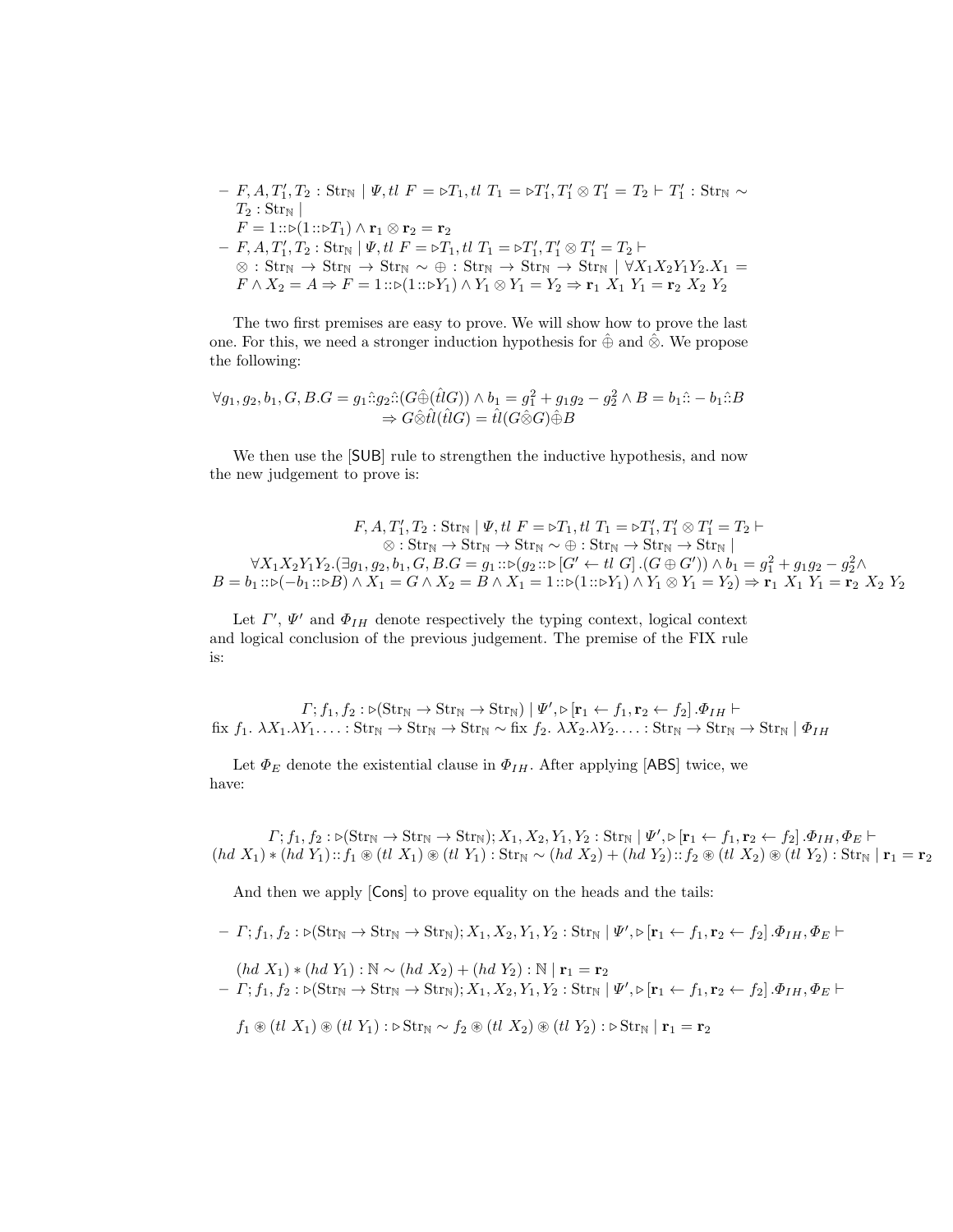To prove the first one we notice that  $hdX_1 * hdY_1 = g_1 * (g_1 + g_2) = g_1^2 + g_2 * g_1 =$  $g_2^2 + g_1^2 + g_1 * g_2 - g_2^2 = hdX_2 * hdY_2$ . To prove the second one we need to check that  $t/X_1, t/Y_1, t/X_2, t/Y_2$  satisfy the precondition of the inductive hypothesis. In particular, we need to check that

$$
-b_1 = -g_1^2 - g_1g_2 + g_2^2 = g_2^2 + g_2(g_1 + g_2) - (g_1 + g_2)^2
$$

which is can be proven by arithmetic computation.

### F Unary fragment

In this section we introduce a unary system to prove properties about a single term of the guarded lambda calculus. We will start by adding some definitions Guarded HOL for the unary diamond monad, following by the derivation rules for both the non-probabilistic and the probabilistic system, plus the metatheory and an example.

### F.1 Unary fragment of GHOL

The unary semantics of the diamond monad are:

$$
\llbracket \diamond_{[x \leftarrow t]} \phi \rrbracket_i \triangleq \{ (\delta, \gamma) \mid \Pr_{v \leftarrow (\llbracket t \rrbracket_i(\delta, \gamma))} [(\delta, (\gamma, v)) \in \llbracket \phi \rrbracket_i] = 1 \}
$$

The rules are on Figure [10](#page-43-0)

$$
\frac{\Delta | \Sigma | \Gamma | \Psi \vdash \diamond_{[x \leftarrow t]} \phi \qquad \Delta | \Sigma | \Gamma, x : C | \Psi, \phi \vdash \psi}{\Delta | \Sigma | \Gamma | \Psi \vdash \diamond_{[x \leftarrow t]} \psi} \text{ MONO1}
$$
\n
$$
\frac{\Delta | \Sigma | \Gamma | \Psi \vdash \phi[t/x]}{\Delta | \Sigma | \Gamma | \Psi \vdash \diamond_{[x \leftarrow \text{munit}(t)]} \phi} \text{ UNIT1}
$$
\n
$$
\frac{\Delta | \Sigma | \Gamma | \Psi \vdash \diamond_{[x \leftarrow t]} \phi \qquad \Delta | \Sigma | \Gamma, x : C | \Psi, \phi \vdash \diamond_{[y \leftarrow t']} \psi}{\Delta | \Sigma | \Gamma | \Psi \vdash \diamond_{[y \leftarrow \text{let } x = t \text{ in } t']} \psi} \text{ MLET1}
$$

<span id="page-43-0"></span>Fig. 10. Rules for the unary diamond modality

#### F.2 Guarded UHOL

We start by defining the Guarded UHOL system, which allows us to prove logical properties of a term of the Guarded Lambda Calculus. More concretely, judgements have the form:

$$
\varDelta \mid \varSigma \mid \varGamma \mid \varPsi \vdash t : \sigma \mid \phi
$$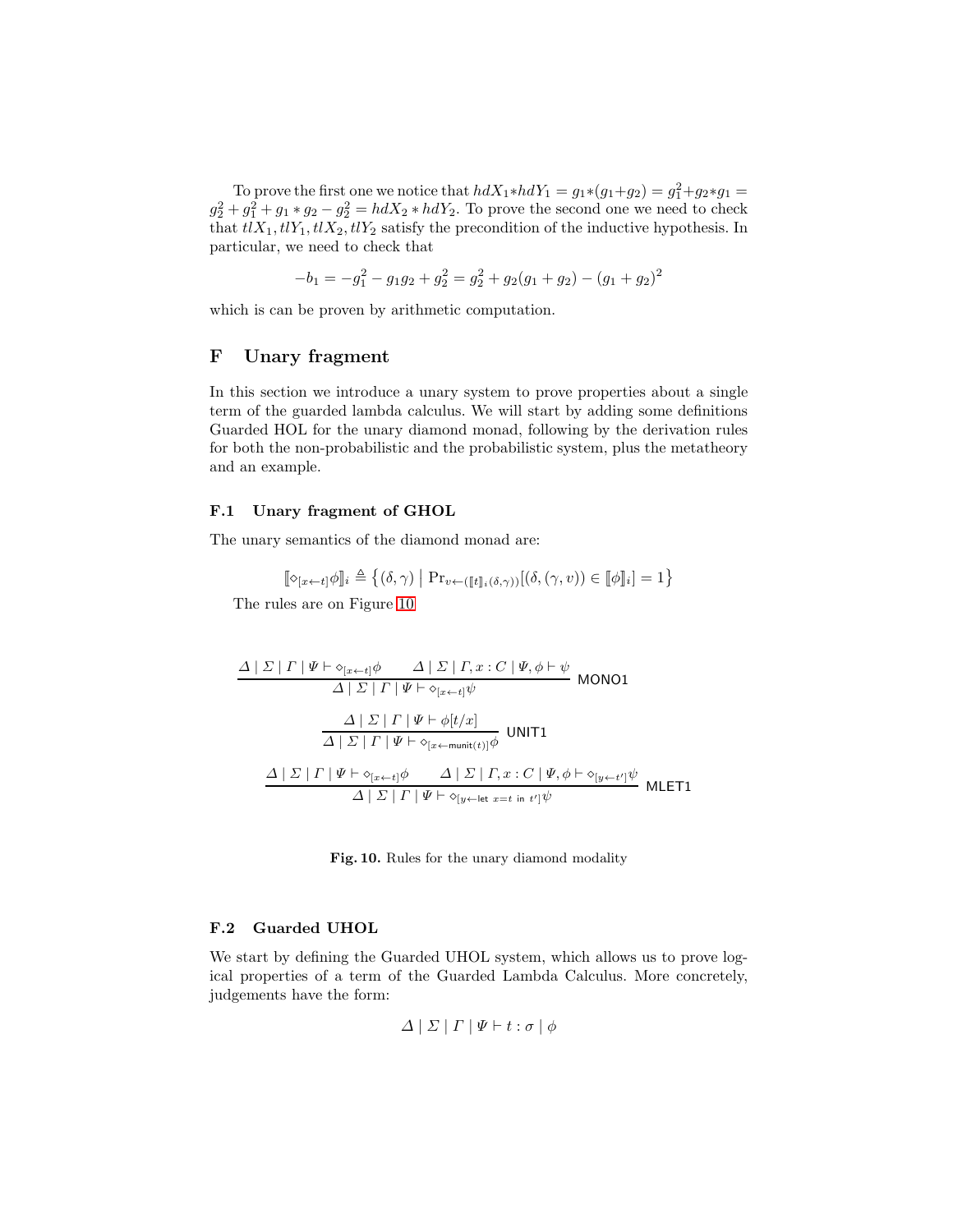where t is a term well-typed in the dual context  $\Delta | \Gamma$  and  $\phi$  is a logical formula well-typed in the context  $\Delta | \Gamma, \mathbf{r} : \sigma$  and that can refer to t via the special variable **r**. The logical contexts  $\Sigma$  and  $\Psi$  consist respectively of refinements over the contexts  $\Delta$  and  $\Gamma$ .

#### F.3 Derivation rules

The rule [Next] corresponds to the introduction of the later modality. A refinement  $\Phi_i$  is proven on every term in the substitution, and using those as a premise, a refinement  $\Phi$  is proven on t. In the notation  $\triangleright$  [**r** ← **r**].  $\Phi$  the first **r** is the variable bound by the delayed substitution inside  $\Phi$  while the second r is the distinguished variable in the refinement that refers to the term that is being typed. In other words, t satisfies  $\triangleright$  [ $\mathbf{r} \leftarrow \mathbf{r}$ ]  $\Phi$  if  $\triangleright$  [ $\mathbf{r} \leftarrow t$ ]  $\Phi$ . The rule [Prev] corresponds to the elimination of the later modality. If we can prove  $\rho\phi$ in a constant context, then we can also prove  $\phi$ . The rule [Box] applies the constant modality on a formula that can be proven on a constant context. The rule [LetBox] removes the constant modality from a formula  $\Phi$  by using it as a constant premise to prove another formula  $\Phi'$ . The rule [LetConst] shifts constant terms between contexts. The rule [Fix] introduces a fixpoint and proves a refinement on it by Loeb induction. The rule [Cons] proves a property on a stream from a refinement on its head and its tail. The rule [ConsHat] is the analogue of  $[Cons]$  to build constant streams. In particular, the  $\hat{::}$  operator can be defined as  $\lambda x.\lambda s.$ letb  $(y, t) \leftarrow (x, s)$  in box  $(y::\triangleright t)$ . Conversely the rules [Head] and [Tail] respectively prove a property on the head and the tail of a stream from a property on the full stream.

The intended meaning for a judgment  $\Delta | \Sigma | \Gamma | \Psi \vdash t : \tau | \phi$  is: "For every valuations  $\delta$ ,  $\gamma$  of  $\Delta$  and  $\Gamma$ ,

 $\llbracket \Delta \mid \Gamma \vdash \Box \Sigma \rrbracket (\delta, \gamma) \wedge \llbracket \Delta \mid \Gamma \vdash \Psi \rrbracket (\delta, \gamma) \Rightarrow \llbracket \Delta \mid \Gamma, \mathbf{r} : \tau \vdash \Sigma \rrbracket (\delta, \langle \gamma, \llbracket \Delta \mid \Gamma \vdash t \rrbracket (\delta, \gamma)) \urcorner$ 

#### F.4 Metatheory

<span id="page-44-0"></span>We now the most interesting metatheoretical properties of Guarded UHOL. In particular, Guarded UHOL is equivalent to Guarded HOL:

Theorem 4 (Equivalence with Guarded HOL). For every contexts  $\Delta, \Gamma$ , type  $\sigma$ , term t, sets of assertions  $\Sigma, \Psi$  and assertion  $\phi$ , the following are equivalent:

 $\Delta$  |  $\Sigma$  |  $\Gamma$  |  $\Psi$   $\vdash$   $t : \sigma$  |  $\phi$  $- \Delta | \Sigma | \Gamma | \Psi \vdash \phi[t/\mathbf{r}]$ 

The proof is analogous to the relational case

The previous result allows us to lift the soundness result from Guarded HOL to Guarded UHOL.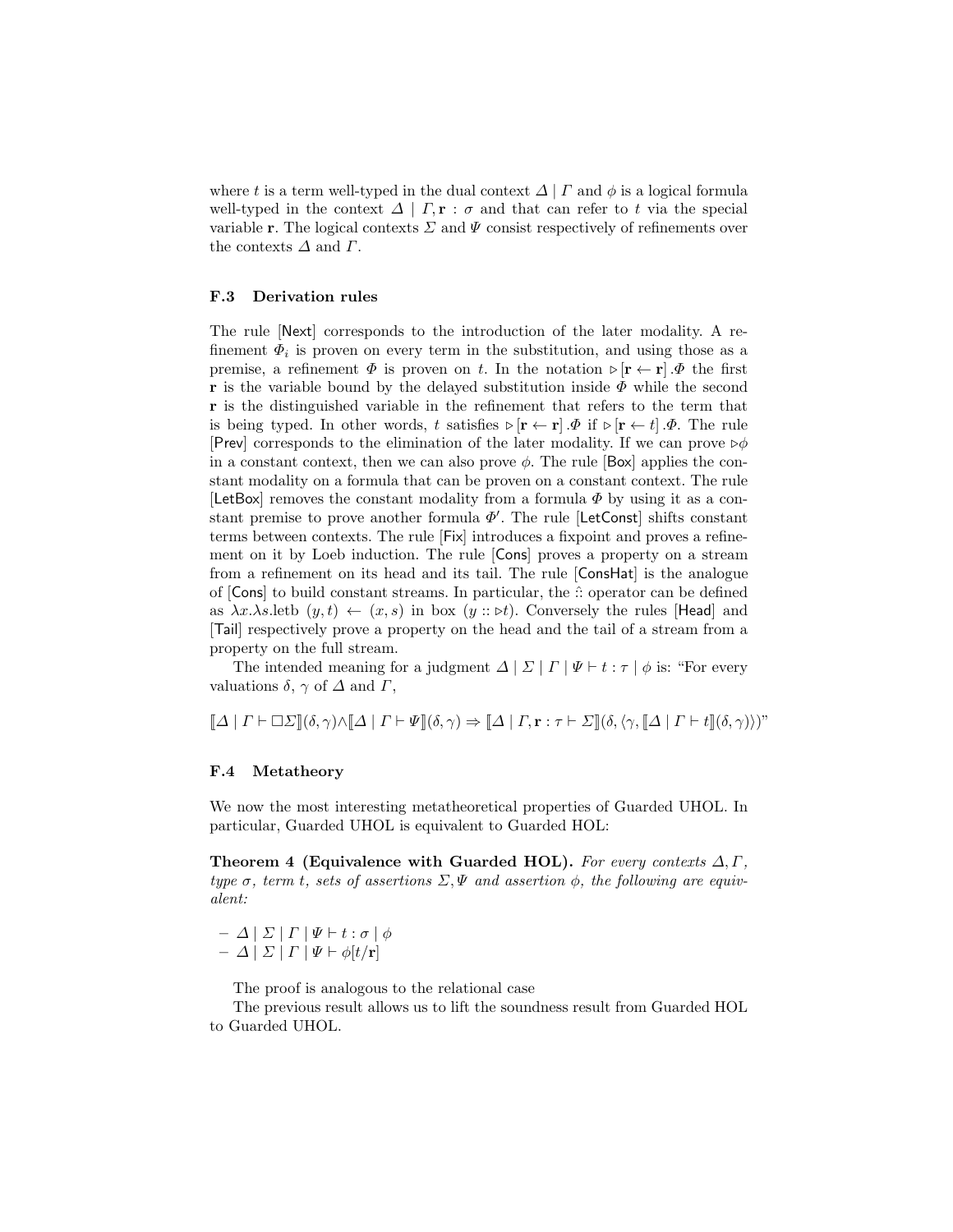$$
\Delta | \Sigma | T, x_1 : A_1, ..., x_n : A_n | \psi, \Phi_1[x_1/r], ..., \Phi_n[x_n/r] \vdash t : A | \Phi
$$
\n
$$
\frac{\Delta | \Sigma | \Gamma | \Psi \vdash t_1 : \triangleright A_1 | \triangleright [\mathbf{r} \leftarrow \mathbf{r}], \Phi_1}{\Delta | \Sigma | \Gamma | \Psi \vdash \triangleright [x_1 \leftarrow t_1, ..., x_n \leftarrow t_n], t : \triangleright A | \triangleright [x_1 \leftarrow t_1, ..., x_n, \mathbf{r} \leftarrow t_1, ..., t_n, \mathbf{r}], \Phi}
$$
 Next\n
$$
\frac{\Delta | \Sigma | \cdot | \cdot | \cdot | \cdot t_1 : \triangleright A | \cdot | \mathbf{r} \leftarrow \mathbf{r}], \Phi}{\Delta | \Sigma | \Gamma | \Psi \vdash \mathbf{p} \mathbf{p} \mathbf{v} \mathbf{v} \mathbf{t} \mathbf{a} \mathbf{a} \mathbf{b} \mathbf{r} \mathbf{r}} \mathbf{r}} \frac{\Delta | \Sigma | \cdot | \cdot | \cdot | \cdot t : \triangleright A | \cdot | \mathbf{r} \leftarrow \mathbf{r}], \Phi}{\Delta | \Sigma | \Gamma | \Psi \vdash \mathbf{p} \mathbf{v} \mathbf{v} \mathbf{t} \mathbf{a} \mathbf{a} \mathbf{b} \mathbf{r}} \frac{\Delta | \Sigma | \cdot | \cdot | \cdot | \cdot t : A | \Phi}{\Delta | \Sigma | \Gamma | \Psi \vdash \mathbf{b} \mathbf{x} \mathbf{t} \mathbf{a} \mathbf{a} \mathbf{b} \mathbf{b} \mathbf{b} \mathbf{c} \mathbf{r} \mathbf{b} \mathbf{r}} \frac{\Delta | \Sigma | \cdot | \cdot | \cdot | \mathbf{r} \mathbf{t} \mathbf{b} \mathbf{b} \mathbf{b} \mathbf{c} \mathbf{b} \mathbf{r}}{\Delta | \Sigma | \Gamma | \Psi \vdash \mathbf{b} \mathbf{x} \mathbf{t} \mathbf{a} \mathbf{b} \mathbf{b} \mathbf{b} \mathbf{b} \mathbf{b} \mathbf{r}} \mathbf{c} \mathbf{r} \mathbf{b} \mathbf{r} \mathbf{b} \mathbf{b} \mathbf{b} \mathbf{b} \mathbf{b} \mathbf{
$$

Fig. 11. Guarded Unary Higher-Order Logic rules

Corollary 3 (Soundness and consistency). If  $\Delta | \Sigma | \Gamma | \Psi \vdash t : \sigma | \phi$ , then for every valuations  $\delta \models \Delta, \gamma \models \Gamma$ :

$$
[\![\Delta \vdash \Sigma]\!](\delta) \land [\![\Delta \mid \Gamma \vdash \Psi]\!](\delta, \gamma) \Rightarrow [\![\Delta \mid \Gamma, \mathbf{r} : \sigma \vdash \phi]\!](\delta, \gamma[\mathbf{r} \leftarrow [\![\Delta \mid \Gamma \vdash t]\!](\delta, \gamma)])
$$

In particular, there is no proof of  $\Delta \mid \emptyset \mid \Gamma \mid \emptyset \vdash t : \sigma \mid \bot$  in Guarded UHOL.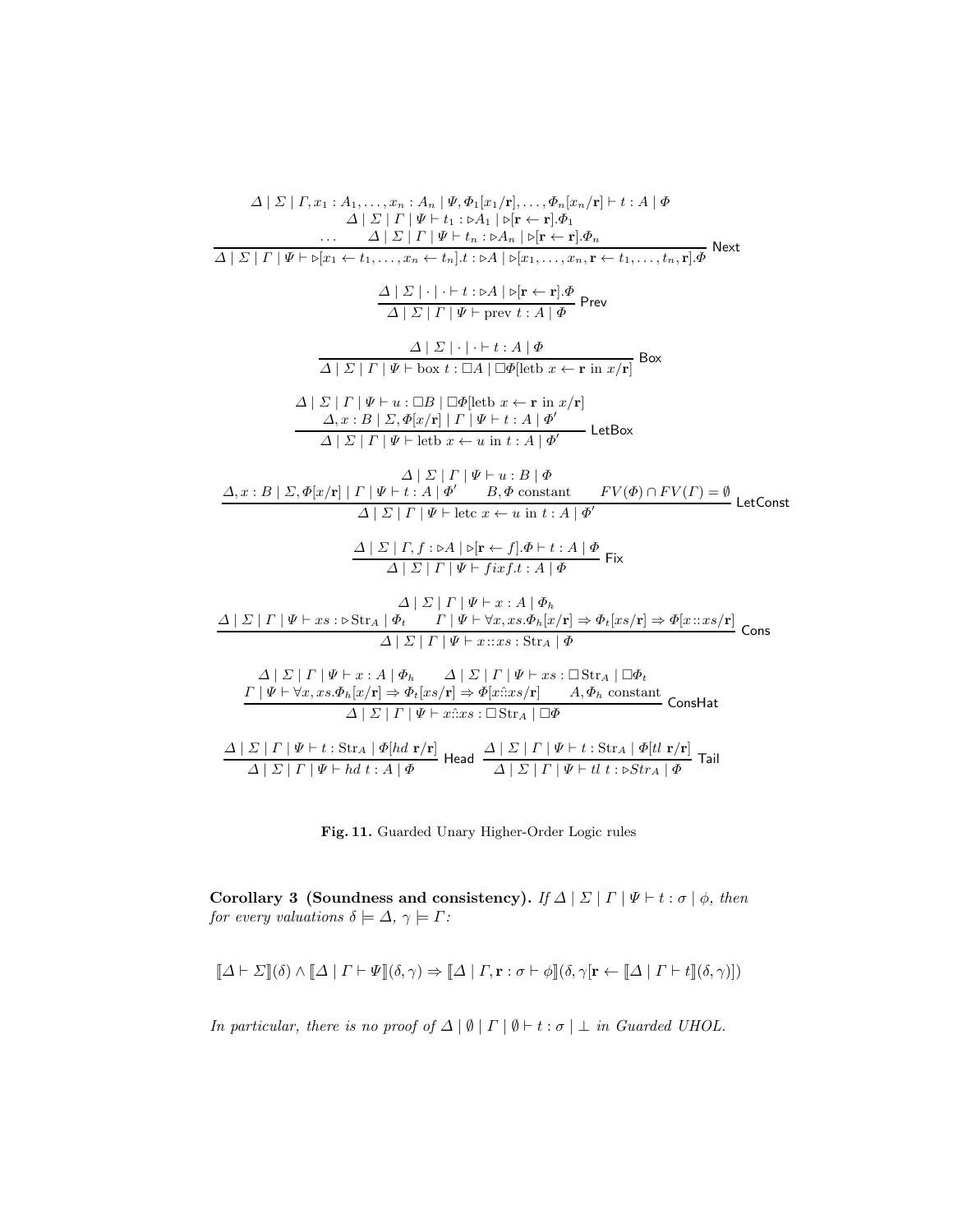#### F.5 Probabilistic extension

We comment on the rules, starting from the rules of the unary logic. There are three new rules for the probabilistic case, and they all establish that an expression u of type  $D(D)$  satisfies the assertion  $\diamond_{[y \leftarrow \mathbf{r}]} \phi$ , i.e. for every element v in the support of (the interpretation of) u, the interpretation of  $\phi$  with the valuation  $[y \mapsto v]$  is true. This intuition is captured by the rule [SUPP], which can be used in particular in case  $u$  is a primitive distribution. The rule  $[UNIT]$ considers the case where u is of the form  $\text{munit}(t)$ ; in this case, it is clearly sufficient to know that  $\phi[t/y]$  is valid. The rule [MLET] simply captures the fact that the support of let  $x = t$  in  $t'$  is the disjoint union of the support of  $t'$  under all the assignments of  $x$  to values in the support of  $t$ .

#### Guarded UHOL

$$
\frac{\Delta | \Sigma | \Gamma | \Psi \vdash t : C | \Phi[\mathbf{r}/y]}{\Delta | \Sigma | \Gamma | \Psi \vdash \text{munit}(t) : \mathsf{D}(C) | \diamond_{[y \leftarrow \mathbf{r}]} \Phi} \text{ UNIT}
$$
\n
$$
\frac{\Delta | \Sigma | \Gamma | \Psi \vdash t : \mathsf{D}(C) | \diamond_{[x \leftarrow \mathbf{r}]} \Phi} {\Delta | \Sigma | \Gamma, x : C | \Psi, \phi \vdash t' : \mathsf{D}(D) | \diamond_{[y \leftarrow \mathbf{r}]} \psi} \text{ MLET}
$$
\n
$$
\frac{\Delta | \Sigma | \Gamma | \Psi \vdash \text{let } x = t \text{ in } t' : \mathsf{D}(D) | \diamond_{[y \leftarrow \mathbf{r}]} \psi} {\Delta | \Sigma | \Gamma | \Psi \vdash \text{Pr}_{z \sim u} [\phi[z/y]] = 1} \text{ SUPP}
$$

Fig. 12. Proof rules for probabilistic constructs – unary case

Finally, we prove an embedding lemma for Guarded UHOL. The proof can be carried by induction on the structure of derivations, or using the equivalence between Guarded UHOL and Guarded HOL (Theorem [4\)](#page-44-0).

Lemma 1 (Embedding lemma). Assume that:

 $\varDelta$   $\mid$   $\Sigma$   $\mid$   $\varGamma$   $\mid$   $\varPsi$   $\vdash$   $t_1$  :  $\sigma_1$   $\mid$   $\phi$  $\Delta$  |  $\Sigma$  |  $\Gamma$  |  $\Psi$   $\vdash$   $t_2$  :  $\sigma_2$  |  $\phi'$ 

Then  $\Delta | \Sigma | \Gamma | \Psi \vdash t_1 : \sigma_1 \sim t_2 : \sigma_2 | \phi[\mathbf{r}_1/\mathbf{r}] \wedge \phi'[\mathbf{r}_2/\mathbf{r}].$ 

#### F.6 Unary example: Every two

We define the *every*2 function, which receives a stream and returns another stream consisting of the elements at even positions in the input stream. Note that this function, while productive, cannot be built with the type  $Str \rightarrow Str$ , since we need to take twice the tail of the argument, which would have type  $\triangleright$   $\triangleright$   $\triangleright$   $\mathit{Str}$ , and then a  $\mathit{Str}$  cannot be built. Instead, we need to use the constant modality as follows: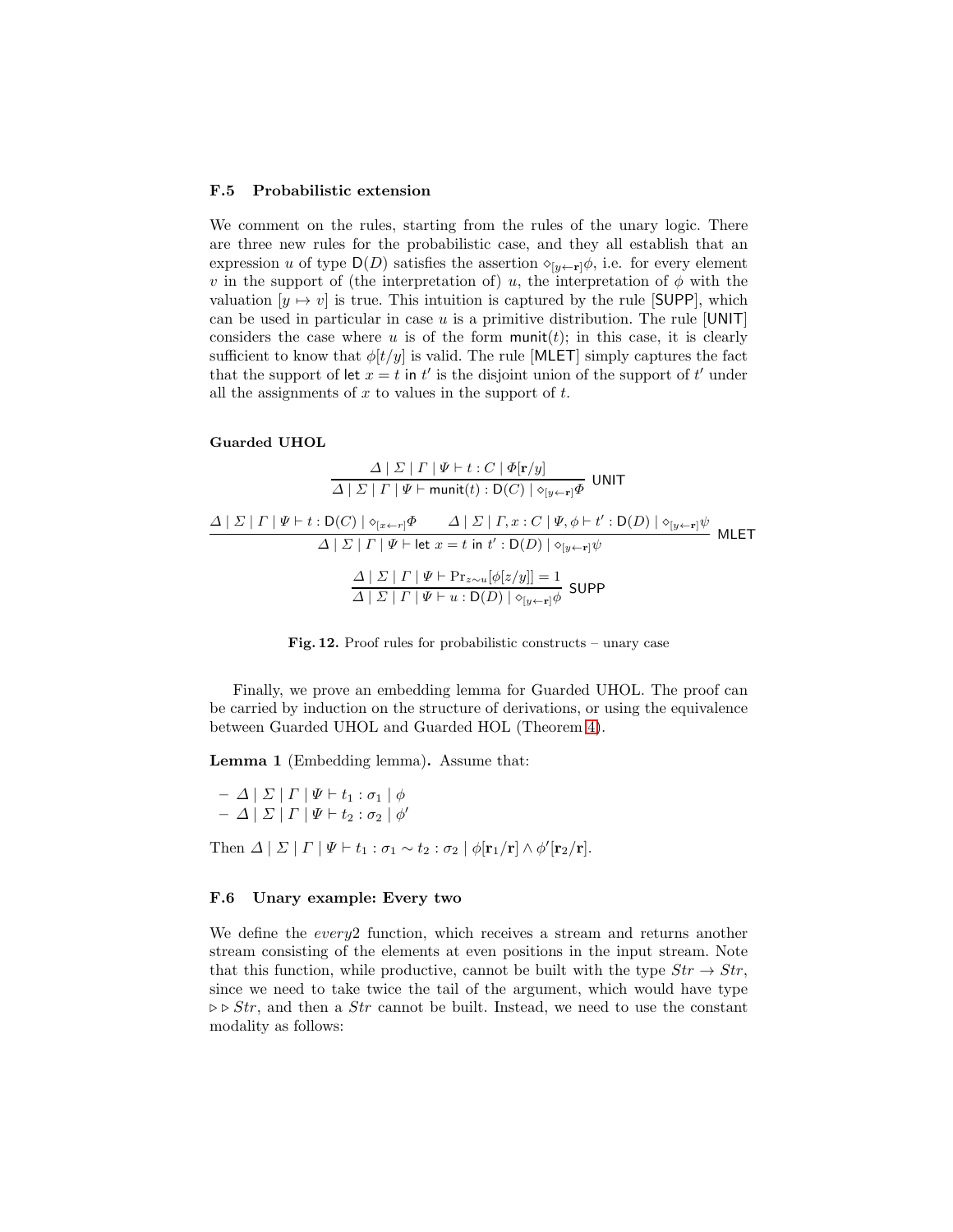$$
every2: \Box Str \rightarrow Str
$$
  
every2  $\triangleq$  fix every2.  $\lambda s.\hat{h}d(\hat{t}l s):(every2 \otimes \operatorname{next}(\hat{t}l(\hat{t}l s)))$ 

Where the  $\hat{h}$  and  $\hat{t}$  functions are not the native ones, but rather they are defined as:

$$
\hat{hd}: \Box Str \to \mathbb{N} \qquad \qquad \hat{tl}: \Box Str \to \Box Str
$$
\n
$$
\hat{hd} \triangleq \lambda s.\text{letb } x \leftarrow s \text{ in } hd \ x \qquad \qquad \hat{tl} \triangleq \lambda s.\text{letb } x \leftarrow s \text{ in box (prev (tl x))}
$$

The property we want to prove is:

$$
\cdot | \cdot | \text{ ones}: \Box Str | \Psi \vdash every2: \Box Str \rightarrow Str | \forall s.s = ones \Rightarrow \mathbf{r} s = (\text{letb } x \leftarrow s \text{ in } x)
$$

where *ones* is the constant stream containing only the number 1 defined as:

$$
ones \triangleq box
$$
 (fix  $f$ . 1:: $f$ )

For which we can prove the following properties:

$$
\Psi \triangleq \hat{hd} \ ones = 1, \hat{tl} \ ones = ones
$$

In the rest of the proof we omit the empty contexts  $\Delta$  and  $\Sigma$ . We start by applying the [Fix] rule, which has the premise:

ones :  $\Box Str, every 2 : \triangleright (\Box Str \rightarrow Str) | \Psi, \triangleright [\mathbf{r} \leftarrow every 2] \cdot \forall s.s = ones \Rightarrow \mathbf{r} s = \text{leb } x \leftarrow s \text{ in } x \vdash$  $\lambda s.(\dots) : \Box Str \rightarrow Str \mid \forall s.s = ones \Rightarrow (\mathbf{r} s) = \text{lebb } x \leftarrow s \text{ in } x$ 

We apply the [Abs] rule inmediately after:

$$
ones: \Box Str, every 2: \triangleright (\Box Str \rightarrow Str), s: \Box Str
$$
  

$$
\Psi, \triangleright [\mathbf{r} \leftarrow every 2]. \forall s.s = ones \Rightarrow \mathbf{r} \ s = \text{leb } x \leftarrow s \text{ in } x, s = ones \vdash
$$
  

$$
\hat{hd}(\hat{tl} \ s) :: (every 2 \circledast \triangleright (\hat{tl}(\hat{tl} \ s))) : Str \mid \mathbf{r} = \text{leb } x \leftarrow s \text{ in } x
$$

By [SUB] and the equivalence letb  $x \leftarrow s$  in  $x \equiv$  letb  $x \leftarrow ones$  in x, we can change the conclusion of the judgement. Now we use the [Cons] rule, which has three premises:

- 1. ones :  $\Box Str, every 2 : \triangleright (\Box Str \rightarrow Str), s : \Box Str$  $\Psi, \triangleright [\mathbf{r} \leftarrow every2] \cdot \forall s.s = ones \Rightarrow \mathbf{r} \ s = \text{leb} \ x \leftarrow s \text{ in } x, s = ones \vdash \hat{hd}(\hat{tl} \ s):$  $\mathbb{N} \mid \mathbf{r} = 1$
- 2. ones :  $\Box Str, every 2 : \triangleright (\Box Str \rightarrow Str), s : \Box Str$  $\Psi, \triangleright$  [ $\mathbf{r} \leftarrow every2$ ] . $\forall s.s = ones \Rightarrow \mathbf{r} s = \text{letb } x \leftarrow s \text{ in } x, s = ones \vdash$  $\text{(every2} \circledast \circ (\hat{t}l(\hat{t}l s))) : Str \mid \circlearrowright [\mathbf{r} \leftarrow \mathbf{r}].\mathbf{r} = \text{leib } x \leftarrow ones \text{ in } x$